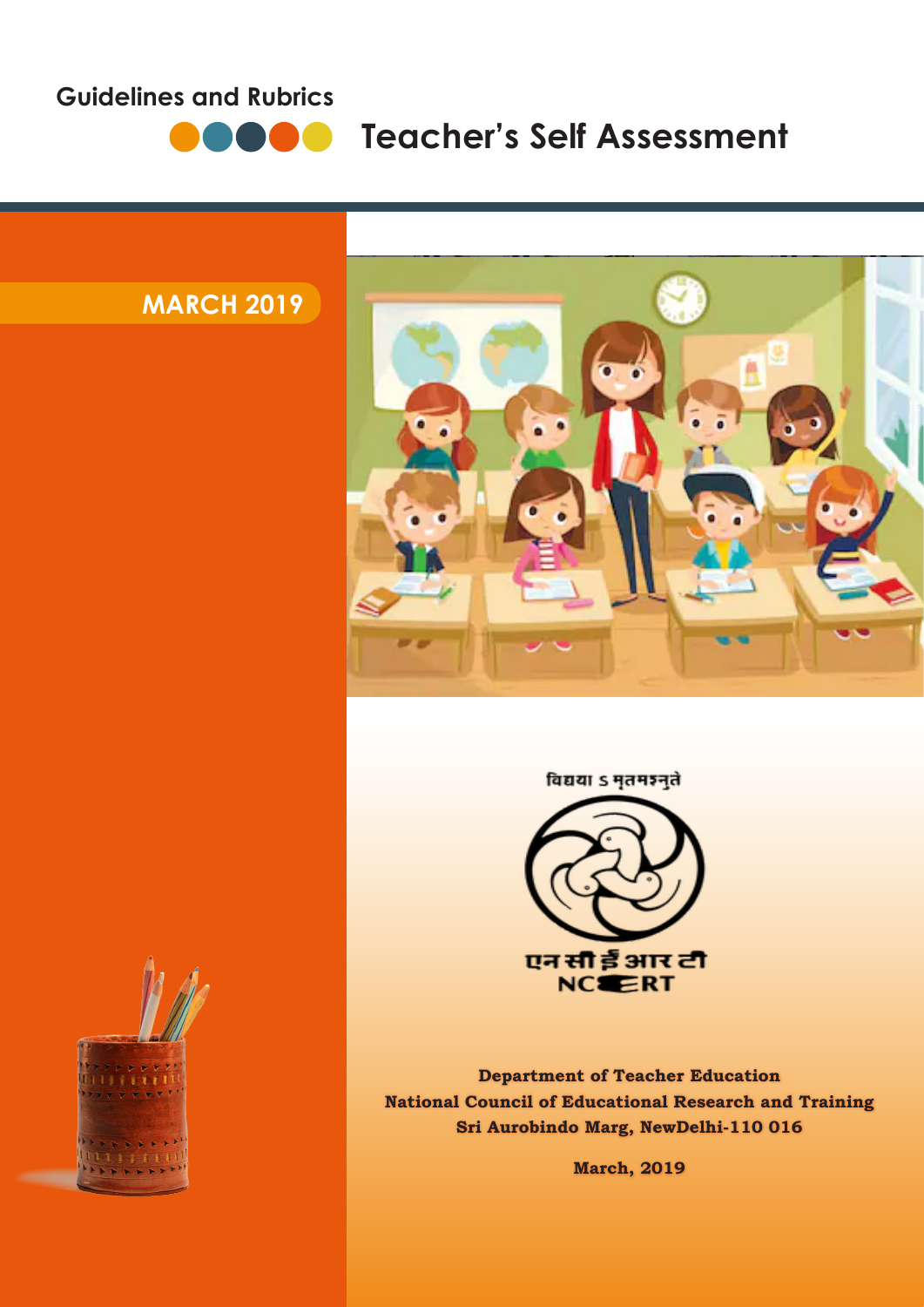# **Table of Contents**

| <b>Foreword</b>                                             | $\overline{\mathbf{3}}$ |
|-------------------------------------------------------------|-------------------------|
| <b>Preface</b>                                              | $\overline{\mathbf{4}}$ |
| <b>List of Abbreviations</b>                                | 5                       |
| <b>Introduction</b>                                         | 6                       |
| <b>Purpose of Teacher's Self Assessment</b>                 | $\overline{7}$          |
| <b>Teacher's Self Assessment Rubrics (TSAR)</b>             | 8                       |
| <b>Structure of TSAR</b>                                    | 8                       |
| <b>Guidelines for Teachers</b>                              | 11                      |
| <b>Guidelines for Head Teachers/Principal/CRC/BRC/DIET</b>  | 11                      |
| <b>Guidelines for Administrators (District/State level)</b> | 12                      |
| <b>Teacher's Profile</b>                                    | 13                      |
| <b>Teacher's Self Assessment Rubrics</b>                    | 15                      |
| <b>Appendix</b>                                             | 32                      |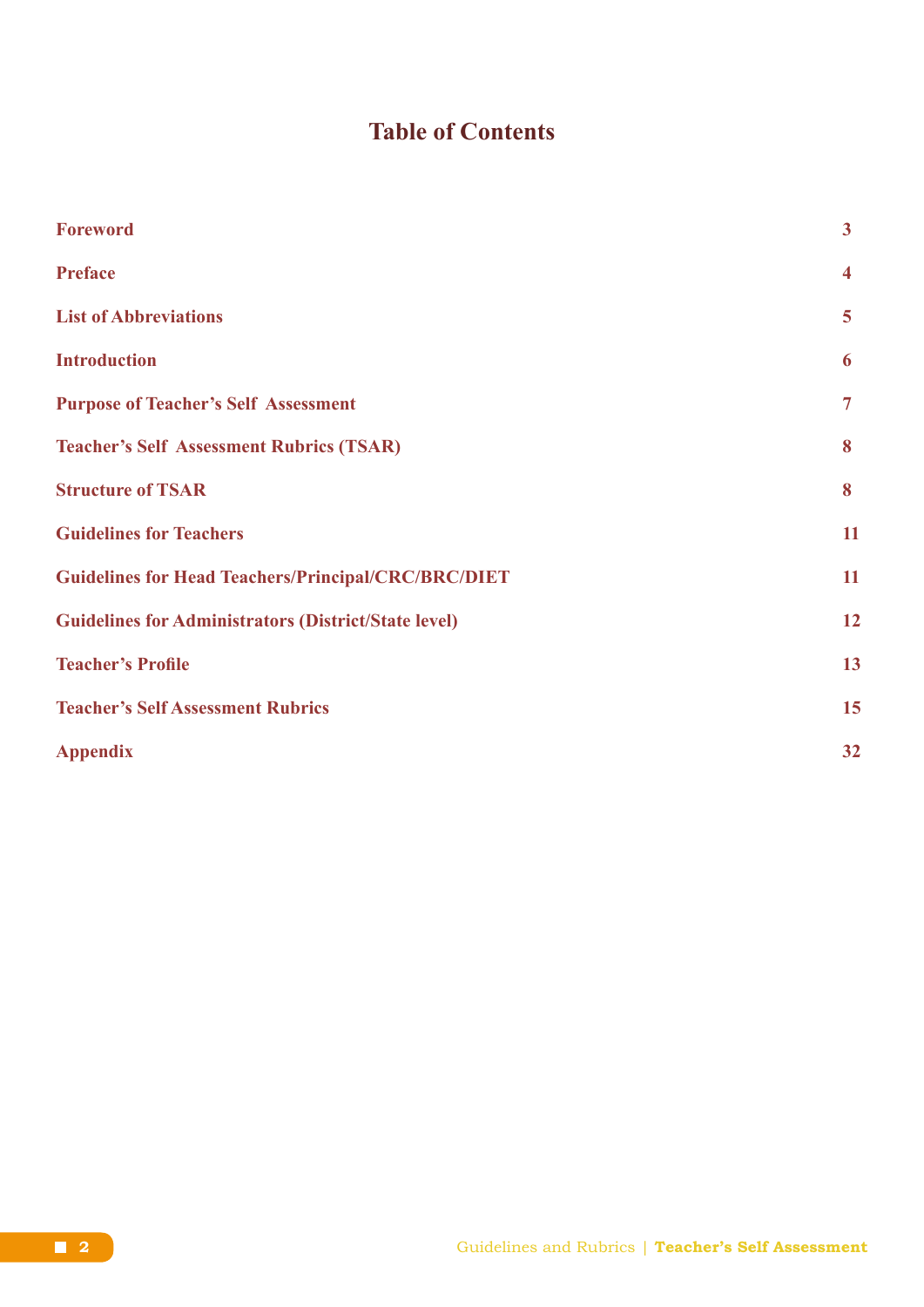### **Foreword**

Teachers play a crucial role in shaping the minds of children and in turn the quality of education. Teachers are expected to demonstrate understanding of subject matter; establish a positive relationship with students; create an effective learning environment to ensure enriching experiences; conduct students' assessment; work closely with colleagues and the community; and exhibit professional commitment and accountability. NCERT has developed Learning Outcomes for elementary classes in various subjects and Learning Outcomes for secondary classes are being finalized. To help the teachers understand and achieve the learning outcomes as per curricular expectations, some suggestive pedagogical processes are also provided in the document of Learning Outcomes.

In 2013, NCERT developed guidelines and tool for assessing the teacher's performance at the elementary level called PINDICS which helps in self assessment of teachers. The Cluster Resource Centre /Block Resource Centre or other supervisory staff can also use PINDICS for assessing the performance of teachers, supporting them through appropriate teacher development programmes, and making the teachers accountable to their responsibilities.

In continuation with PINDICS, NCERT has made an effort to develop guidelines along with a tool for assessing the teacher's performance up to senior secondary level and we are happy to present this document titled 'Teacher's Self Assessment Rubrics' (TSAR) to teachers and other stakeholders to use it for self assessment and further professional development activities.

TSAR has been developed through a series of in- house meetings and sharing workshops with teachers, teacher educators, and other experts. The draft document was tried out with teachers from state board schools, Kendriya Vidyalalyas, Navodaya Vidyalayas, Demonstration Multipurpose Schools and private schools. Feedback was also obtained from the faculty members of SCERTs, DIETs and Samagra Siksha Abhiyan during Regional Consultative cum Sharing Workshop. The document is suggestive in nature and States/UTs can suitably use it by adopting or adapting it.

The efforts made by the Department of Teacher Education in finalizing this document is appreciated. We wish to thank all teachers, teacher educators, and other experts and institutions for their contributions in developing TSAR. We solicit comments/ feedback from different stakeholder to bring further improvement in this document.

Hrushikesh Senapaty New Delhi Director August 2019 National Council of Educational Research and Training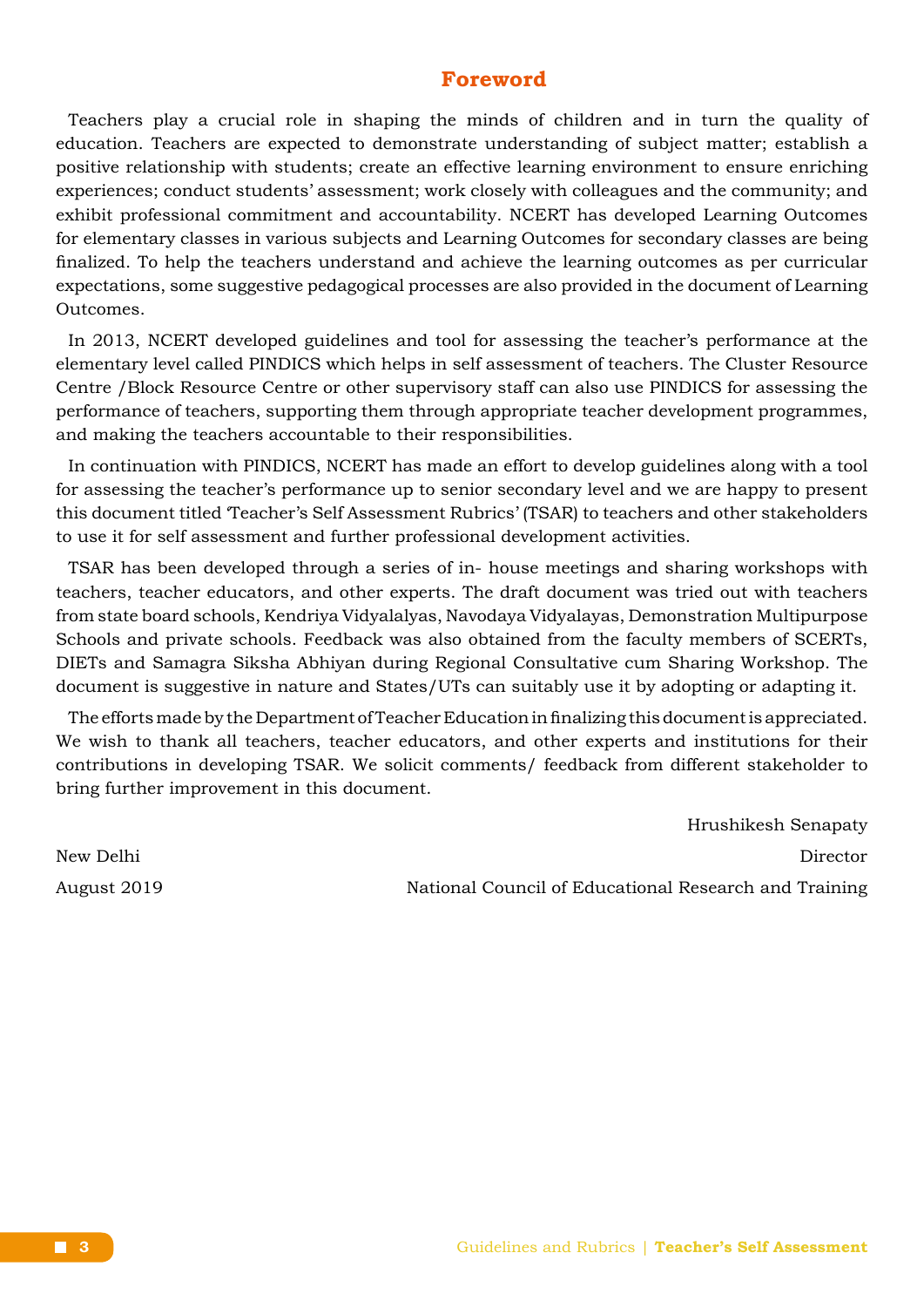#### **PREFACE**

The society is evolving continually and so is the performance demand in every profession. The profession of teaching is no exception. The demands on teachers are becoming increasingly complex and some of the challenges to the profession can be counted on fingers, in terms of - multicultural classrooms, integration of children with special needs in the mainstream, use of information and communication technologies, interactions with the community and the parents, etc. Though, most teachers try to deliver to their best, the quality of deliverance needs to be in question sometimes. This calls in for a need of assessment.

Teachers' assessment which refers to the process of evaluation of individual teachers to judge their performance and/or providing feedback to help improve their practice, ultimately aims to strengthen their accountability. In this light, teachers' self assessment promises to encourage teachers to reflect on the personal, organisational and institutional factors that have an impact on their teaching. Keeping this idea in centre focus, the National Council of Educational Research and Training has come up with a guideline and a tool called – Teachers' Self Assessment Rubrics that will help a teacher right from elementary to senior secondary level to participate intricately in his/her self assessment.

Designed so as to assist the teachers in self assessing not only their daily teaching practices but also their overall role as a teacher, TSAR comprises of six Performance Standards (PS) with certain Performance Indicators (PI) under each PS. These forty PI(s) are thereby assessed on a continuum specifying the Levels of Performance ranging from Level1 to Level 4 as per four Descriptors. Level 1 indicates that the teacher has not approached the expected standard as per that particular PI and Level 4 indicates that the teacher is beyond the level of expectations as per that PI. The descriptors given under each level for every Performance Indicator will help the teacher to understand where he/she stands and what more he/she needs to do in order to at least reach the expected level. Further, it will also help to understand their expected roles and responsibilities in facilitating students' learning.

Self assessment by teachers not only helps one to identify his/her strengths and weaknesses, but to evolve as a reflective practitioner. Thus, this document as a self assessment tool for teachers presents with a prospect to contribute successfully in Continuous Professional Development activities. It will also provide the teachers with an occasion to display their exceptional performances.

 The document includes Teacher's Performance Sheet provided in the appendix that is to be filled by teachers themselves so as to understand their performance levels under each PS. For consolidating the assessment done by all teachers from the School/CRC/BRC/DIET, another table namely Consolidation Sheet has also been included with this document in the appendix. An exemplar sheet of both the tables have been provided with this document to understand the process of calculating and thereby, completing the tables.

The guidelines along with the tool will also help different institutions, which are responsible for providing continuous professional development to teachers to identify training needs and requirements of teachers contrary to the most characterized top down approach to in-service programme. After all, the national workforce of teachers can only be strengthened when one starts right from the grass root level.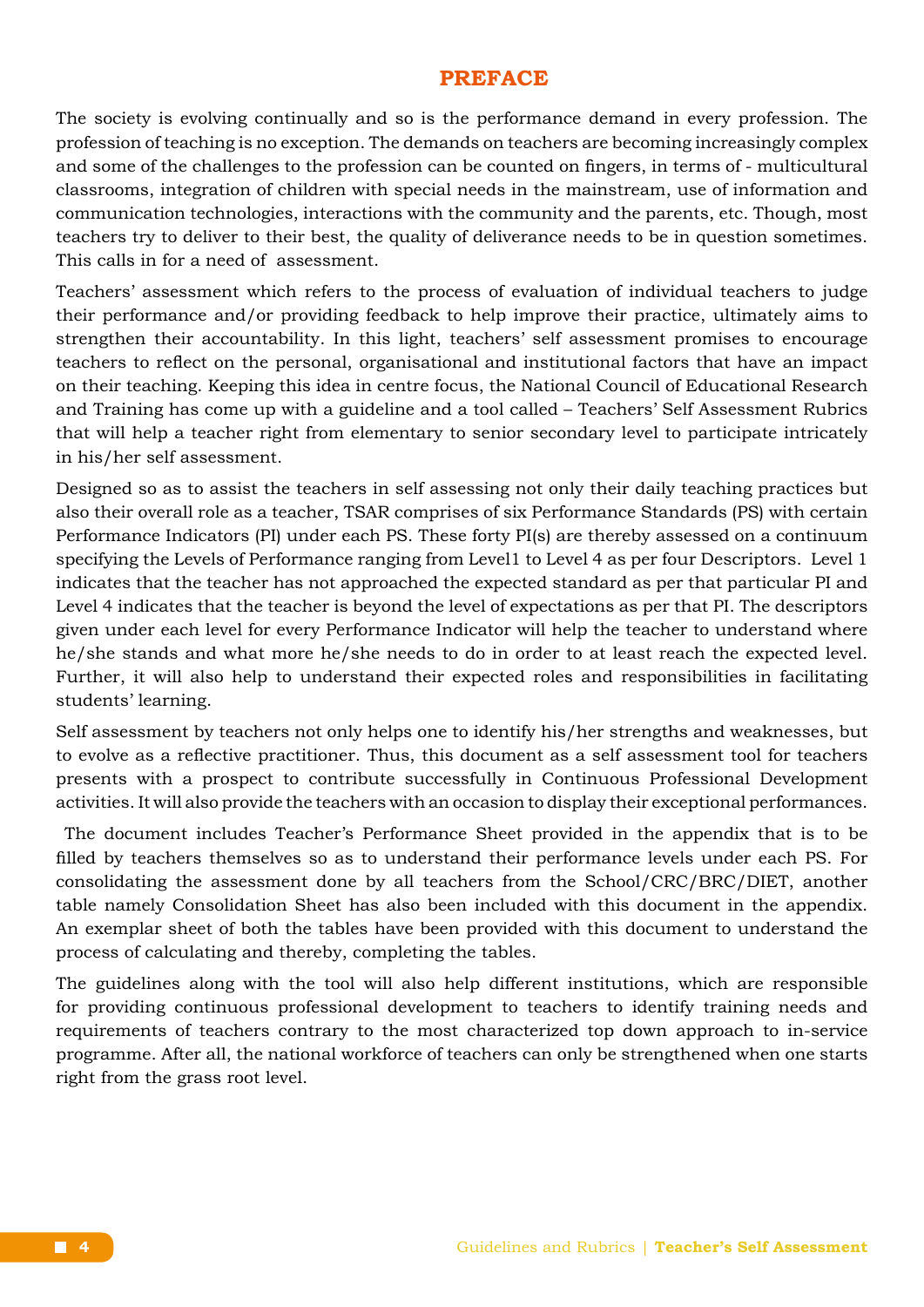# **Development Team**

- Prof. Hrushikesh Senapaty, Director, NCERT
- Prof Amarendra Behera, Joint Director, CIET
- Prof. A.K. Srivastava, Dean, Research
- Prof Rajrani, Head, DTE,
- Prof Ranjana Arora, Head, DCS
- Prof Sharad Sinha, Head, RMSA
- Prof Sandhya Rani Sahoo, DEL
- Prof B P Bhardwaj, DTE
- Prof Padma Yadav, DEE
- Prof Sashi Prabha DESM
- Dr M V Srinivasan, DESS
- Dr J K Patidar, DTE
- Dr Vijayan K, DTE, Coordinator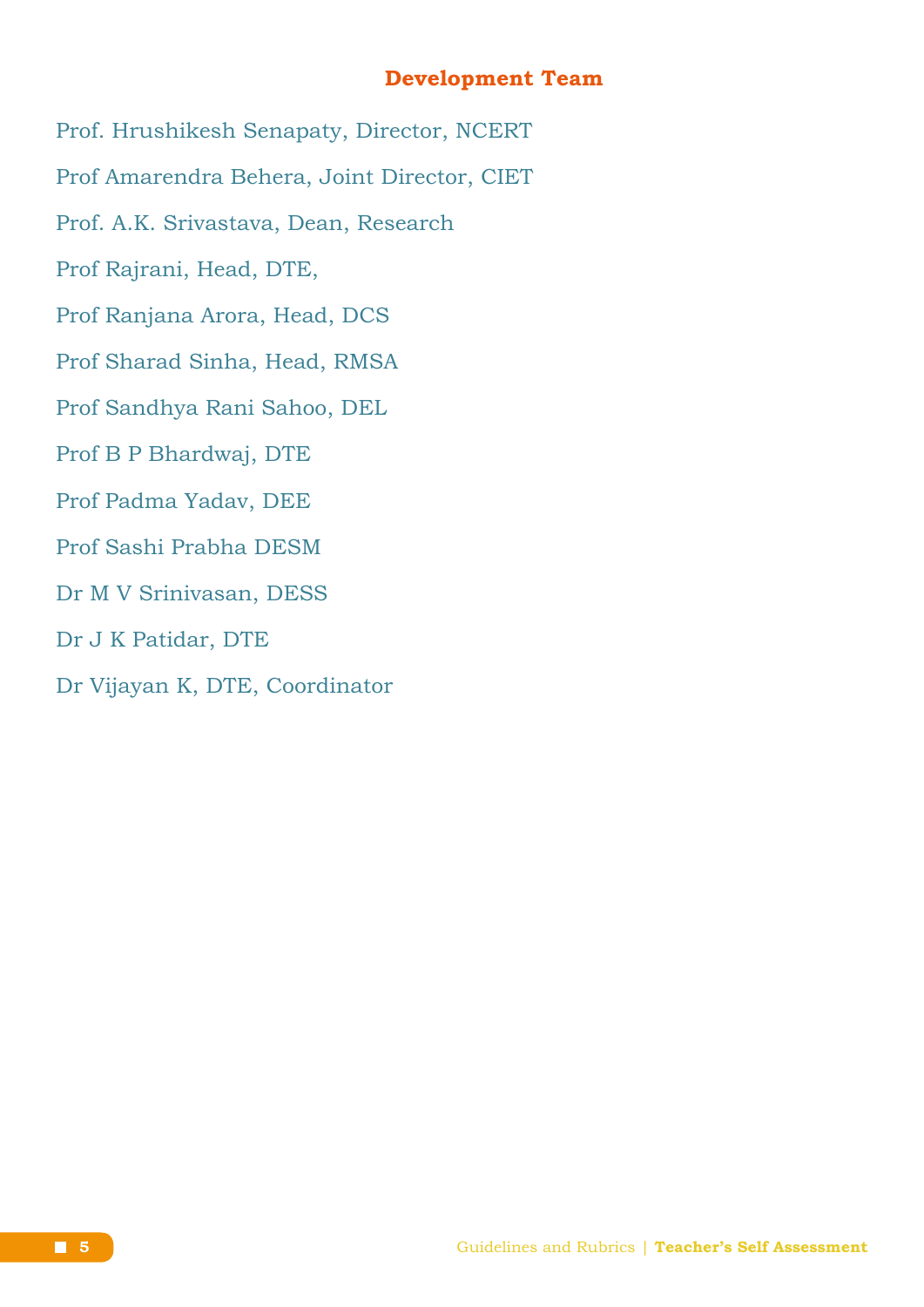# **LIST OF ABBREVIATIONS**

| <b>ADEPTS</b>       | Advancement of Educational Performance through Teacher Support    |
|---------------------|-------------------------------------------------------------------|
| B.Ed.               | <b>Bachelor of Education</b>                                      |
| <b>BRC</b>          | <b>Block Resource Centre</b>                                      |
| <b>CRC</b>          | <b>Cluster Resource Centre</b>                                    |
| <b>CWSN</b>         | Children With Special Needs                                       |
| D.Ed.               | Diploma in Education                                              |
| D.El.Ed             | Diploma in Elementary Education                                   |
| <b>DIET</b>         | District Institute of Education and Training                      |
| <b>ICT</b>          | Information and Communications Technology                         |
| LOs                 | Learning Outcomes                                                 |
| M. Phil.            | Master of Philosophy                                              |
| M.Ed.               | Master of Education                                               |
| <b>NA</b>           | Not Applicable                                                    |
| <b>NCERT</b>        | National Council of Educational Research and Training             |
| <b>NCF-2005</b>     | National Curriculum Framework 2005                                |
| <b>NCFTE</b>        | National Curriculum Framework for Teacher Education               |
| <b>NPE</b>          | National Policy on Education                                      |
| OECD                | Organisation for Economic Co-operation and Development            |
| <b>OFSTED</b>       | Office for Standards in Education, Children's Services and Skills |
| <b>PGT</b>          | Post Graduate Teacher                                             |
| Ph. D               | Doctor of Philosophy                                              |
| <b>PINDICS</b>      | Performance Indicators for Elementary School Teachers             |
| <b>PRT</b>          | Primary Teacher                                                   |
| <b>PS</b>           | Performance Standards                                             |
| <b>RTE Act 2009</b> | Right to Education Act 2009                                       |
| <b>SCERT</b>        | State Council of Educational Research and Training                |
| <b>SSA</b>          | Sarva Shiksha Abhiyan                                             |
| <b>TGT</b>          | <b>Trained Graduate Teacher</b>                                   |
| <b>TLM</b>          | Teaching Learning Materials                                       |
| <b>TSAR</b>         | Teacher's Self Assessment Rubrics                                 |
| UK                  | United Kingdom                                                    |
| <b>UNICEF</b>       | United Nations International Children's Emergency Fund            |
| <b>UTs</b>          | <b>Union Territories</b>                                          |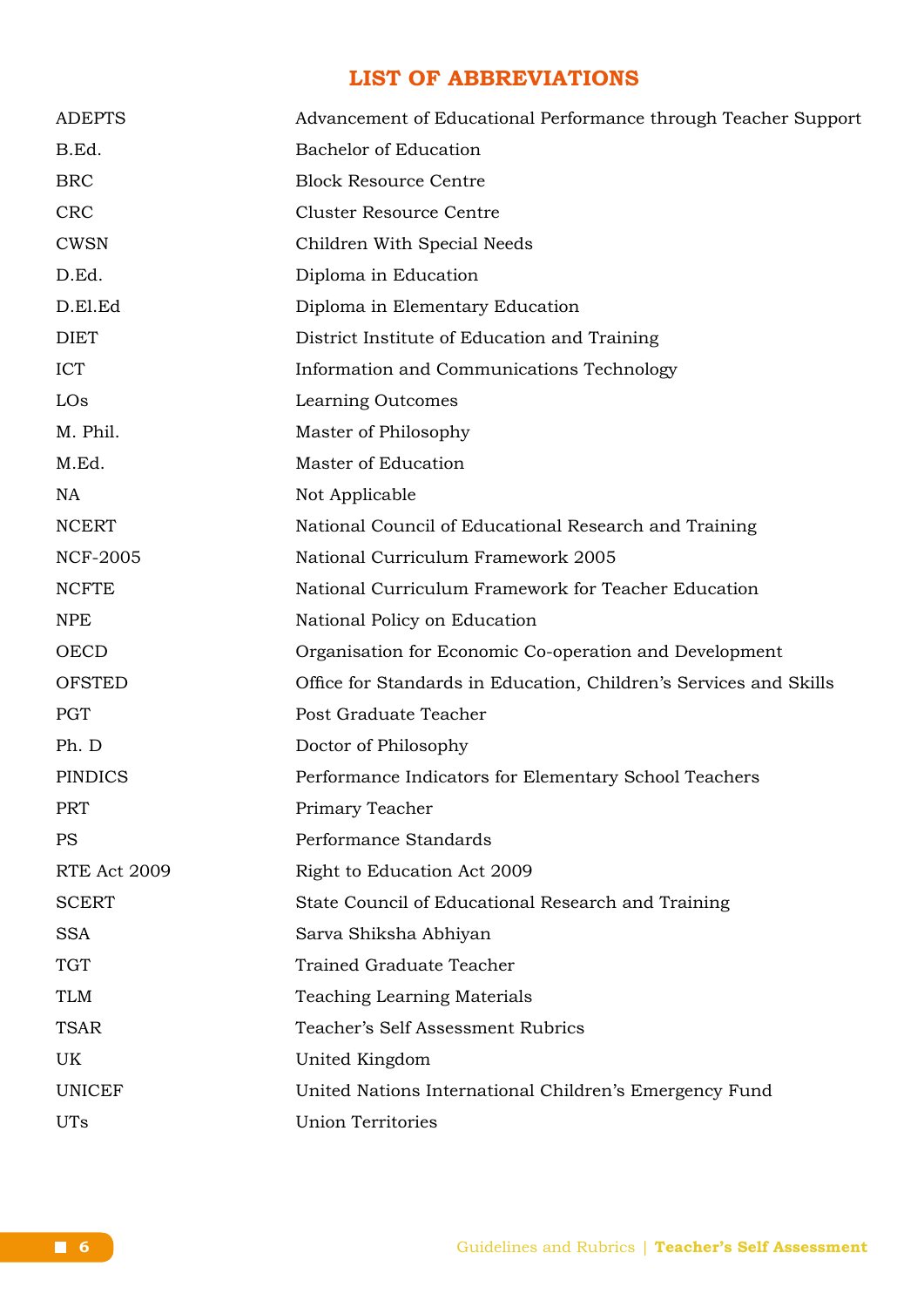# **Introduction**

Teachers are considered to be the most important resources responsible for the quality of the education system. They play multiple roles to discharge their responsibilities. These includedesigning and preparing lessons, facilitating learning of all students, creating a conducive learning environment, linking with the community, contributing to school development, and at the same time remaining engaged with their own professional development activities. Mostly, teachers are highly skilled, motivated and well resourced to perform to the best of their abilities. However, provision of need based support to the teachers has been enhancing the quality of education.

Since independence, many commissions and committees on education have been highlighting the need for teachers' appraisal. National Policy on Education (NPE) 1986 highlights that a databased open, transparent and participatory system of teachers' appraisal should be evolved. This recommendation of NPE 1986 intends to consider teachers' appraisal as an instrument of their professional development and not as a mere administrative tool. National Focus Group on Teacher Education for Curriculum Renewal (2006) highlights that "Teachers need to recognize themselves as professionals endowed with the necessary knowledge, attitudes, competence, commitment, capability of reflection, and be sensitive and perceptive to not only the learners and institution but also the emergent concerns in the larger social perspectives within which one functions." The document highlights the importance of reflection on one's teaching activities for becoming more *humane and professional* in the field of teaching. National Knowledge Commission (2006-09) paid attention to evaluating teachers' performance, which is to be supplemented with adequate feedback. This will enable the teacher to know his/her strengths and deficiencies. The National Curriculum Framework for Teacher Education, 2009 (NCFTE, 2009) discusses the need for improved evaluation of teachers, particularly emphasising the continuous assessment of pre-service teacher -trainees using qualitative and quantitative measures. The Justice Verma Commission Report (2013) also underlines the need to evolve standards and norms for evaluating the performance of teachers.

In many countries, teachers are being assessed by superior school leaders/administrators (i.e. head teachers/principals) or regional supervisors/superintendents. In countries such as the United Kingdom (UK), there is an institutional mechanism for school inspection. The Office for Standards in Education, Children's Services and Skills (OFSTED), a non-ministerial government department, is responsible for inspection of teaching practices in schools. Around 1990s, teachers' self assessment strategies and/or assessment by peers were promoted instead of assessment by superiors. The data and feedback from the self assessment were generally used during professional development programmes for the improvement of individual instructional practices. These approaches strengthened the collective capacity and professional accountability of teachers through self assessment and peer-assisted learning cycles. The report of Organisation for Economic Co-operation and Development (OECD), 2005 mentions that in countries like Chile, England and Portugal, teachers play an active role in their performance evaluation including taking feedback from various stakeholders.

Teacher assessment practices in India are mostly based on external assessment. The usual practices are – Writing of Annual Confidential/Performance Reports of teachers by the personnel at a supervisory level, lesson observation and feedback by supervisor/principal during school inspections. This system is followed in both government as well as private schools. In 2007, United Nations International Children's Emergency Fund (UNICEF) in collaboration with Sarva Shiksha Abhiyan (SSA) had developed a tool, namely, Advancement of Educational Performance Standard (ADEPTS) for appraising the performance of teachers and Resource persons under SSA.

In 2013, NCERT had developed a guideline along with a tool for assessing the performance of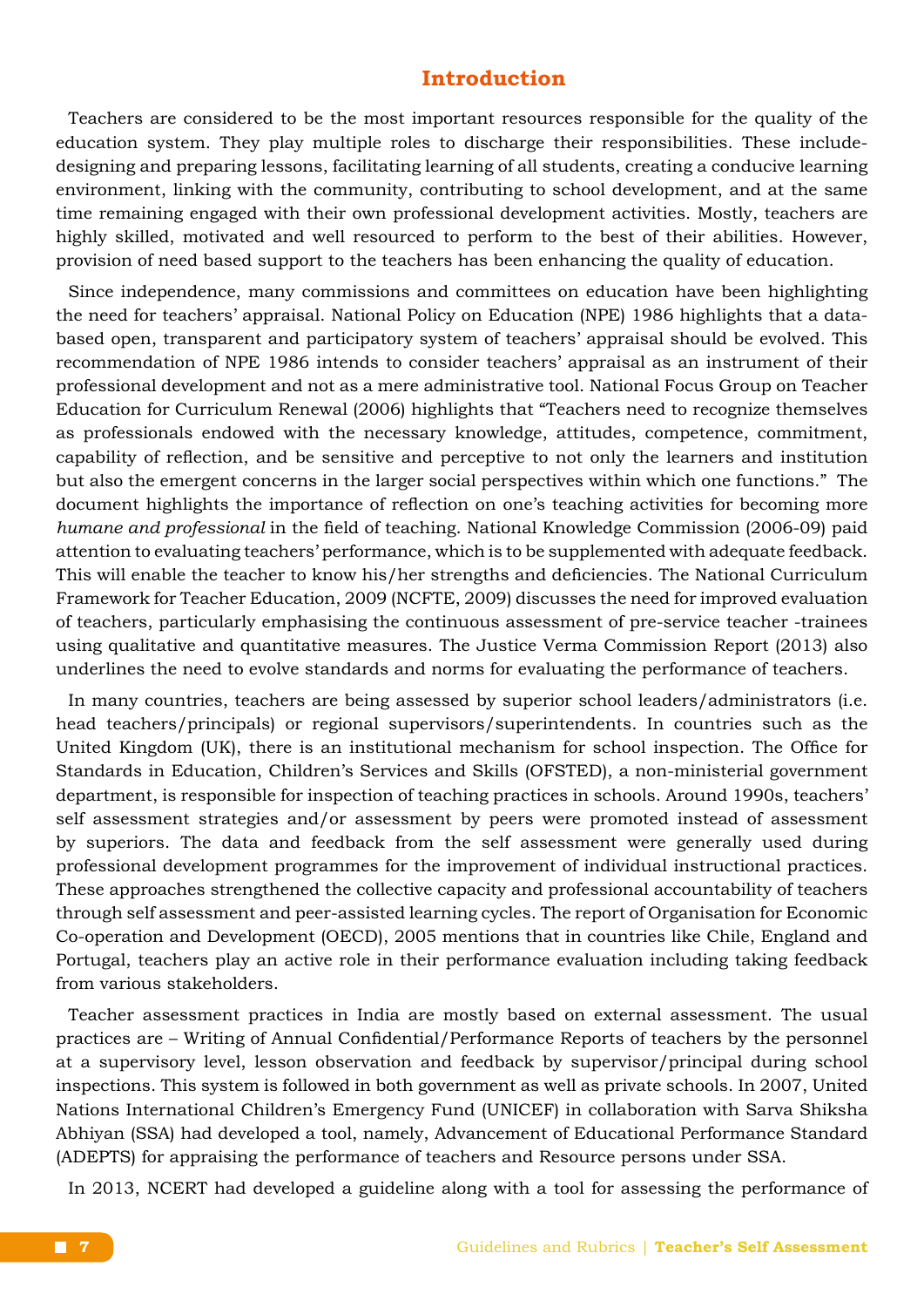teachers at the elementary level, called PINDICS. The guideline is based on the provisions stated in sections 24, 29 and the schedule specifying norms and standards for schools in the RTE Act 2009, NCF-2005 and SSA Framework-2011. PINDICS can be used for self assessment as well as for external assessment. The online and mobile application of PINDICS are also available. This tool is basically a 4 point rating scale consists of 54 performance indicators covered under 7 broad performance standards. Teachers from 20 states/UTs have been using PINDICS.

PINDICS, being a tool for assessing the performance of elementary school teachers, there is a need to come up with a tool, which will help teachers from all levels of school education. In this context, NCERT has developed a guideline and tool for the self assessment of teachers' performance titled *Teacher Self Assessment Rubrics (TSAR)*. This tool can be used by any teacher working at primary to higher secondary level. It can be used by teachers for assessing their own performance based on their expected roles and responsibilities. This will help them identify their areas of strength and challenges when they perform their duties as a teacher and facilitate them to enrich the teachinglearning process.

One of the important roles of a teacher is to facilitate students' learning and provide support to them in the realization of learning outcomes. As a teacher, many-a-times he/she might get puzzled by the fact that, in spite of putting in the best effort, the students are not performing to the best of their potential. Self-reflection and introspection of teacher's practices inside and outside the classroom will help one to understand some of the aspects that require further modification and improvement. The teacher may be already practicing some of the innovative pedagogical approaches in the classroom that might be very effective for enriching the teaching-learning process. This document will provide the teacher with an opportunity to showcase his/her innovative work and performance. The most important thing is that, this tool being Rubrics, will give an idea about what are the expected roles and responsibilities of a teacher in facilitating students' learning. This, in turn, will help the teacher to identify the weak as well as strong areas of his/her performance.

## **Purpose of Teacher's Self Assessment**

Assessment plays a key role in schools' improvement and teachers' development. A teacher, who does not reflect on and introspect his/her methods and actions in the classroom/school, would tend to be repetitive in the future. He/she may teach a concept in the same way and may use the same examples and activities again and again in the class irrespective of the performance of the students. Once the teacher starts looking at himself/herself and analyses what has yielded results and what has gone wrong in the teaching-learning process and other school activities, he/she will be able to identify the areas which require further improvement. This process will help the teachers to identify their strengths and weaknesses, and thereby, motivating them to improve their performance which will ultimately help to achieve the objectives, such as schools' improvement and accountability of teachers.

The present Teacher's Self Assessment Rubrics can be used by teachers for assessing their performance and making continuous efforts to reach the highest level. This tool can be used by teachers voluntarily as a resource to guide their thinking as they would be able to reflect on their instructional practices, including their areas of strength, the scope for growth as well as available and desired support.

The uses of Teacher's Self Assessment Rubrics are to:

- $\odot$  facilitate reflective practices in teaching-learning
- assess and address the strengths and challenges of teachers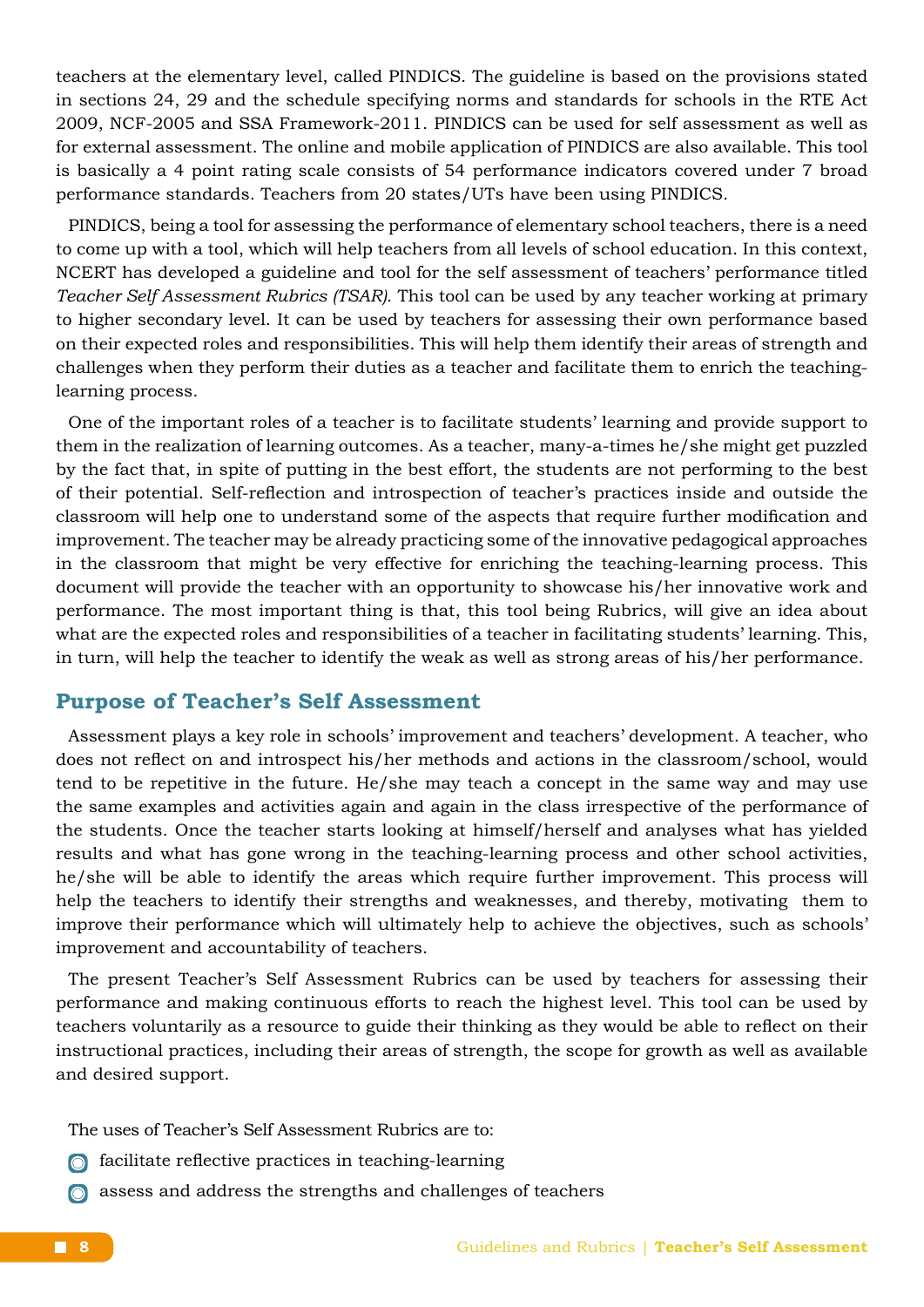- enhance the proficiency of teachers in organizing classroom teaching-learning activities and other school related activities
- $\odot$  provide support and mentoring to the teachers
- provide opportunities for continuing growth through multiple experiences
- enhance the self confidence of teachers
- improve the teaching-learning process and the performance of students

#### **Teacher's Self Assessment Rubrics (TSAR)**

Self-assessment by teachers is fundamental to reflective practice that contributes to the professional growth of teachers. The TSAR is an assessment tool which serves as a guide for teachers to self-assess themselves and reflect on their daily teaching practices as well as on their role as a teacher. TSAR is based on six performance standards mentioned below. These Performance Standards reflect the expected roles and responsibilities of a teacher.

- (1) Designing Learning Experiences
- (2) Knowledge and Understanding of the Subject Matter
- (3) Strategies for Facilitating Learning
- (4) Interpersonal Relationship
- (5) Professional Development
- (6) School Development

Each performance standard includes performance indicators, which directly indicate the expected roles and responsibilities of teachers. A teacher's performance is assessed on a continuum ranging from 'Much effort is needed to reach the expected standard' to 'Beyond the expected standard'. The subdivisions in this continuum are based on the actual performance of teachers as per different indicators specified under each performance standard.

# **Structure of TSAR**

#### Performance Standards (PS)

Performance standards are areas in which teachers perform their tasks and responsibilities. They refer to statements describing what is expected of a teacher's knowledge and performance in his/her day-to-day teaching and other related activities inside and outside the classroom. The following performance standards have been identified:

#### *Performance Standard 1: Designing Learning Experiences:*

The teacher designs the classroom activities, appropriate pedagogical strategies, resources, learning outcomes, assessment procedures to meet the needs of all students.

#### *Performance Standard 2: Knowledge and Understanding of Subject Matter:*

The teacher demonstrates an understanding of the curriculum, subject content, and developmental needs of students by providing relevant learning experiences.

#### *Performance Standard 3: Strategies for Facilitating Learning:*

The teacher:

- uses resources and procedures to provide a respectful, positive, safe, and student-centered environment that is conducive to learning.
- engages students in learning by using a variety of teaching-learning strategies to meet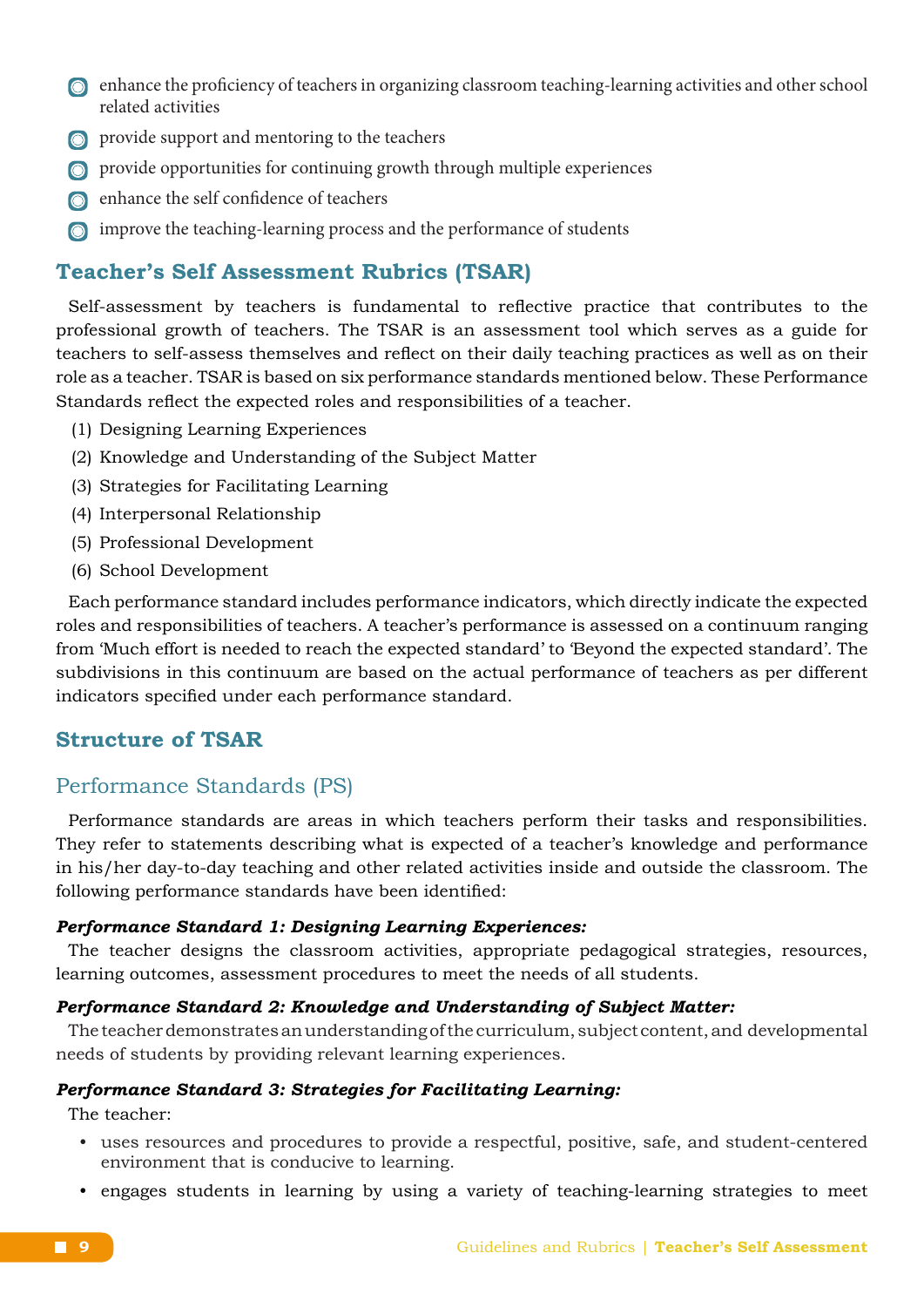individual learning needs.

- communicates clearly with learners.
- collects, analyzes, and uses all relevant information to assess learners' academic progress, and provides timely feedback to both-learners and parents throughout the school year.

#### *Performance Standard 4: Interpersonal Relationship*

The teacher collaborates and works with colleagues, students, parents and communities to develop and sustain a positive school climate that supports students' learning.

#### *Performance Standard 5: Professional Development*

The teacher maintains a commitment to professional ethics, engages in innovation and classroom (action) research, takes responsibility and participates in professional growth that results in enhanced students' learning.

#### *Performance Standard 6: School Development*

The teacher takes initiative and contributes to the activities which lead to the school's development.

### **Performance Indicators**

Performance indicators are specific activities that are required to be performed by a teacher inside and outside the class in order to be observed and assessed.

#### **Descriptors**

Performance descriptors are observable and measurable statements of teachers' actions aligned to each performance indicator. They serve as the basis for identifying the level of performance.

*In some of the descriptors, there are terms like Occasionally, Often, Usually and Always.* 

*Occasionally means the presence (frequency) of the activities under the given performance indicator ranges between 0 to 30%,*

*Often means the presence of the activities under the given performance indicator ranges between 31% to 60%*

*Usually means the presence of the activities under the given performance indicator ranges between 61% to 90%*

*Always means the presence of the activities under the given performance indicator ranges between 91% to 100%*

#### **Rating used in TSAR**

Each performance indicator is rated on a four-point scale ranging from 1 to 4 indicating the levels of performance. The rating points are: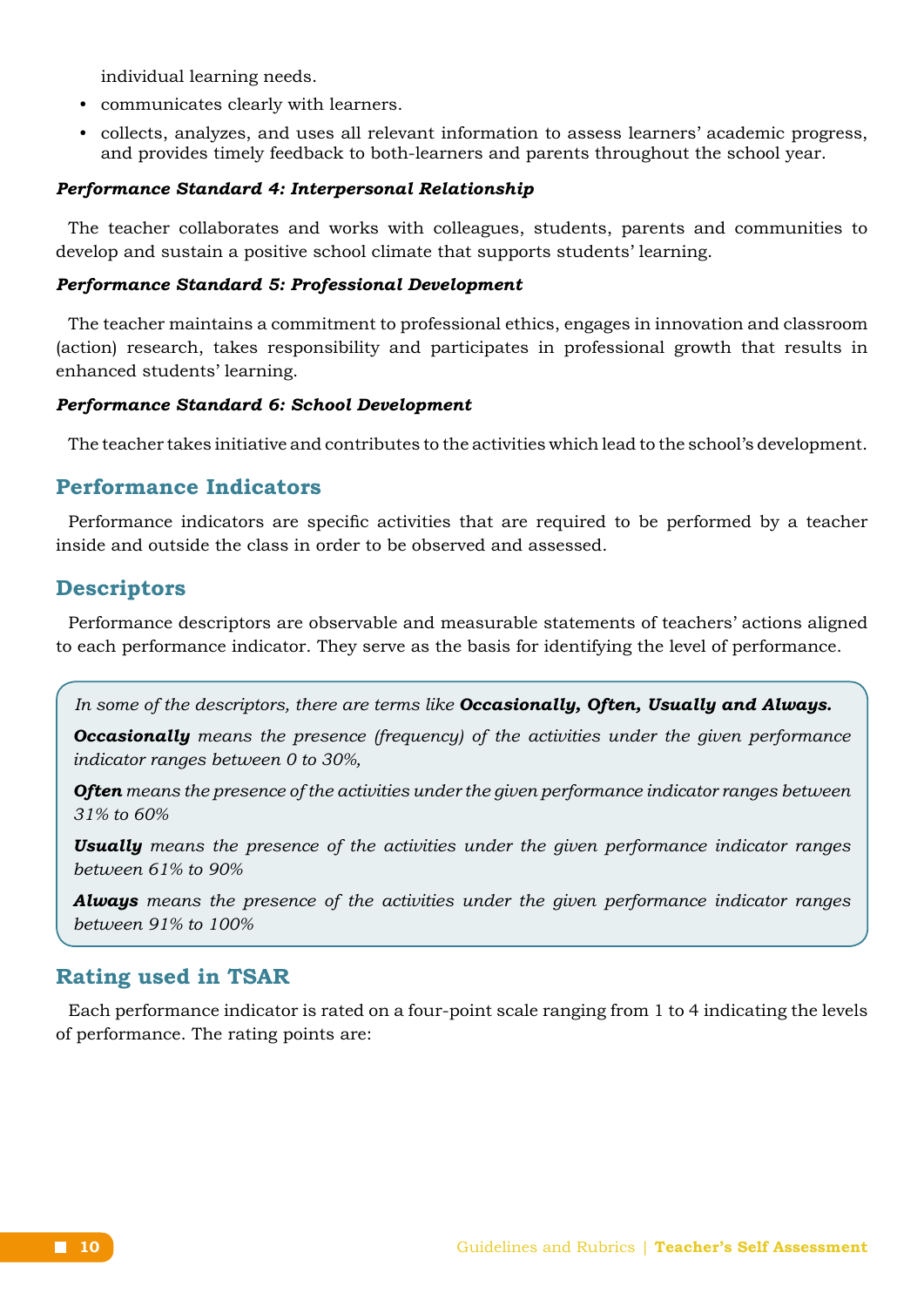| <b>Performance</b><br>level | <b>Name of the Level</b>                                        | <b>Descriptors</b>                                                                                                                                                                                                                                                                                   | Level<br>Point |
|-----------------------------|-----------------------------------------------------------------|------------------------------------------------------------------------------------------------------------------------------------------------------------------------------------------------------------------------------------------------------------------------------------------------------|----------------|
| L1                          | Much effort is<br>needed to reach<br>the expected stan-<br>dard | <b>Below Satisfactory Performance:</b><br>Teacher's performance does not meet the expec-<br>tations, roles and responsibilities of a teacher;<br>Needs more effort to achieve proficiency to be-<br>come an effective teacher;<br>Requires continuous professional support to<br>achieve proficiency | 1              |
| L2                          | Approaching the<br>expected standard                            | <b>Satisfactory performance:</b><br>Making efforts to achieve the required proficien-<br>cy to become an effective teacher;<br>Requires professional support to achieve profi-<br>ciency;<br>Needs improvement in his/her performance                                                                | $\overline{2}$ |
| L <sub>3</sub>              | Approached the<br>expected standard                             | <b>Effective performance:</b><br>Meets the requirements of teaching job;<br>Demonstrates a willingness to learn and applies<br>new teaching skills;<br>Sustains high performance over a period of<br>time;<br>Exhibits behaviour that has a positive impact<br>on students' learning                 | 3              |
| L4                          | Beyond the expect-<br>ed standard                               | <b>Exceptional performance:</b><br>Consistently exhibits behaviours that have a<br>strong positive impact on learners and school's<br>climate;<br>Serves as a role model to others;<br>Innovatively performs tasks and makes extra<br>efforts for improving students' performance                    | $\overline{4}$ |

## **Sources of Evidence**

Under each performance indicator, the teacher has to assess his/her performance as per any one of the four levels mentioned above. He/she should provide evidence or reason for his/her rating against each such indicator. If specific pieces of evidence are not available, the teacher may write the reason, why he/she has been placed at that particular level. The teacher may use the following types of evidence during the self assessment: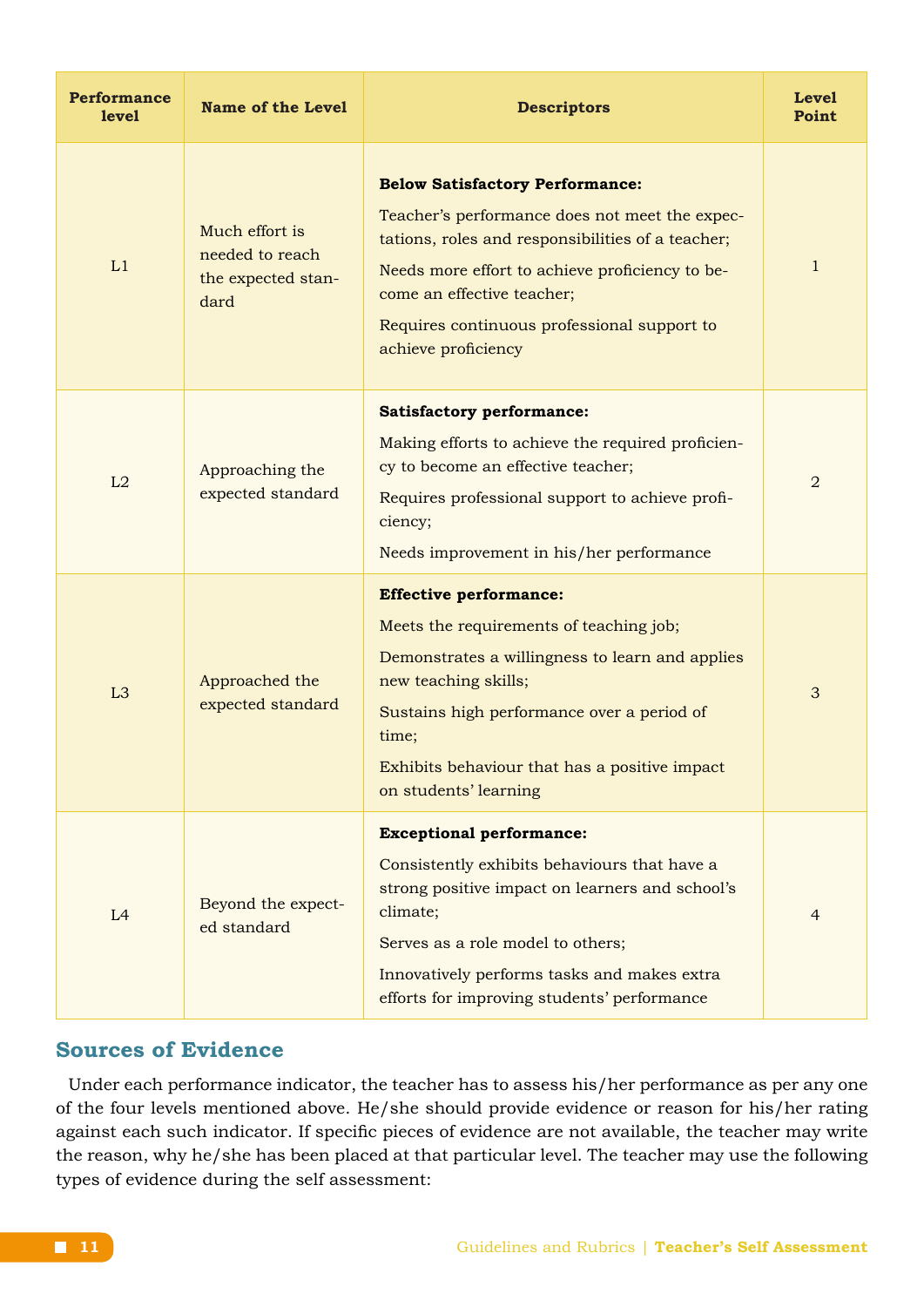Teachers' Diaries; Lessons' Notes; Instances of Daily Interaction between Learners and Teachers; Video Recordings; Recordings of Assessment; Learners' Worksheets; Learners' Activity Books; Learners' Secondary Board Results; TLMs; Learners' Portfolios; Attendance Register of Learners; Learners' Notebooks; Photographs; Record of Learners' Participation in various Activities (eg. Annual Day); Learners' Diaries; Learners' Feedback Form (on specific activity); Progress Report Cards; Monitors' Diaries; School Magazine; School Website; Time Tables/Activity Charts; Display Boards; Visitors' Register; Inspection Register; Teaching Resources Developed and Used by Teachers; Certificates of Workshops, Conferences, In-service Teachers' Training, etc.; Teachers' Publications; Case Studies & Project Reports; Teachers' Meeting Records; Students' Feedback about their Learning; Students' Participation in District Level or State Level Competitions; Counseling Services; Other Duties; etc. as performed by the teacher

# **Guidelines for Teachers**

Self-assessment by the teacher should be done once in an academic year, preferably at the end of the first quarter.

The following points need to be taken care of while undertaking the self assessment:

- Complete the teacher's profile. If you are using the online/mobile app, please register.
- Read each performance indicator carefully and reflect on it in the context of your classrooms' as well as school's practices. Each indicator contains four descriptors. Read all the descriptions carefully and select the descriptor that best describes your performance.
- Provide evidence/reason for the selection of a particular level.
- Complete Table 1 by providing a rating point for each indicator. An example of the same has been given in Appendix 2.
- Calculate the total score for each Performance Standard by adding scores of Performance Indicators under that PS.
- Prepare a descriptive report based on your assessment in Table 2 (Appendix 3). The report may also include the areas in which help is required.
- Submit a copy of the filled-in tool along with the descriptive report to the Head Teacher/ Principal/CRC/BRC/DIET so that they can provide you further professional support and mentoring.
- If you are using the online tool or mobile app, please get a printed copy of the report.
- If any of the performance indicators/descriptors are not applicable in your context, please write NA in the Remark Column with a valid reason for the same.

# **Guidelines for Head Teacher/Principal/CRC/BRC/DIET**

The self assessment data submitted by the teachers should be tabulated and analysed for identifying the areas/themes for future in-service programmes of teachers. The following need to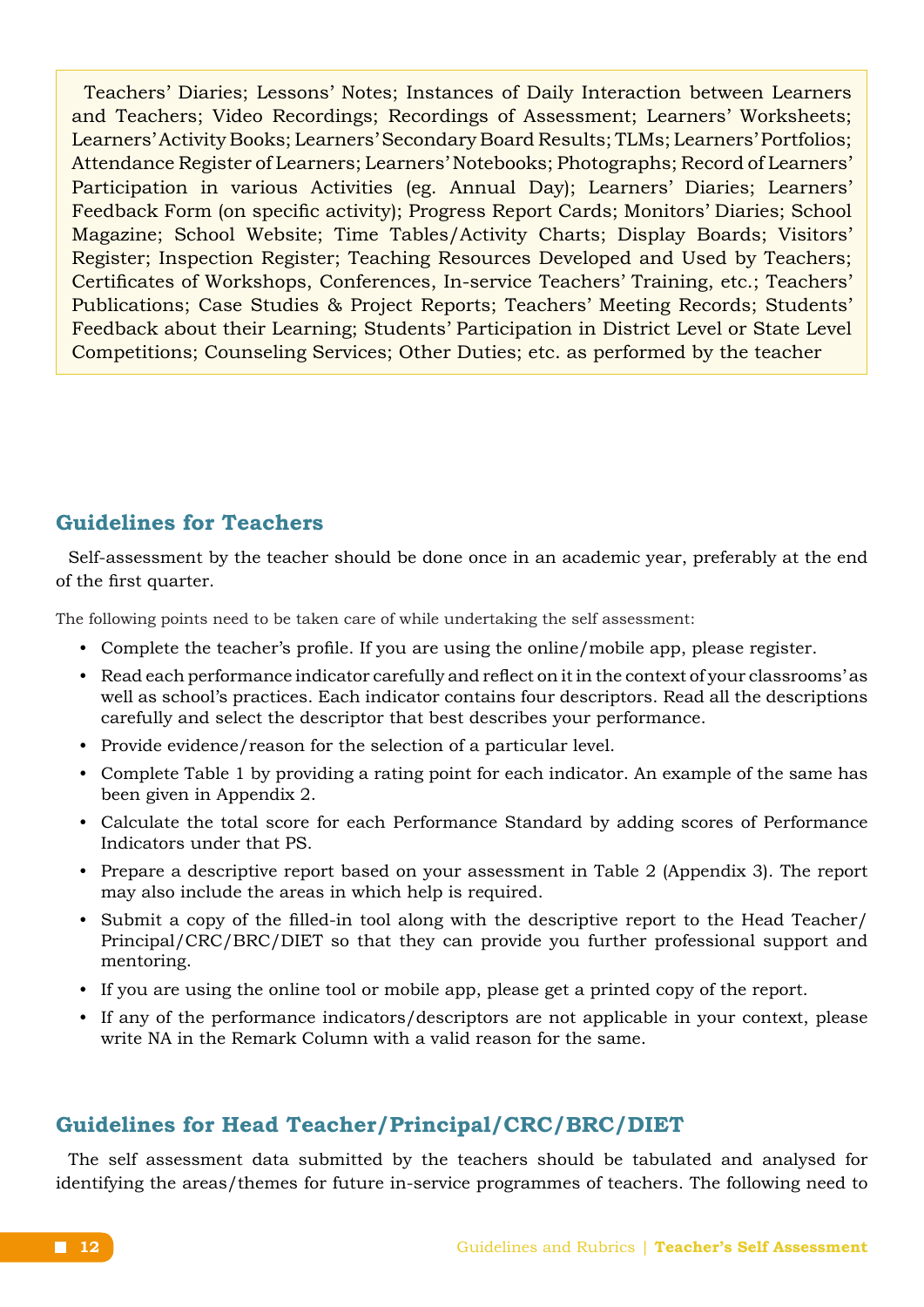be taken care of:

- After collecting the self assessment report from all the teachers, Head Teacher/Principal needs to forward the same to CRC/BRC (for elementary teachers) and DIET (for secondary and senior secondary teachers).
- CRC/BRC/DIET has to consolidate the data obtained from the schools in Table 3 (Appendix 4) provided. An example of the same has been given in Appendix 5.
- From the consolidated data, CRC/BRC/DIET has to identify the major standards/areas/ themes, and how many teachers are under Level 1 and Level 2 (Appendix 5).
- These areas/themes need to be prioritized while organising in-service programmes/on-site support/mentoring.
- Self assessment data should **only be used to provide professional support and mentoring** to teachers.

# **Guidelines for Administrators (District/State level)**

For effective use of this tool, the following activities need to be undertaken by the administrators at state and district levels:

- An orientation programme needs to be organised for teachers as well as head teachers/ principals.
- Orientation should include familiarisation with the tool, its use and how it will help the teachers in their professional development.
- State and district may appoint a State Nodal Officer and a District Nodal Officer, respectively. For elementary level, there should be Cluster and Block level Nodal Officers.
- A state may form a state-level Resource Group for this purpose. Similarly, each district may form a district-level resource group(s).
- The data submitted by teachers shall reach the cluster/block/district-level Nodal Officer and after the completion of Table 3, the same may be forwarded to the state-level Nodal Officer.
- The district/state-level Nodal Officers should analyse the data based on table 3 and identify the themes in which teachers require in-service programmes/on-site support.
- In the case of primary/upper primary teachers, cluster/block level officers can analyse the data and chalk out the plan for in-service programmes/on-site support.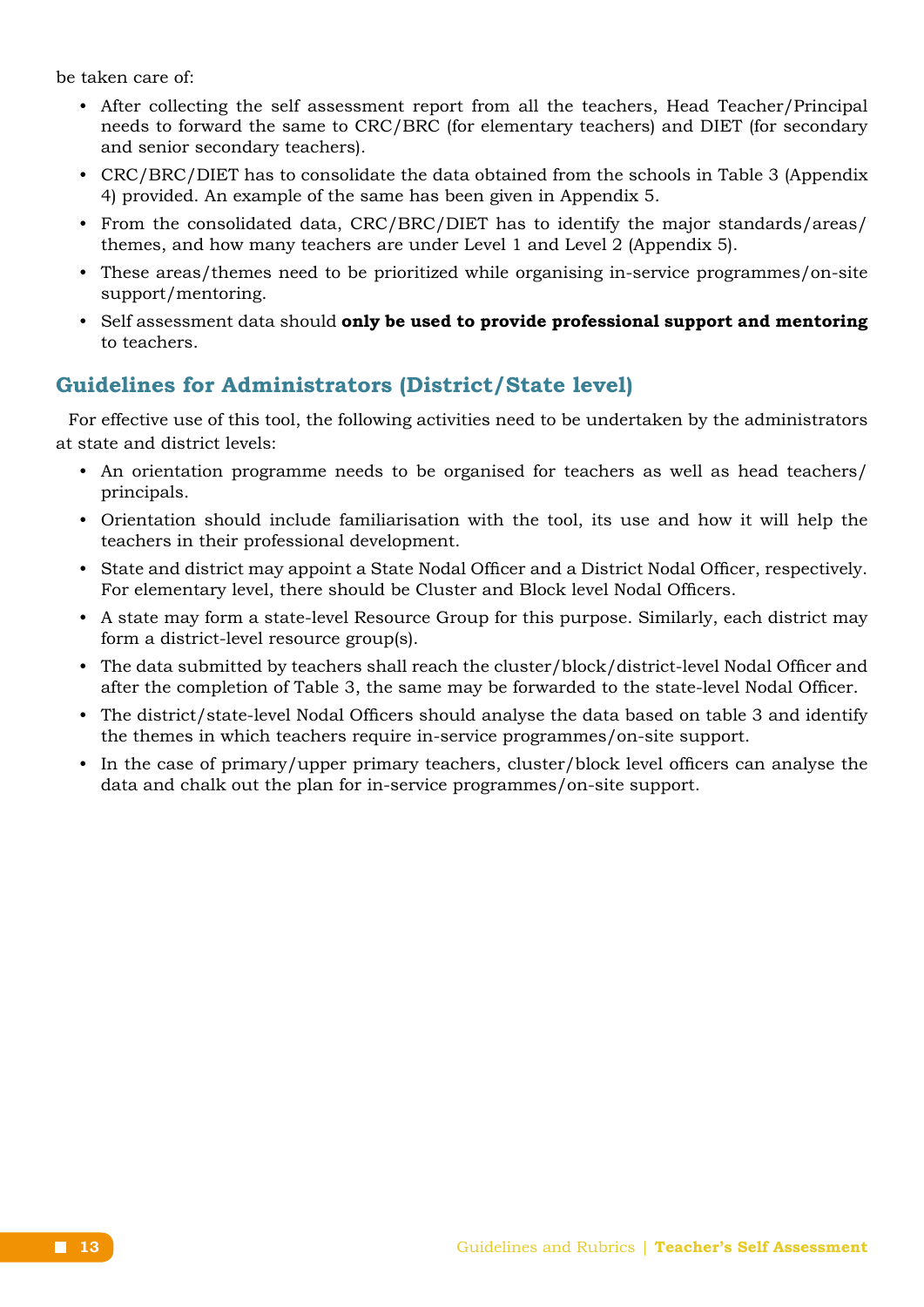# **TEACHER'S PROFILE**

|  | YEAR: |
|--|-------|
|--|-------|

| Employee's code       | $\ddot{\cdot}$                    |         |
|-----------------------|-----------------------------------|---------|
| Name of the teacher : |                                   | Gender: |
| Date of birth         | $\ddot{\cdot}$                    |         |
| Designation           | $\ddot{\cdot}$                    |         |
| School's address      | $\ddot{\cdot}$                    |         |
| U-DISE Code No.       | $\ddot{\cdot}$                    |         |
| State/UT              | $\ddot{\cdot}$                    |         |
| District              | $\ddot{\cdot}$                    |         |
| <b>Block</b>          | $\bullet$<br>$\ddot{\phantom{0}}$ |         |
|                       |                                   |         |

**Academic/Professional Qualifications:**

| <b>Academic Qualifications:</b>     |                          |             |                 |  |  |  |  |  |
|-------------------------------------|--------------------------|-------------|-----------------|--|--|--|--|--|
| <b>Examination</b>                  | <b>University/ Board</b> | <b>Year</b> | <b>Subjects</b> |  |  |  |  |  |
| Senior Secondary                    |                          |             |                 |  |  |  |  |  |
| Graduation                          |                          |             |                 |  |  |  |  |  |
| Post-Graduation                     |                          |             |                 |  |  |  |  |  |
| M.Phil.                             |                          |             |                 |  |  |  |  |  |
| Ph.D.                               |                          |             |                 |  |  |  |  |  |
| Any other<br>(Please specify)       |                          |             |                 |  |  |  |  |  |
| <b>Professional Qualifications:</b> |                          |             |                 |  |  |  |  |  |
| D.Ed./D.El.Ed./<br>Equivalent       |                          |             |                 |  |  |  |  |  |
| B.Ed./Equivalent                    |                          |             |                 |  |  |  |  |  |
| M.Ed.                               |                          |             |                 |  |  |  |  |  |
| Any other                           |                          |             |                 |  |  |  |  |  |

٦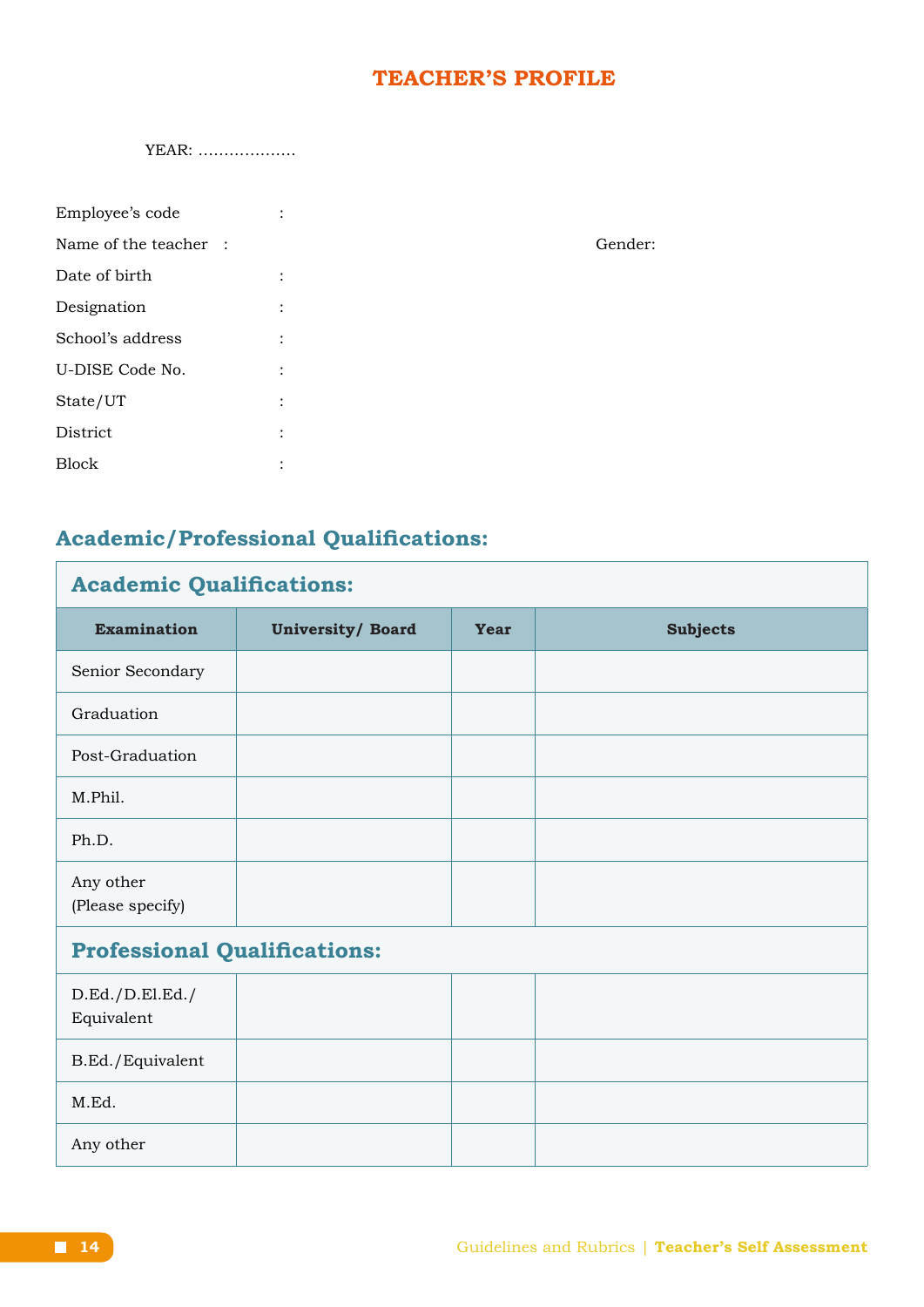# **Experience:**

| <b>Experience</b>         |                | Period |    | <b>Total</b> |               |  |
|---------------------------|----------------|--------|----|--------------|---------------|--|
|                           |                | From   | To | Year         | <b>Months</b> |  |
| Teaching                  | PRT/Equivalent |        |    |              |               |  |
|                           | TGT/Equivalent |        |    |              |               |  |
|                           | PGT/Equivalent |        |    |              |               |  |
| Administrative            |                |        |    |              |               |  |
| Other<br>(Please Specify) |                |        |    |              |               |  |

| Classes taught                     |          |     |                                  |                |                |                 |      |  |
|------------------------------------|----------|-----|----------------------------------|----------------|----------------|-----------------|------|--|
| (Please Tick in the cell(s))       | :  1 2 3 | 4 5 | 7 <sup>1</sup><br>6 <sup>1</sup> | 8 <sup>1</sup> | $\overline{q}$ | 10 <sup>1</sup> | -111 |  |
| Subject(s) taught                  |          |     |                                  |                |                |                 |      |  |
| Additional responsibilities/duties |          |     |                                  |                |                |                 |      |  |

# **Details of In-service Programmes attended (Last three years):**

| <b>S1.</b><br>No. | <b>Title</b> | <b>Duration</b> | Theme(s) | Level (CRC/BRC/<br>District/State/<br><b>National/International)</b> |
|-------------------|--------------|-----------------|----------|----------------------------------------------------------------------|
|                   |              |                 |          |                                                                      |
|                   |              |                 |          |                                                                      |
|                   |              |                 |          |                                                                      |

**Achievements/Awards (if any):**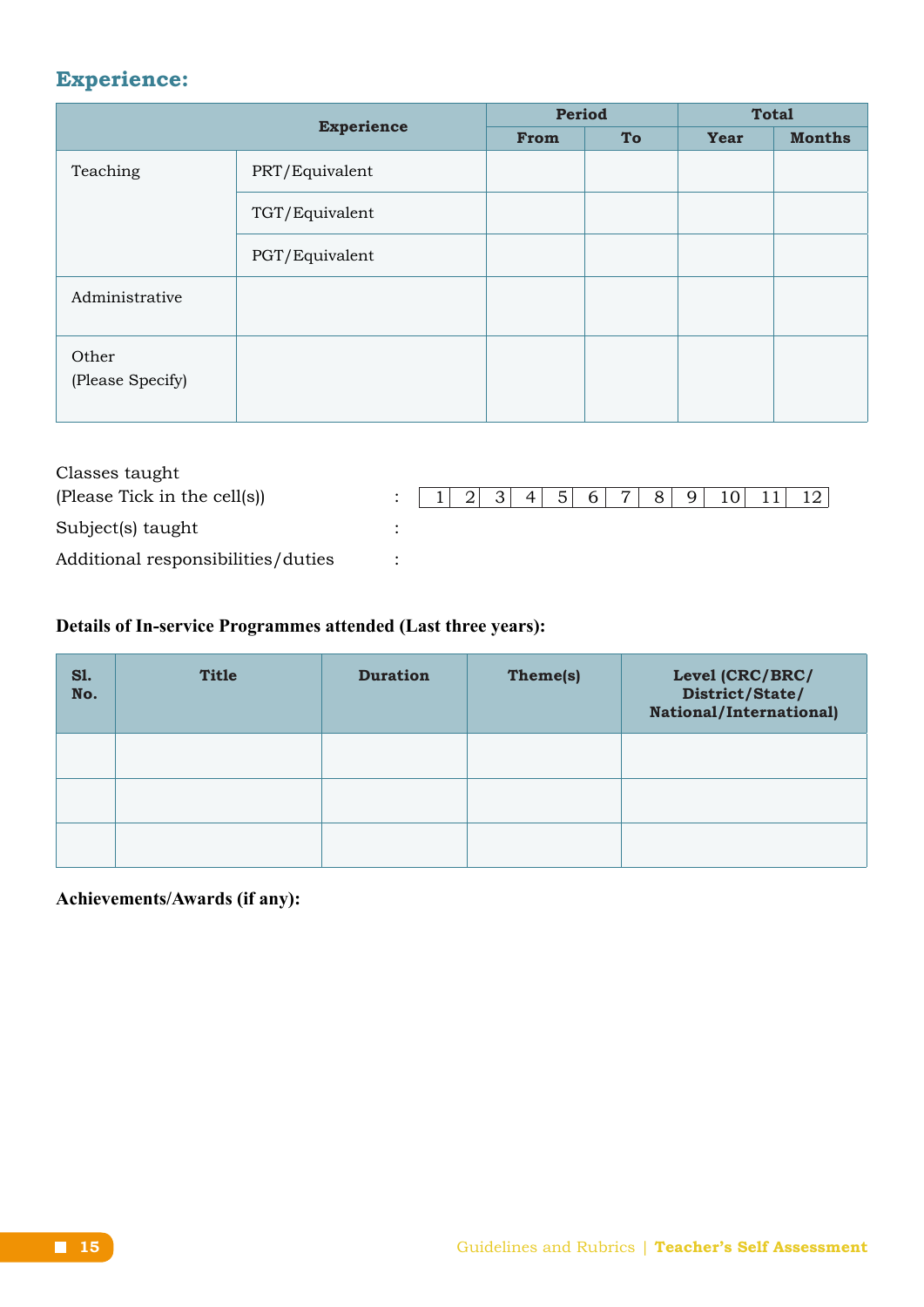# **PS 1: Designing Learning Experiences**

| <b>Performance</b>                                                                                           |                                                                                                  | Evidence/                                                                                                                                                                                         |                                                                                                                                                                                          |                                                                                                                                                                                                                             |                |
|--------------------------------------------------------------------------------------------------------------|--------------------------------------------------------------------------------------------------|---------------------------------------------------------------------------------------------------------------------------------------------------------------------------------------------------|------------------------------------------------------------------------------------------------------------------------------------------------------------------------------------------|-----------------------------------------------------------------------------------------------------------------------------------------------------------------------------------------------------------------------------|----------------|
| <b>Indicators</b>                                                                                            | L1                                                                                               | L2                                                                                                                                                                                                | L3                                                                                                                                                                                       | L <sub>4</sub>                                                                                                                                                                                                              | <b>Remarks</b> |
| 1.1<br>Use existing<br>knowledge<br>and expe-<br>riences of<br>learners while<br>planning<br>1.2             | Occasional-<br>ly consider<br>learners' exist-<br>ing knowledge<br>& experiences<br>Occasionally | Often use<br>learners' ex-<br>isting knowl-<br>edge & expe-<br>riences<br>Often consid-                                                                                                           | Usually draw<br>upon an<br>analysis and<br>appropriate<br>use of learn-<br>ers' existing<br>knowledge and<br>experiences<br>Usually con-                                                 | Always use suitable<br>strategies to prompt<br>learners to come up<br>with their existing<br>knowledge and expe-<br>riences<br>Always consider/                                                                             |                |
| Consider<br><b>Learning Out-</b><br>comes (LOs)<br>while plan-<br>ning                                       | consider/in-<br>clude Learning<br>Outcomes in<br>planning                                        | er/include<br>Learning<br>Outcomes in<br>planning                                                                                                                                                 | sider/include<br>Learning Out-<br>comes in plan-<br>ning appropri-<br>ate learning<br>strategies                                                                                         | include Learning<br>Outcomes in plan-<br>ning appropriate and<br>multiple learning<br>strategies                                                                                                                            |                |
| 1.3<br>Plan for<br>engaging all<br>learners in<br>different ac-<br>tivities                                  | Occasionally<br>design learn-<br>ing activities<br>for engaging<br>learners                      | Often de-<br>sign learning<br>activities that<br>motivate and<br>engage some<br>learners                                                                                                          | Usually de-<br>sign learning<br>activities that<br>are likely to<br>motivate and<br>engage most<br>of the learn-<br>ers during the<br>lessons                                            | Consistently design<br>innovative learning<br>activities that mo-<br>tivate and engage<br>most of the learners<br>- during lessons,<br>independent work,<br>and home work                                                   |                |
| 1.4<br>Collect, pre-<br>pare and inte-<br>grate the rele-<br>vant teaching<br>learning ma-<br>terials (TLMs) | Occasionally<br>collect, prepare<br>and integrate<br><b>TLMs</b>                                 | Often collect,<br>prepare and<br>integrate:<br>$(1)$ TLMs<br>taking care of<br>children with<br>special needs<br>$(2)$ ICT re-<br>sources rele-<br>vant to learn-<br>ing needs of<br>all students | Usually collect,<br>prepare and<br>integrate:<br>(1) TLMs taking<br>care of children<br>with special<br>needs<br>(2) ICT resourc-<br>es relevant to<br>learning needs<br>of all learners | Always collect, pre-<br>pare, integrate as<br>well as share:<br>(1) TLMs taking care<br>of children with spe-<br>cial needs<br>(2) ICT resources<br>relevant to learning<br>needs of all learners<br>by involving the peers |                |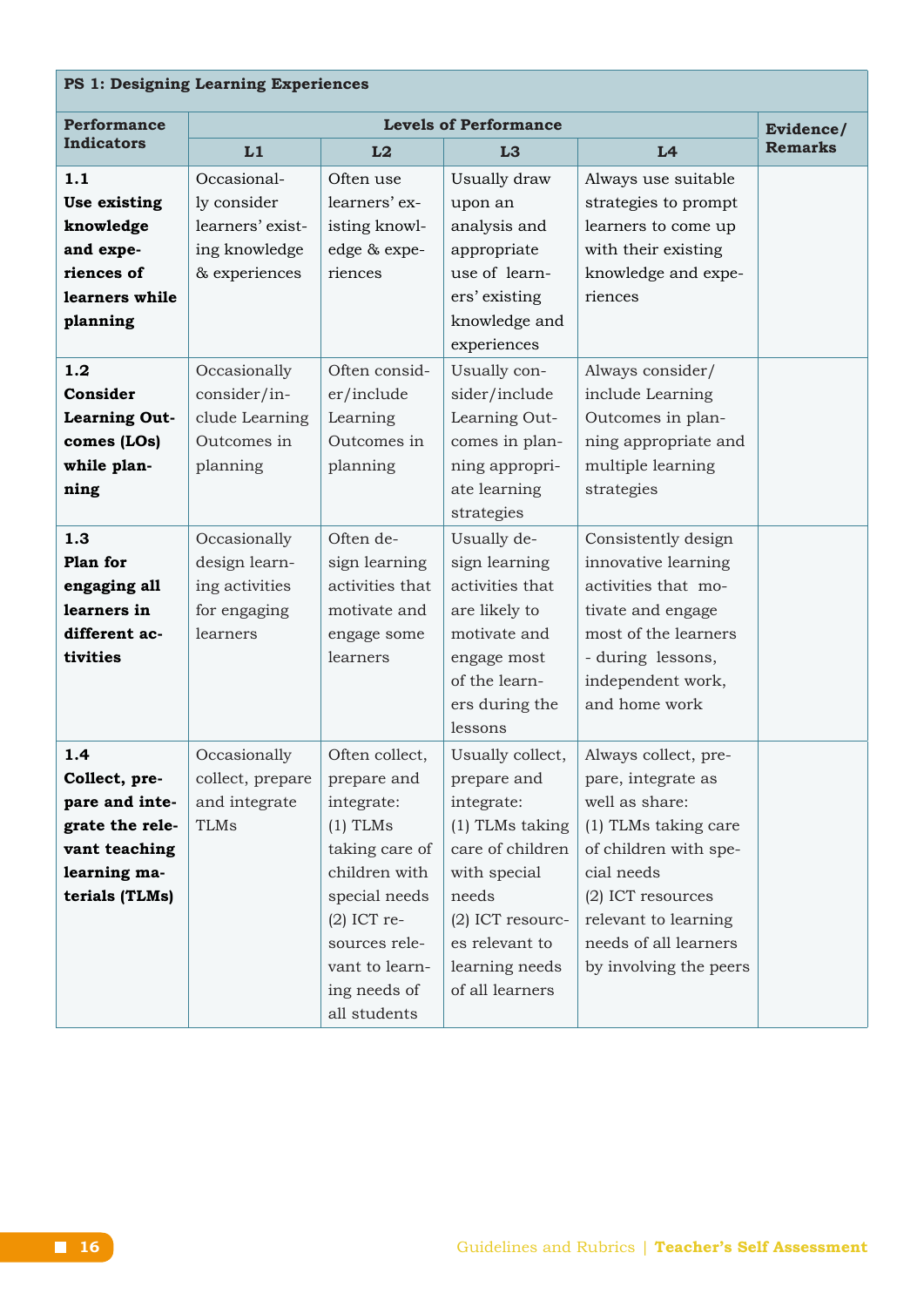| 1.5<br>Planning<br>assessment<br>strategies | Occasionally<br>design assess-<br>ment strategies<br>while planning;<br>Plan only pen-<br>and-paper test<br>to assess the<br>end product | Include<br>different<br>assessment<br>strategies for<br>assessing de-<br>sired Learn-<br>ing Outcomes<br>while plan-<br>ning | Include learner<br>centric process<br>such as peer<br>assessment,<br>self assess-<br>ment, rubrics,<br>etc. for assess-<br>ing the learn-<br>ers continu-<br>ously | Include multiple<br>ways of assessment<br>integrated with<br>teaching-learning<br>process such as peer<br>assessment, self<br>assessment, rubrics,<br>etc.;<br>Develop plans for<br>recording evidence of<br>assessment;<br>Provide scope for<br>learners' participa- |  |
|---------------------------------------------|------------------------------------------------------------------------------------------------------------------------------------------|------------------------------------------------------------------------------------------------------------------------------|--------------------------------------------------------------------------------------------------------------------------------------------------------------------|-----------------------------------------------------------------------------------------------------------------------------------------------------------------------------------------------------------------------------------------------------------------------|--|
|                                             |                                                                                                                                          |                                                                                                                              |                                                                                                                                                                    | tion in developing<br>assessment tools                                                                                                                                                                                                                                |  |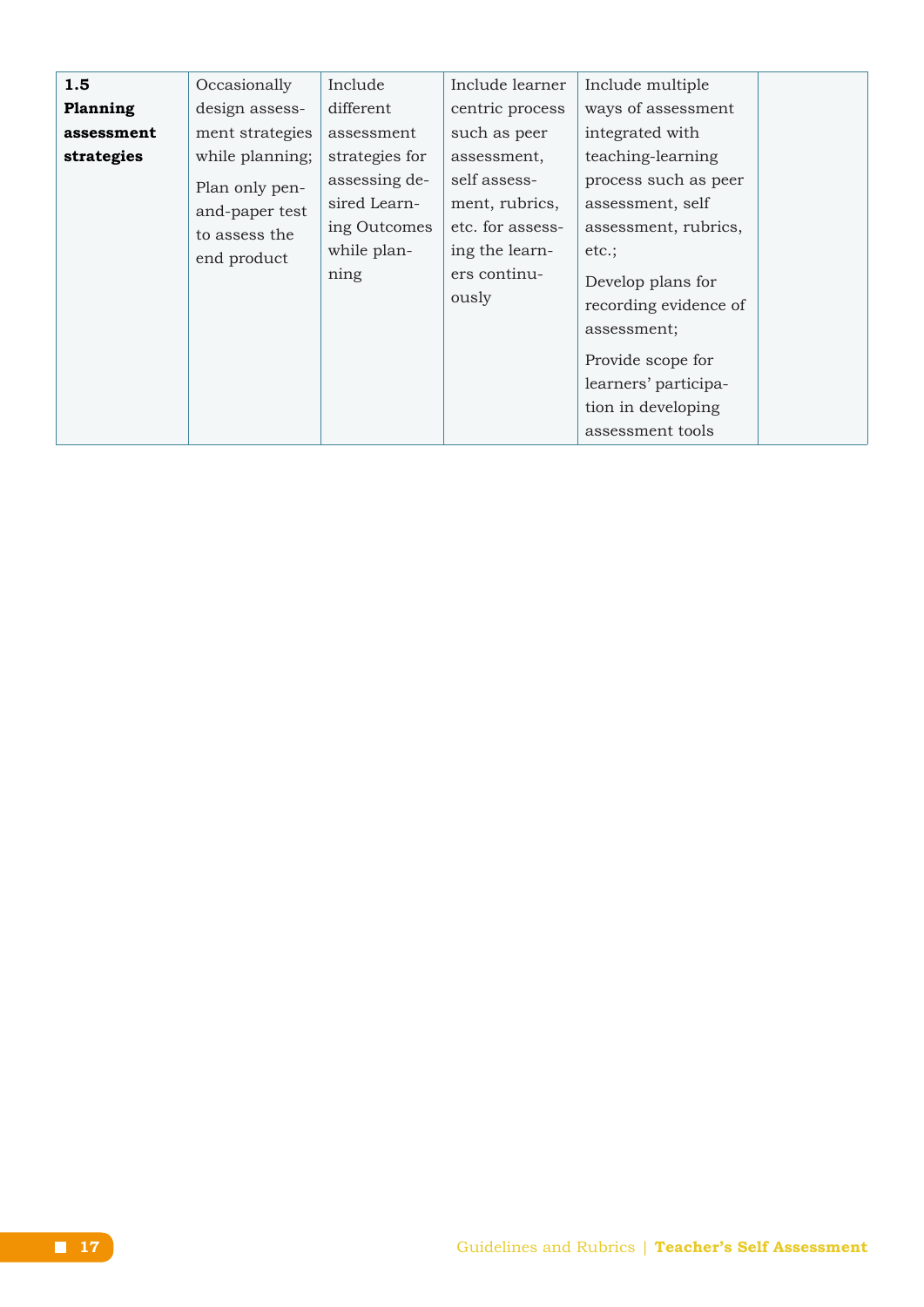| PS 2: Knowledge and Understanding of Subject Matter                                                           |                                                                                                                                  |                                                                                                                                                                                                                                 |                                                                                                                                                                                              |                                                                                                                                                                                                                                                                                       |                        |  |  |  |  |
|---------------------------------------------------------------------------------------------------------------|----------------------------------------------------------------------------------------------------------------------------------|---------------------------------------------------------------------------------------------------------------------------------------------------------------------------------------------------------------------------------|----------------------------------------------------------------------------------------------------------------------------------------------------------------------------------------------|---------------------------------------------------------------------------------------------------------------------------------------------------------------------------------------------------------------------------------------------------------------------------------------|------------------------|--|--|--|--|
|                                                                                                               |                                                                                                                                  | <b>Levels of Performance</b>                                                                                                                                                                                                    |                                                                                                                                                                                              |                                                                                                                                                                                                                                                                                       | Evi-                   |  |  |  |  |
| <b>Performance</b><br><b>Indicators</b>                                                                       | L1                                                                                                                               | L2                                                                                                                                                                                                                              | L3                                                                                                                                                                                           | L4                                                                                                                                                                                                                                                                                    | dence/<br>Re-<br>marks |  |  |  |  |
| 2.1<br>Exhibit con-<br>tent knowl-<br>edge with<br>conceptual<br>clarity using<br>appropriate<br>examples     | Require help in<br>delivering the<br>content in familiar<br>language;<br>Occasionally use<br>examples to clarify<br>the concepts | Make minimal<br>content errors and<br>generally present<br>content in a log-<br>ical manner, but<br>some parts are<br>unclear or devel-<br>opmentally inap-<br>propriate;<br>Often use exam-<br>ples to clarify the<br>concepts | Provide au-<br>thentic content<br>knowledge and<br>consistently<br>present the<br>content in a<br>logical manner;<br>Usually link<br>the abstract<br>concepts with<br>concrete exam-<br>ples | Consistently and<br>effectively present<br>the content accu-<br>rately;<br>Effectively provide<br>real life examples;<br>Connect the con-<br>ceptual knowledge<br>with concepts<br>across the chap-<br>ters in the same<br>subject and other<br>subjects where<br>ever it is required |                        |  |  |  |  |
| 2.2<br><b>Address the</b><br>conceptual<br>errors/diffi-<br>culties/mis-<br>conceptions of<br><b>learners</b> | Occasionally<br>address the con-<br>ceptual errors/<br>difficulties/mis-<br>conceptions of<br>learners                           | Often address the<br>conceptual er-<br>rors/difficulties/<br>misconceptions of<br>learners                                                                                                                                      | Well aware<br>of concep-<br>tual errors/<br>difficulties/<br>misconceptions<br>of learners &<br>usually address<br>them                                                                      | Design learning<br>experiences keep-<br>ing in view prob-<br>able alternative<br>ideas/misconcep-<br>tions of learners;<br>Create learning<br>situations by pro-<br>viding challenging<br>tasks to encour-<br>age learners'<br>alternative ideas/<br>address miscon-<br>ceptions      |                        |  |  |  |  |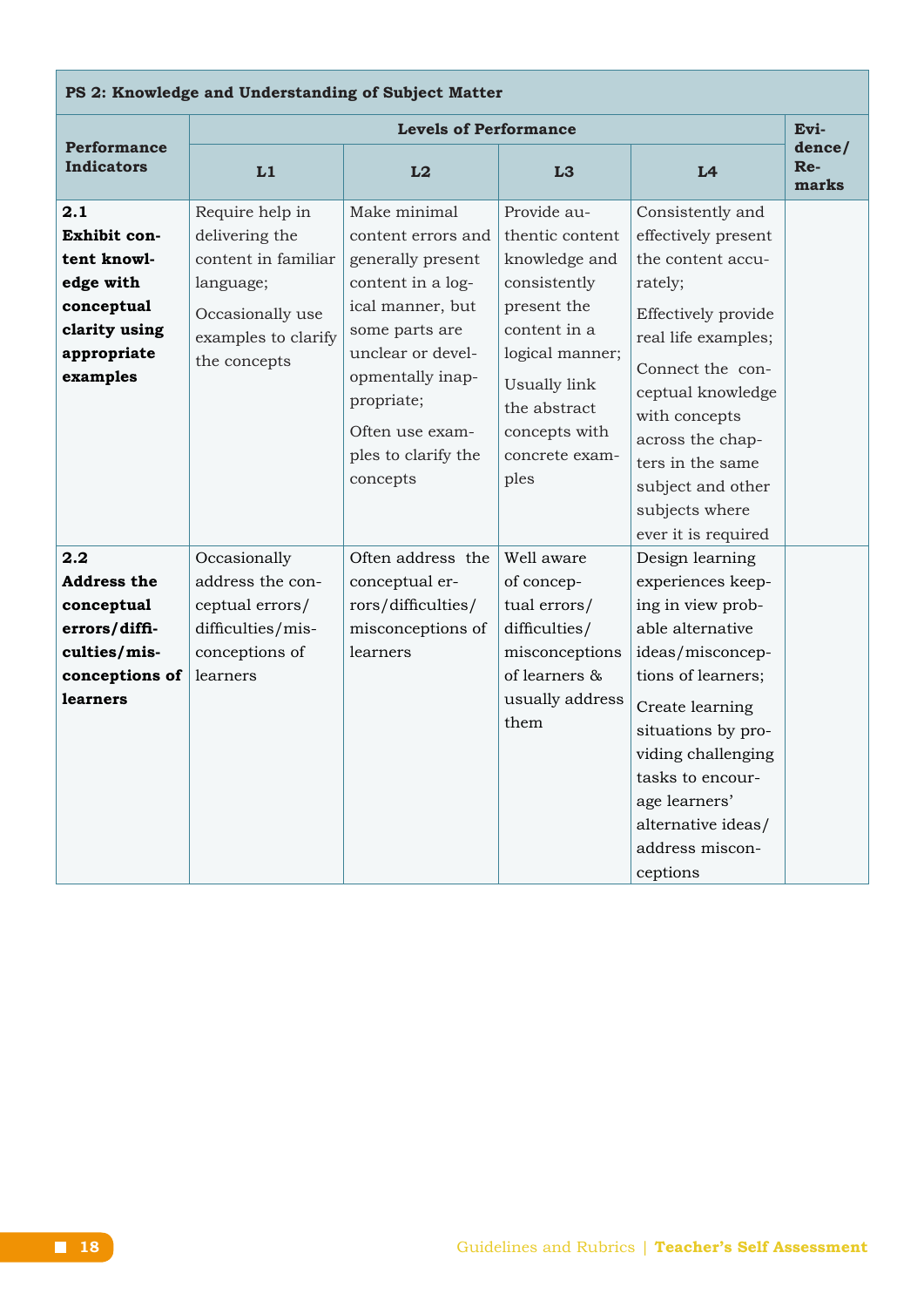#### **PS 3: Strategies for Facilitating Learning A: Creating Conducive Learning Environment**

| <b>Performance</b><br><b>Indicators</b>                                                          | Evi-<br><b>Levels of Performance</b>                                                                                                                                            |                                                                                                                                                                                                        |                                                                                                                                                                                                                            |                                                                                                                                                                                                                        |                        |  |
|--------------------------------------------------------------------------------------------------|---------------------------------------------------------------------------------------------------------------------------------------------------------------------------------|--------------------------------------------------------------------------------------------------------------------------------------------------------------------------------------------------------|----------------------------------------------------------------------------------------------------------------------------------------------------------------------------------------------------------------------------|------------------------------------------------------------------------------------------------------------------------------------------------------------------------------------------------------------------------|------------------------|--|
|                                                                                                  | L1                                                                                                                                                                              | L2                                                                                                                                                                                                     | L3                                                                                                                                                                                                                         | L4                                                                                                                                                                                                                     | dence/<br>Re-<br>marks |  |
| 3A.1<br>Use available<br>space in the<br>classroom to<br>organize dif-<br>ferent activi-<br>ties | Occasionally<br>use available<br>space in the<br>classroom<br>(such as sci-<br>ence corner/<br>class library/<br>artifacts/dis-<br>play boards/<br>seating ar-<br>rangement) to | Often use avail-<br>able space in<br>the classroom<br>(such as sci-<br>ence corner/<br>class library/ar-<br>tifacts/display<br>boards/seating<br>arrangement) to<br>organize differ-<br>ent activities | Usually use avail-<br>able space in the<br>classroom<br>(such<br>as science cor-<br>ner/class library/<br>artifacts/display<br>boards/seating<br>arrangement)<br>judiciously and<br>innovatively for<br>collaborative work | Always use avail-<br>able space in the<br>classroom (such<br>as science cor-<br>ner/class library/<br>artifacts/display<br>boards/seating<br>arrangement)<br>judiciously and<br>innovatively for<br>collaborative work |                        |  |
|                                                                                                  | organize differ-<br>ent activities                                                                                                                                              |                                                                                                                                                                                                        | and optimization<br>of students' learn-<br>ing                                                                                                                                                                             | and optimization of<br>students' learning                                                                                                                                                                              |                        |  |
| 3A.2<br><b>Ensure clean-</b><br>liness in<br>classrooms<br>and school                            | Aware of about<br>the importance<br>of cleanliness                                                                                                                              | Involved in<br>cleanliness of<br>classrooms and<br>school;<br>Maintain it<br>properly                                                                                                                  | Proactively take<br>precautionary<br>measures for<br>cleanliness;<br>Maintain it beyond<br>classrooms                                                                                                                      | Involved in clean-<br>liness of the school<br>along with students<br>and other col-<br>leagues;<br>Maintain it beyond<br>classroom and take<br>initiative for cleanli-<br>ness of school                               |                        |  |
| 3A.3<br>Take care of<br>safety of stu-<br>dents in the<br>classroom                              | Occasionally<br>take care of<br>safety of stu-<br>dents in the<br>classroom                                                                                                     | Often take care<br>of safety of<br>students in the<br>classroom                                                                                                                                        | Usually take care<br>of safety of stu-<br>dents in the class-<br>room;<br>Proactively take<br>precautionary<br>measures for safe-<br>ty of students                                                                        | Always take care of<br>safety of students<br>in the classroom;<br>Take initiative for<br>safety of students<br>in the classroom,<br>school and beyond<br>school                                                        |                        |  |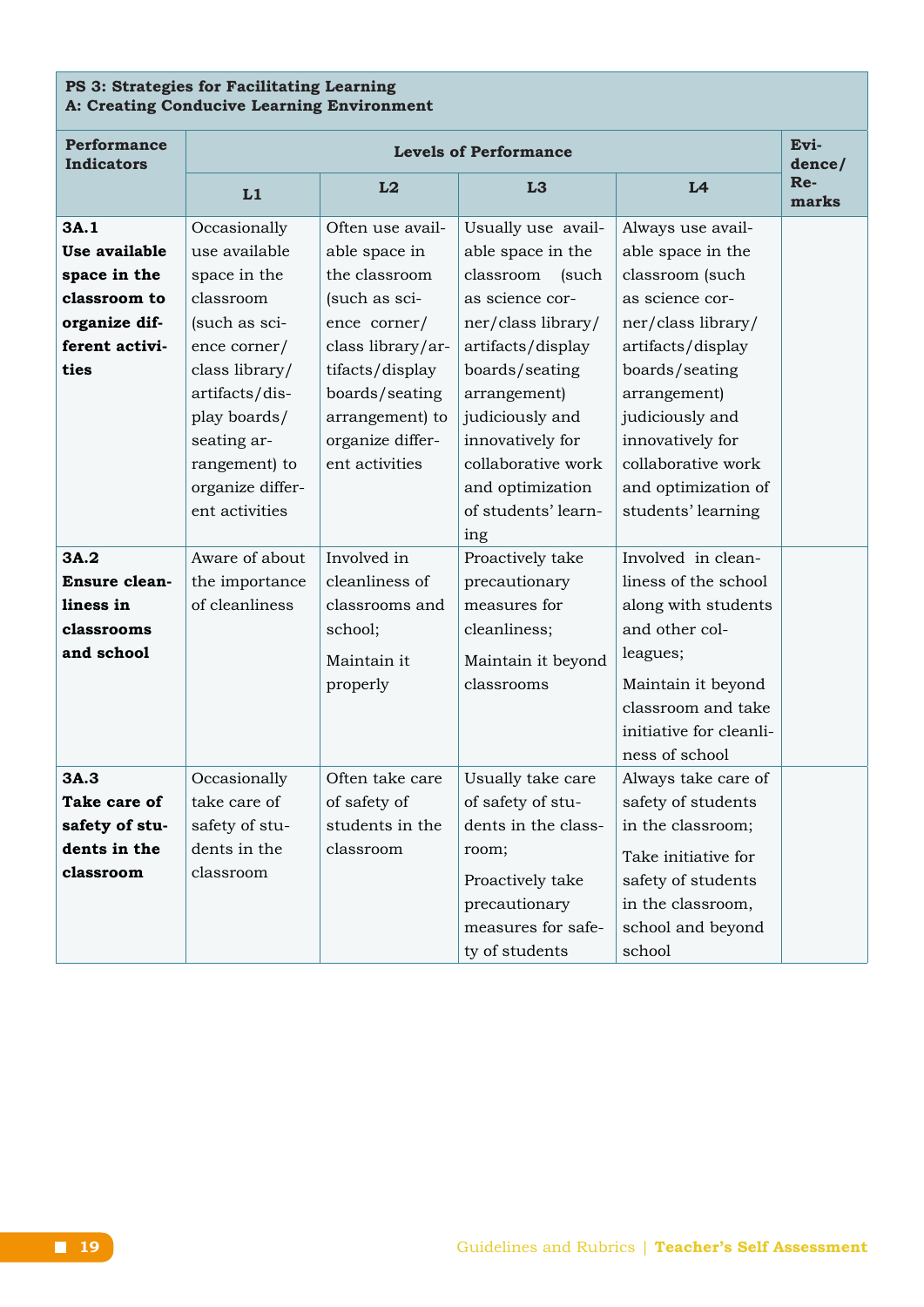| 3A.4               | Occasionally    | Often address    | Usually address,    | Always address,      |  |
|--------------------|-----------------|------------------|---------------------|----------------------|--|
| <b>Address the</b> | address the     | and discuss      | discuss and ar-     | discuss and ar-      |  |
| issues of per-     | issues of per-  | issues of per-   | range expert talks; | range expert talks   |  |
| sonal health       | sonal health &  | sonal health &   | Liaison with health | for students and     |  |
| & hygiene          | hygiene         | hygiene          | and social welfare  | parents;             |  |
|                    |                 |                  | departments to      | Make them aware      |  |
|                    |                 |                  | organize activities | about nutritional    |  |
|                    |                 |                  | related to health   | aspects;             |  |
|                    |                 |                  | and hygiene         |                      |  |
|                    |                 |                  |                     | Liaison with health  |  |
|                    |                 |                  |                     | and social welfare   |  |
|                    |                 |                  |                     | departments to       |  |
|                    |                 |                  |                     | organize activities  |  |
|                    |                 |                  |                     | related to health    |  |
|                    |                 |                  |                     | and hygiene          |  |
| 3A.5               | Occasionally    | Often display    | Usually display     | Organise TLMs' ex-   |  |
| Display teach-     | display TLMs &  | TLMs & learn-    | TLMs & learn-       | hibition at various  |  |
| ing-learning       | learners' work  | ers' work in the | ers' work for       | levels and dissem-   |  |
| materials and      | in the class-   | classrooms       | qualitative teach-  | inate these with     |  |
| learners' work     | rooms           |                  | ing-learning pro-   | other stake holders; |  |
| in the class-      |                 |                  | cess in the class-  | Make use of these    |  |
| rooms              |                 |                  | rooms               | displayed materi-    |  |
|                    |                 |                  |                     | als in the teach-    |  |
|                    |                 |                  |                     | ing-learning pro-    |  |
|                    |                 |                  |                     | cess                 |  |
| 3A.6               | Occasionally    | Act immediate-   | Encourage stu-      | Treat all children   |  |
| Use appropri-      | use some strat- | ly to address    | dents for self-dis- | in a fair and con-   |  |
| ate strategies     | egies to ensure | problems of dis- | cipline, punctu-    | sistent manner       |  |
| for ensuring       | and maintain    | cipline such as  | ality, regularity,  | and ensure that      |  |
| classroom          | classroom dis-  | bullying, abuse, | cordial relation-   | students are ac-     |  |
| discipline         | cipline         | calling names,   | ship amongst        | tively involved in   |  |
|                    |                 | etc. among       | themselves in the   | maintaining the      |  |
|                    |                 | students in the  | classroom           | discipline of the    |  |
|                    |                 | classroom        |                     | classroom, and that  |  |
|                    |                 |                  |                     | they are punctual    |  |
|                    |                 |                  |                     | and regular in the   |  |
|                    |                 |                  |                     | school               |  |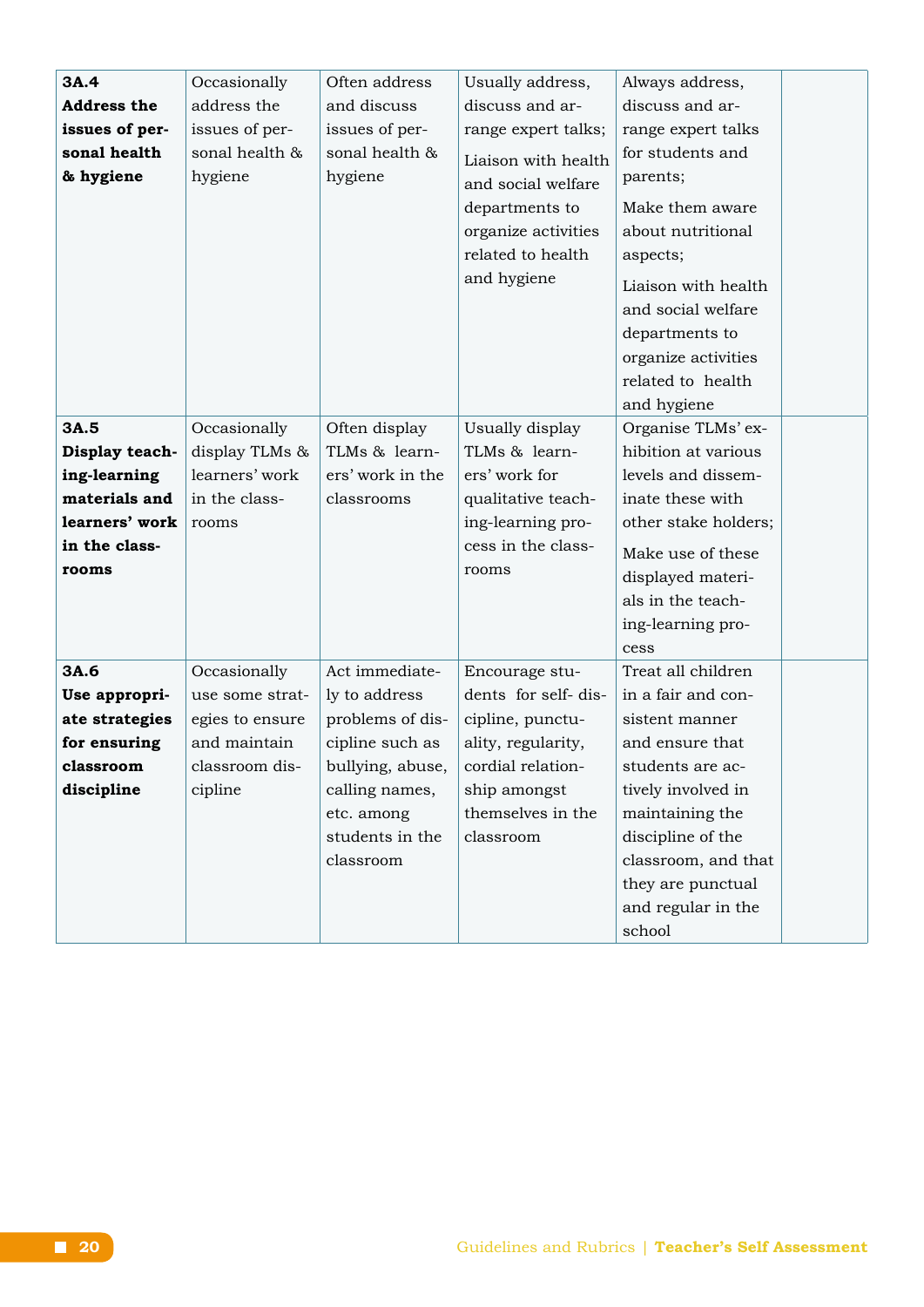| 3A.7          | Occasionally     | Often iden-     | Usually make         | Always identify     |
|---------------|------------------|-----------------|----------------------|---------------------|
| Strengthen-   | identify irreg-  | tify irregular  | efforts to improve   | irregular learners  |
| ing learners' | ular learners    | learners and    | their attendance     | and take proactive  |
| regularity of | and make ef-     | make efforts to | through proactive    | measures to in-     |
| attendance in | forts to improve | improve their   | measures, which      | crease the interest |
| classroom/    | their atten-     | attendance      | involve learners'    | of learners;        |
| school        | dance            |                 | active participation | Discuss with par-   |
|               |                  |                 |                      | ents and commu-     |
|               |                  |                 |                      | nity for support,   |
|               |                  |                 |                      | orient the learners |
|               |                  |                 |                      | and thus, ensure    |
|               |                  |                 |                      | their active class- |
|               |                  |                 |                      | room participation  |
|               |                  |                 |                      |                     |
|               |                  |                 |                      |                     |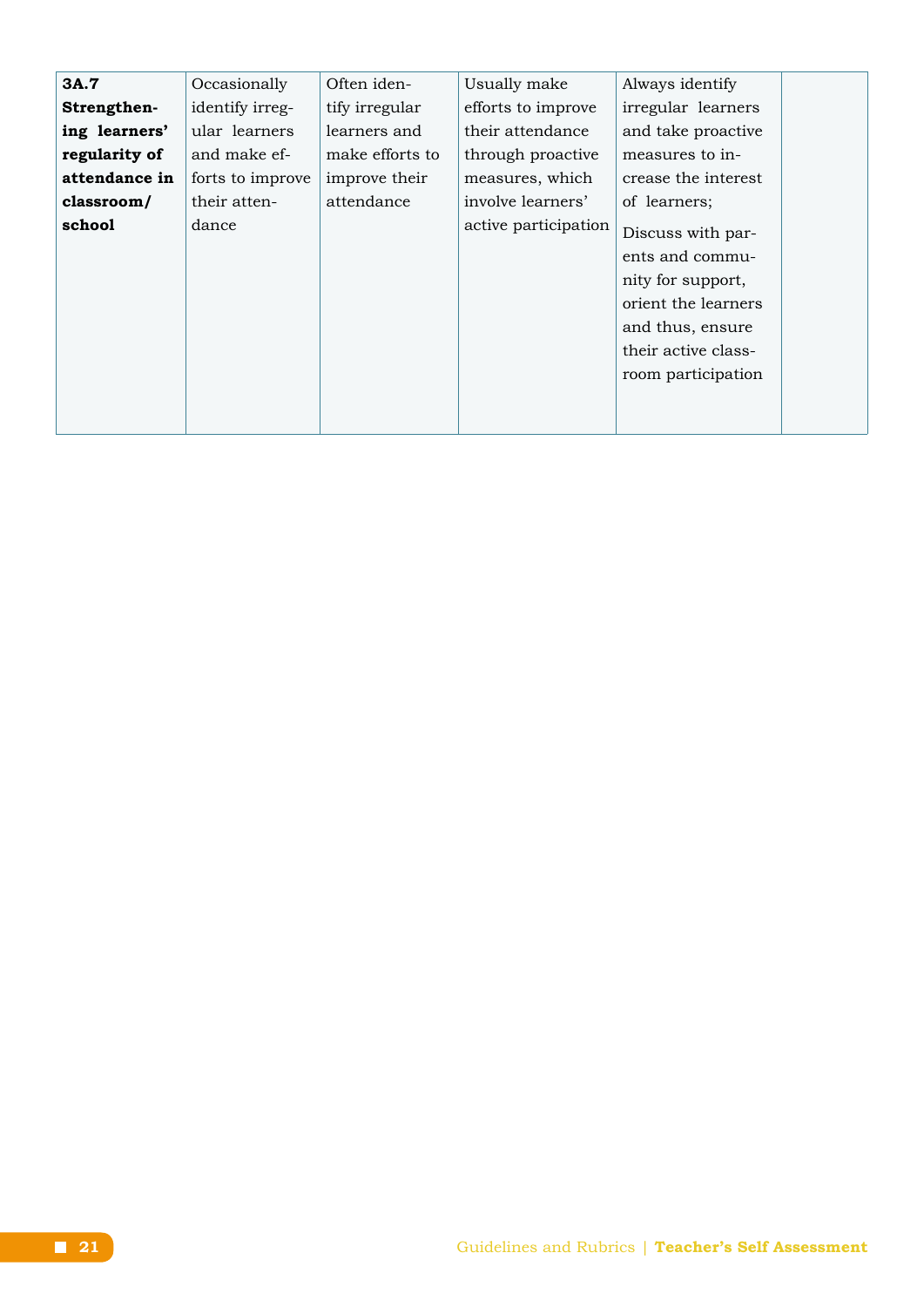# **PS 3: Strategies for Facilitating Learning B: Learning strategies and activities Evi-**

**dence/ Re-**

| <b>Performance</b>                                                                                                                                                                                                                                                                                       | <b>Level of Performance</b>                                                                                                             |                                                                                                                          |                                                                                                                                                                          |                                                                                                                                                                                                                                             |  |
|----------------------------------------------------------------------------------------------------------------------------------------------------------------------------------------------------------------------------------------------------------------------------------------------------------|-----------------------------------------------------------------------------------------------------------------------------------------|--------------------------------------------------------------------------------------------------------------------------|--------------------------------------------------------------------------------------------------------------------------------------------------------------------------|---------------------------------------------------------------------------------------------------------------------------------------------------------------------------------------------------------------------------------------------|--|
| <b>Indicators</b>                                                                                                                                                                                                                                                                                        | L1                                                                                                                                      | L2                                                                                                                       | L <sub>3</sub>                                                                                                                                                           | L4                                                                                                                                                                                                                                          |  |
| 3B.1<br><b>Use learner</b><br>centered strat-<br>egies (engag-<br>ing students<br>in creative<br>and critical<br>thinking, in-<br>quiry, inves-<br>tigation, and<br>problem-based<br>learning;<br>encouraging<br>discussion, di-<br>alogue, debate,<br>cooperative<br>and collabora-<br>tive activities, | Learning activ-<br>ities are mostly<br>teacher-direct-<br>ed;<br>Learners re-<br>main passive                                           | Often provide<br>learners'-cen-<br>tered and activ-<br>ity based learn-<br>ing experiences<br>in the classroom           | Usually engage<br>learners in activity<br>based teaching-<br>learning depending<br>on the needs of the<br>learners;<br>Take care of CWSN                                 | Act as a facilitator<br>while learners are<br>involved in activity<br>based learning;<br>Learners take the<br>responsibility of<br>their learning;<br>Encourage self-di-<br>rected learning;<br>Sensitize learners<br>towards CWSN          |  |
| etc.)<br>3B.2<br>Provide op-<br>portunities to<br>all learners to<br>participate in<br>discovery, ex-<br>ploration and<br>experimenta-<br>tion                                                                                                                                                           | Occasionally<br>provide op-<br>portunities<br>to learners to<br>participate<br>in discovery,<br>exploration and<br>experimenta-<br>tion | Often provide<br>opportunities<br>to learners to<br>participate in<br>discovery, ex-<br>ploration and<br>experimentation | Usually provide<br>opportunities to<br>stimulate learners'<br>thinking;<br>Facilitate them<br>to participate in<br>learning through<br>inquiry and/or<br>experimentation | Facilitate learners<br>to refer multi-<br>ple resources for<br>exploration and<br>experimentation;<br>Act as a co-con-<br>structor and<br>provide multiple<br>opportunities to<br>involve all the<br>learners in self-<br>generated inquiry |  |
| 3B.3<br>Acknowledge<br>learners' re-<br>sponses and<br>encourage<br>their partici-<br>pation                                                                                                                                                                                                             | Occasionally<br>acknowledge<br>learners' re-<br>sponses and<br>encourage their<br>participation                                         | Often acknowl-<br>edge learners'<br>responses and<br>encourage their<br>participation                                    | Usually acknowl-<br>edge all learners'<br>responses and<br>encourage their<br>participation                                                                              | Always acknowl-<br>edge all learners'<br>responses through<br>positive reinforce-<br>ment and en-<br>courage sustained<br>participation of all<br>learners                                                                                  |  |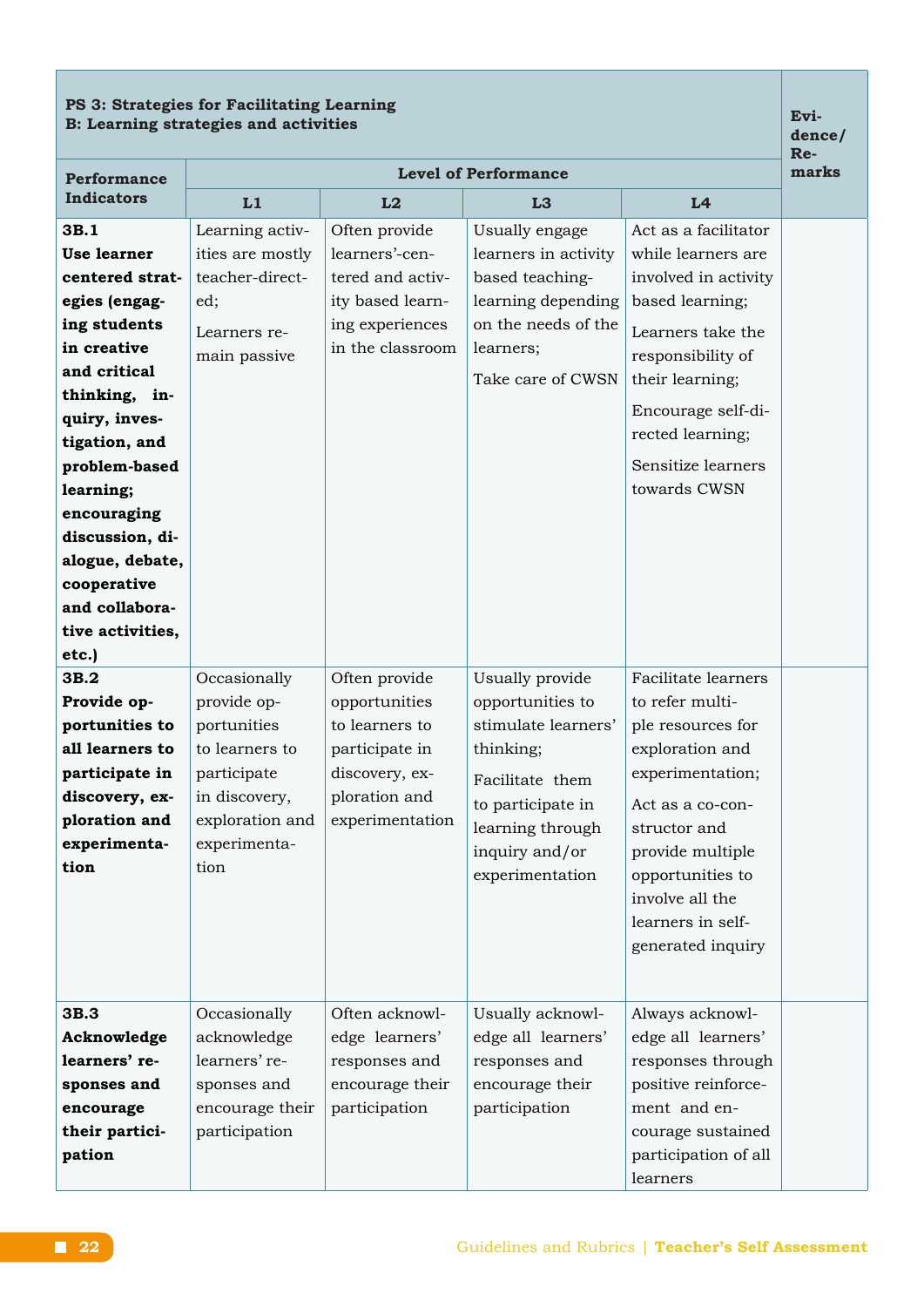| 3B.4             | Occasional-     | Often encourage    | Usually encourage    | Provide condu-      |  |
|------------------|-----------------|--------------------|----------------------|---------------------|--|
| <b>Encourage</b> | ly encourage    | learners to ask    | learners to ask      | cive environment    |  |
| learners to ask  | learners to ask | questions          | critical questions   | to the learners     |  |
| questions        | questions       |                    |                      | to work collab-     |  |
|                  |                 |                    |                      | oratively which     |  |
|                  |                 |                    |                      | arouses their curi- |  |
|                  |                 |                    |                      | osity and develops  |  |
|                  |                 |                    |                      | their questioning   |  |
|                  |                 |                    |                      | ability             |  |
| 3B.5             | Occasional-     | Often encourage    | Usually encourage    | Always encourage    |  |
| Develop ICT      | ly encourage    | learners to learn  | learners to learn    | learners to learn   |  |
| skills amongst   | learners to     | through various    | through various      | through various     |  |
| learners         | learn through   | ICT resources      | ICT resources and    | ICT resources and   |  |
|                  | various ICT     |                    | give assignments     | organize presen-    |  |
|                  | resources       |                    |                      | tations at class/   |  |
|                  |                 |                    |                      | interclass/house    |  |
|                  |                 |                    |                      | level               |  |
| 3B.6             | Use textbooks   | Often use dif-     | Usually move         | Always move         |  |
| Use different    | only for class- | ferent resource    | beyond textbooks     | beyond textbooks    |  |
| teaching-learn-  | room transac-   | materials like     | and use different    | and use different   |  |
| ing resource     | tion            | textbooks,         | resource materi-     | resource materi-    |  |
| materials like   |                 | teachers' source-  | als like teachers'   | als like teachers'  |  |
| textbooks,       |                 | books, print &     | sourcebooks, print   | sourcebooks, print  |  |
| teachers'        |                 | digital materials, | & digital materials, | & digital materi-   |  |
| sourcebooks,     |                 | web resources,     | web resources,       | als, web resourc-   |  |
| print & digital  |                 | etc.               | etc.;                | es, etc.;           |  |
| materials, web   |                 |                    |                      |                     |  |
| resources, etc.  |                 |                    | Develop different    | Develop different   |  |
|                  |                 |                    | resources            | resources;          |  |
|                  |                 |                    |                      | Encourage learn-    |  |
|                  |                 |                    |                      | ers to develop ma-  |  |
|                  |                 |                    |                      | terials for use in  |  |
|                  |                 |                    |                      | effective classroom |  |
|                  |                 |                    |                      | transaction         |  |
| 3B. 7            | Occasionally    | Often help         | Usually help         | Always involve      |  |
| Provide op-      | discuss values  | learners to        | learners to explore  | learners to partic- |  |
| portunities to   | of sympathy,    | experience and     | values of love,      | ipate in activities |  |
| learners for     | care and love,  | value care, sym-   | care, compassion,    | which develop       |  |
| development      | and provide     | pathy, love and    | sympathy, empa-      | love, care, con-    |  |
| of qualities     | opportunities   | compassion by      | thy & other social   | cern, compassion,   |  |
| like care, con-  | for cooperative | providing oppor-   | skills through       | sympathy and        |  |
| cern, compas-    | & collaborative | tunities for       | cooperative and      | empathy;            |  |
| sion, sympa-     | work            | cooperative and    | collaborative work   | Create an atmo-     |  |
| thy, empathy,    |                 | collaborative      |                      | sphere for stress   |  |
| and stress       |                 | work               |                      | management &        |  |
| management       |                 |                    |                      | other social skills |  |
|                  |                 |                    |                      | through coopera-    |  |
|                  |                 |                    |                      | tive & collabora-   |  |
|                  |                 |                    |                      | tive work           |  |
|                  |                 |                    |                      |                     |  |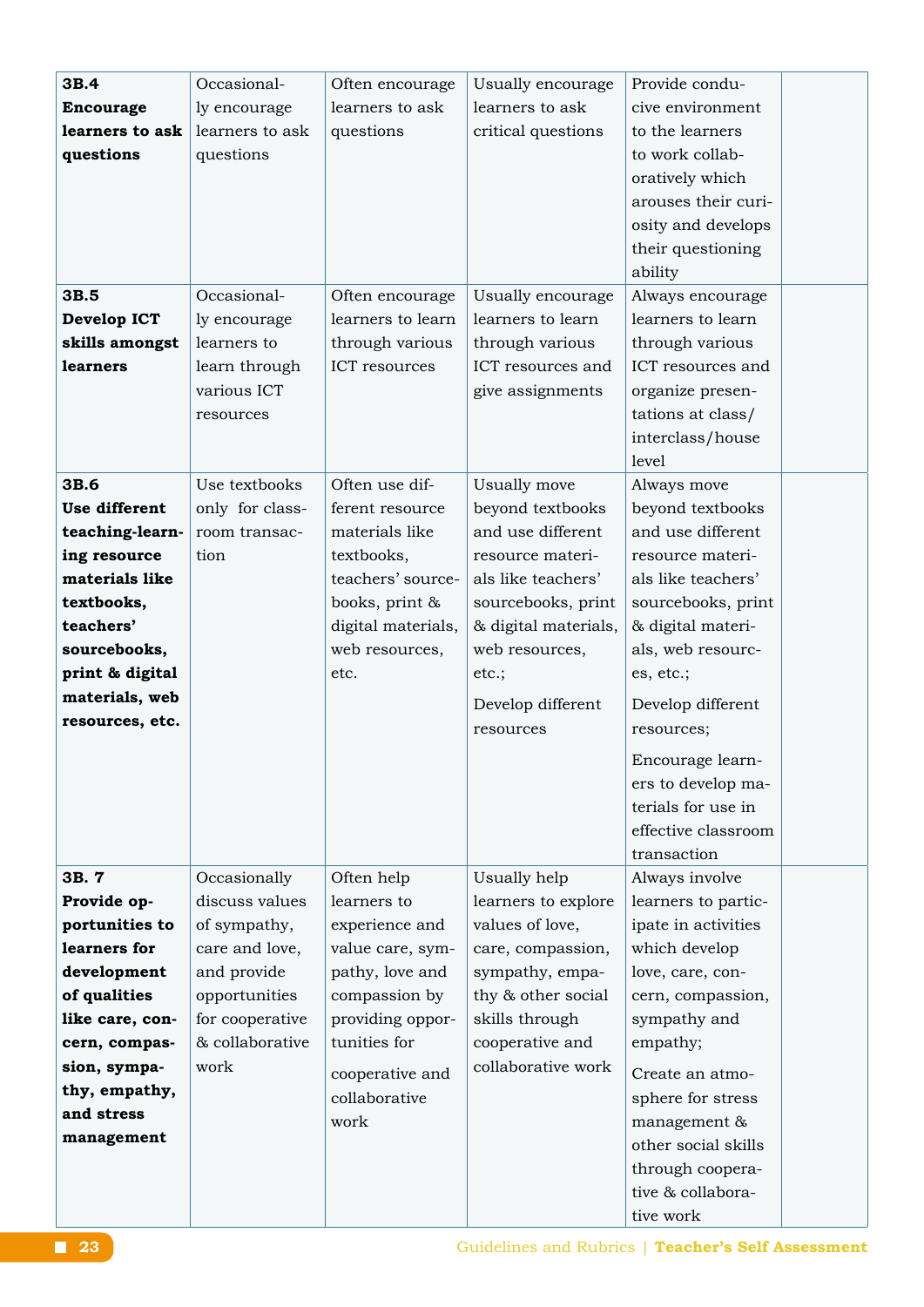| PS 3: Strategies for Facilitating Learning<br><b>C: Communication Skills</b> | Evidence/Re-     |                  |                             |                  |       |
|------------------------------------------------------------------------------|------------------|------------------|-----------------------------|------------------|-------|
| <b>Performance</b>                                                           |                  |                  | <b>Level of Performance</b> |                  | marks |
| <b>Indicators</b>                                                            | L1               | L2               | L3                          | L4               |       |
| 3C.1                                                                         | Occasionally     | Often listen to  | Usually listen to           | Always encour-   |       |
| Listen to                                                                    | listen to learn- | learners when    | learners when               | age learners to  |       |
| learners pa-                                                                 | ers when they    | they speak/ask   | they speak/                 | ask questions,   |       |
| tiently                                                                      | speak/ask        | questions        | ask questions,              | share their      |       |
|                                                                              | questions        |                  | patiently and               | views and listen |       |
|                                                                              |                  |                  | respond to their            | patiently        |       |
|                                                                              |                  |                  | questions                   |                  |       |
| 3C.2                                                                         | Occasionally     | Often use        | Usually use                 | Besides using    |       |
| Use the home                                                                 | use learner's    | learner's home   | home language               | learner's home   |       |
| language of                                                                  | home language    | language in the  | of the learn-               | language, take   |       |
| learner wher-                                                                | in the class     | class;           | er for better               | initiative to    |       |
| ever needed                                                                  |                  | Seek help from   | understanding               | promote these    |       |
|                                                                              |                  | others to learn  | of the concept/             | as well;         |       |
|                                                                              |                  | the home lan-    | text;                       | Make efforts to  |       |
|                                                                              |                  | guage of the     | Seek help from              | learn the home   |       |
|                                                                              |                  | learner          | other students              | language of the  |       |
|                                                                              |                  |                  | as well as                  | learner          |       |
|                                                                              |                  |                  | teachers for the            |                  |       |
|                                                                              |                  |                  | same                        |                  |       |
| 3C.3                                                                         | Occasionally     | Often write      | Usually write               | Always write     |       |
| Write gram-                                                                  | write grammat-   | grammatically    | grammatically               | grammatically    |       |
| matically cor-                                                               | ically correct   | correct sentenc- | correct sentenc-            | correct sentenc- |       |
| rect sentences                                                               | sentences with   | es with proper   | es with proper              | es with proper   |       |
| with proper                                                                  | proper spacing   | spacing and      | spacing and                 | spacing and      |       |
| spacing and                                                                  | and punctua-     | punctuation      | punctuation                 | punctuation      |       |
| punctuation                                                                  | tion marks       | marks            | marks in legible            | marks in legible |       |
| marks                                                                        |                  |                  | handwriting                 | handwriting;     |       |
|                                                                              |                  |                  |                             | Encourage        |       |
|                                                                              |                  |                  |                             | learners to      |       |
|                                                                              |                  |                  |                             | write with ap-   |       |
|                                                                              |                  |                  |                             | propriate punc-  |       |
|                                                                              |                  |                  |                             | tuation marks    |       |
|                                                                              |                  |                  |                             | and spacing in   |       |
|                                                                              |                  |                  |                             | legible hand-    |       |
|                                                                              |                  |                  |                             | writing to       |       |
|                                                                              |                  |                  |                             | express them-    |       |
|                                                                              |                  |                  |                             | selves well      |       |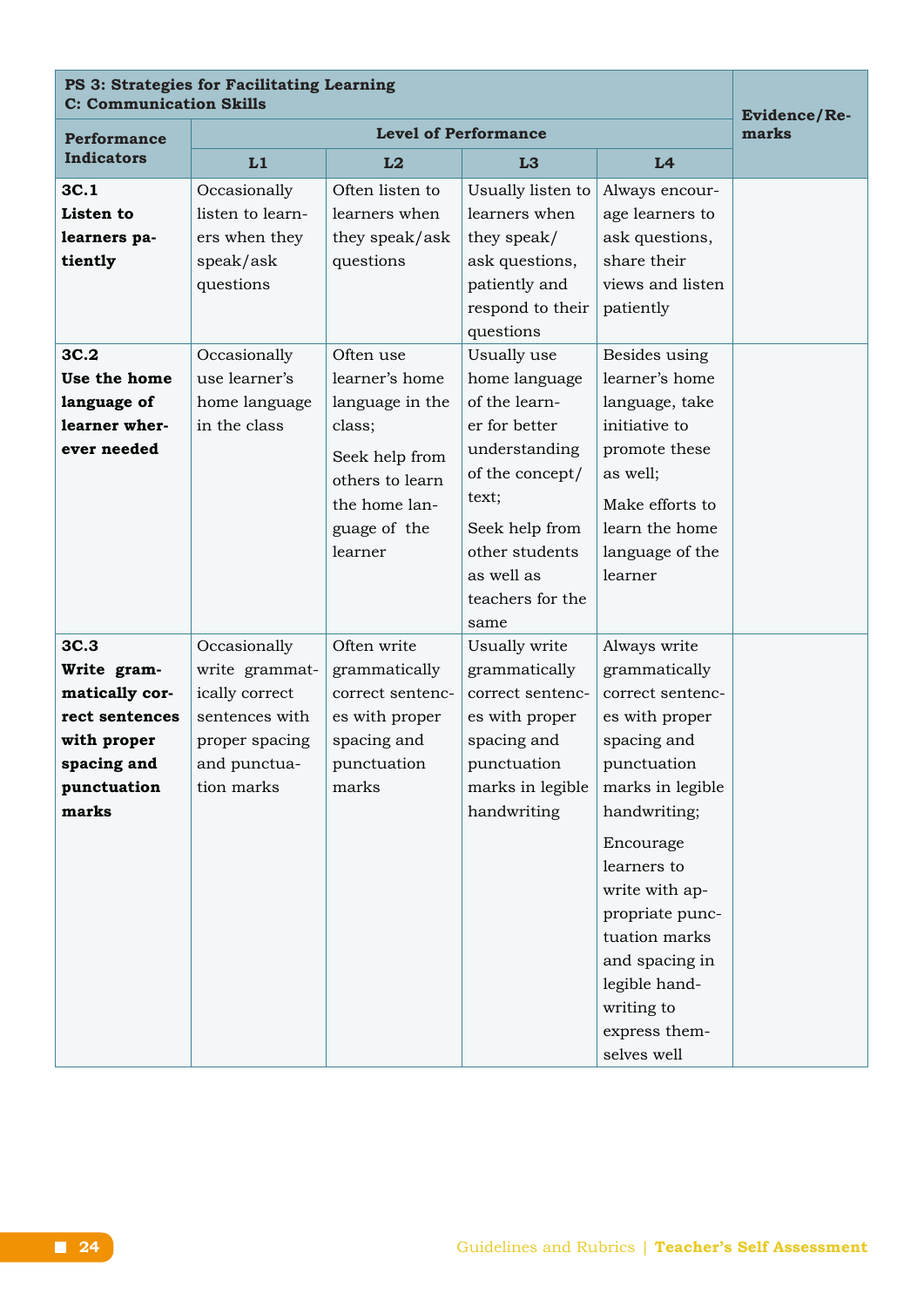# **PS 3: Strategies for Facilitating Learning D:** Assessment and Feedback **Evidence** Re-

| <b>Performance</b>                                                                             |                                                                           | marks                                                                                                            |                                                                                                                                                                                       |                                                                                                                                                                                                                                                                                                                                                                                                                                                                      |  |
|------------------------------------------------------------------------------------------------|---------------------------------------------------------------------------|------------------------------------------------------------------------------------------------------------------|---------------------------------------------------------------------------------------------------------------------------------------------------------------------------------------|----------------------------------------------------------------------------------------------------------------------------------------------------------------------------------------------------------------------------------------------------------------------------------------------------------------------------------------------------------------------------------------------------------------------------------------------------------------------|--|
| <b>Indicators</b>                                                                              | L1                                                                        | L2                                                                                                               | L <sub>3</sub>                                                                                                                                                                        | L4                                                                                                                                                                                                                                                                                                                                                                                                                                                                   |  |
| 3D.1<br>Assess stu-<br>dents' learning<br>and provide<br>feedback for<br>improving<br>learning | Occasionally<br>assess stu-<br>dents' learning<br>and provide<br>feedback | Assess stu-<br>dents' learning<br>with a focus on<br>Learning Out-<br>comes and pro-<br>viding feedback<br>often | Assess stu-<br>dents' learning<br>with a focus<br>on Learning<br>Outcomes and<br>providing timely<br>feedback indi-<br>vidually;<br>Promote peer<br>assessment and<br>self assessment | Design and use<br>innovative tools<br>and techniques,<br>for example-<br>self-assessment<br>rubrics, peer<br>questioning,<br>technology<br>based assess-<br>ment, etc. to<br>assess a variety<br>of curricular<br>experiences by<br>providing mul-<br>tiple learning<br>situations, like<br>debate, dra-<br>ma, painting,<br>improvisation of<br>apparatus, etc.;<br>Facilitate<br>learners to<br>develop rubrics<br>for self-assess-<br>ment and peer<br>assessment |  |
| 3D.2                                                                                           | Maintain stu-                                                             | Maintain stu-                                                                                                    | Maintain stu-                                                                                                                                                                         | Involve parents,                                                                                                                                                                                                                                                                                                                                                                                                                                                     |  |
| Maintain stu-                                                                                  | dents' profiles                                                           | dents' profiles                                                                                                  | dents' profiles                                                                                                                                                                       | colleagues/                                                                                                                                                                                                                                                                                                                                                                                                                                                          |  |
| dents' profile                                                                                 | of learning and                                                           | of learning and                                                                                                  | of learning and                                                                                                                                                                       | peers and                                                                                                                                                                                                                                                                                                                                                                                                                                                            |  |
| of learning and                                                                                | mandatory                                                                 | records by us-                                                                                                   | records based<br>on a variety of                                                                                                                                                      | learners for                                                                                                                                                                                                                                                                                                                                                                                                                                                         |  |
| performance<br>(record of                                                                      | records as per<br>school's policy                                         | ing a variety of<br>available tools                                                                              | provided/ self                                                                                                                                                                        | designing in-<br>novative tools                                                                                                                                                                                                                                                                                                                                                                                                                                      |  |
| different tests,                                                                               |                                                                           |                                                                                                                  | developed tools                                                                                                                                                                       | and use them                                                                                                                                                                                                                                                                                                                                                                                                                                                         |  |
| assignments,                                                                                   |                                                                           |                                                                                                                  | and techniques;                                                                                                                                                                       | for assessment                                                                                                                                                                                                                                                                                                                                                                                                                                                       |  |
| written work,                                                                                  |                                                                           |                                                                                                                  | Use the same                                                                                                                                                                          | of students'                                                                                                                                                                                                                                                                                                                                                                                                                                                         |  |
| projects, anec-                                                                                |                                                                           |                                                                                                                  | for identifica-                                                                                                                                                                       | learning                                                                                                                                                                                                                                                                                                                                                                                                                                                             |  |
| dotes, etc.)                                                                                   |                                                                           |                                                                                                                  | tion of learning                                                                                                                                                                      |                                                                                                                                                                                                                                                                                                                                                                                                                                                                      |  |
|                                                                                                |                                                                           |                                                                                                                  | gaps and to                                                                                                                                                                           |                                                                                                                                                                                                                                                                                                                                                                                                                                                                      |  |
|                                                                                                |                                                                           |                                                                                                                  | provide enrich-                                                                                                                                                                       |                                                                                                                                                                                                                                                                                                                                                                                                                                                                      |  |
|                                                                                                |                                                                           |                                                                                                                  | ing learning                                                                                                                                                                          |                                                                                                                                                                                                                                                                                                                                                                                                                                                                      |  |
|                                                                                                |                                                                           |                                                                                                                  | experiences                                                                                                                                                                           |                                                                                                                                                                                                                                                                                                                                                                                                                                                                      |  |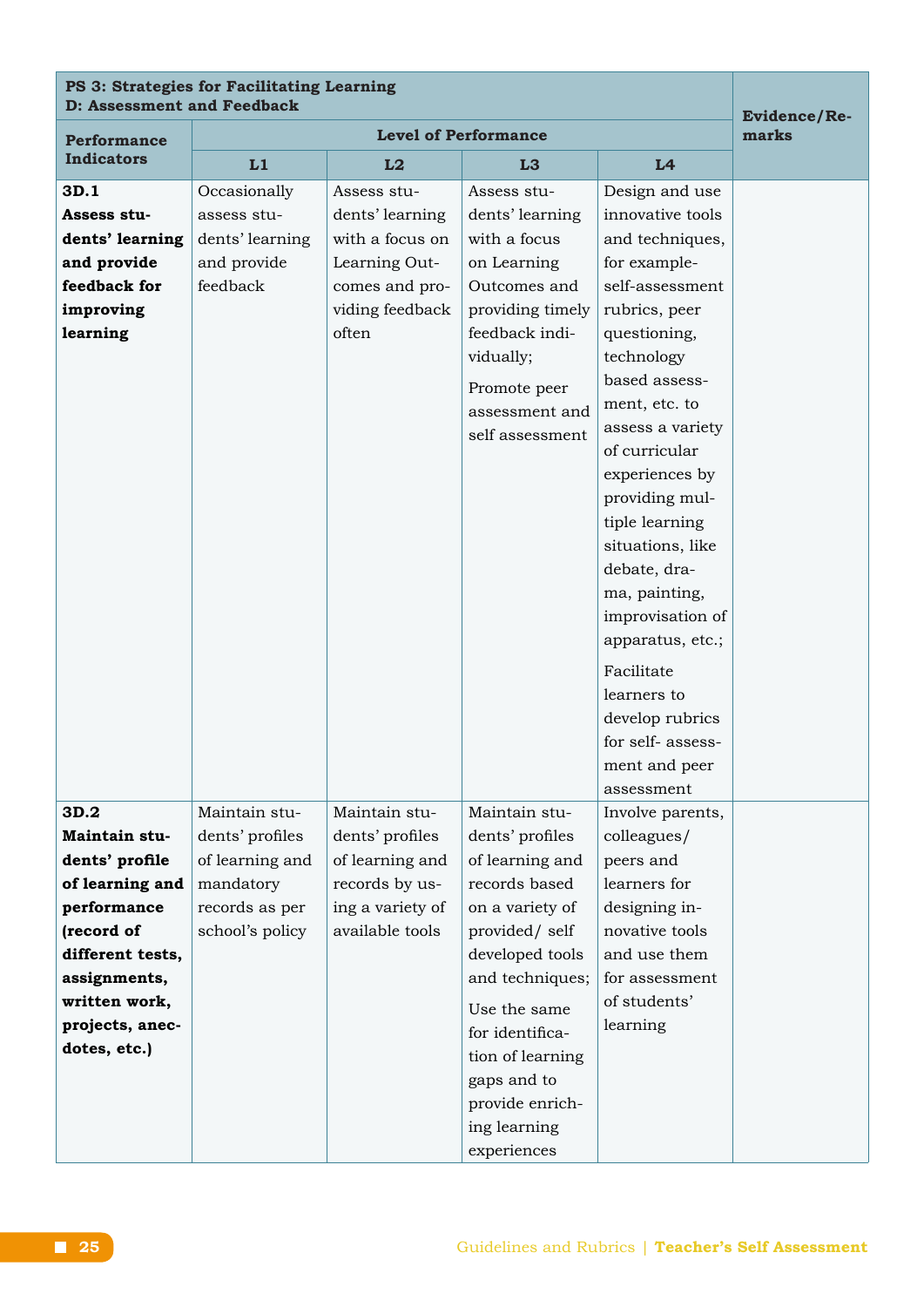| 3D.3                   | Give informa-   | Communicate       | Communicate      | Device innova-    |  |
|------------------------|-----------------|-------------------|------------------|-------------------|--|
| <b>Share learners'</b> | tion to parents | with parents      | usually and      | tive strategies   |  |
| progress with          | about learners' | about their       | proactively with | to communicate    |  |
| parents/guard-         | performance     | children' perfor- | parents about    | and collaborate   |  |
| ians                   | through reports | mance through     | their children's | with parents      |  |
|                        | and parent-     | reports and       | performance;     | to support        |  |
|                        | teacher meeting | share the same    | Seek inputs      | learners' perfor- |  |
|                        |                 | during parent-    | from parents     | mance;            |  |
|                        |                 | teacher meeting   | to support       | Conduct dis-      |  |
|                        |                 |                   | learners' per-   | cussions and      |  |
|                        |                 |                   | formance and     | usually use       |  |
|                        |                 |                   | guide parents    | technology as     |  |
|                        |                 |                   | to be a partner  | we ll as social   |  |
|                        |                 |                   | in their child's | media for shar-   |  |
|                        |                 |                   | learning;        | ing the reports   |  |
|                        |                 |                   | Sometimes use    |                   |  |
|                        |                 |                   | technology for   |                   |  |
|                        |                 |                   | sharing reports  |                   |  |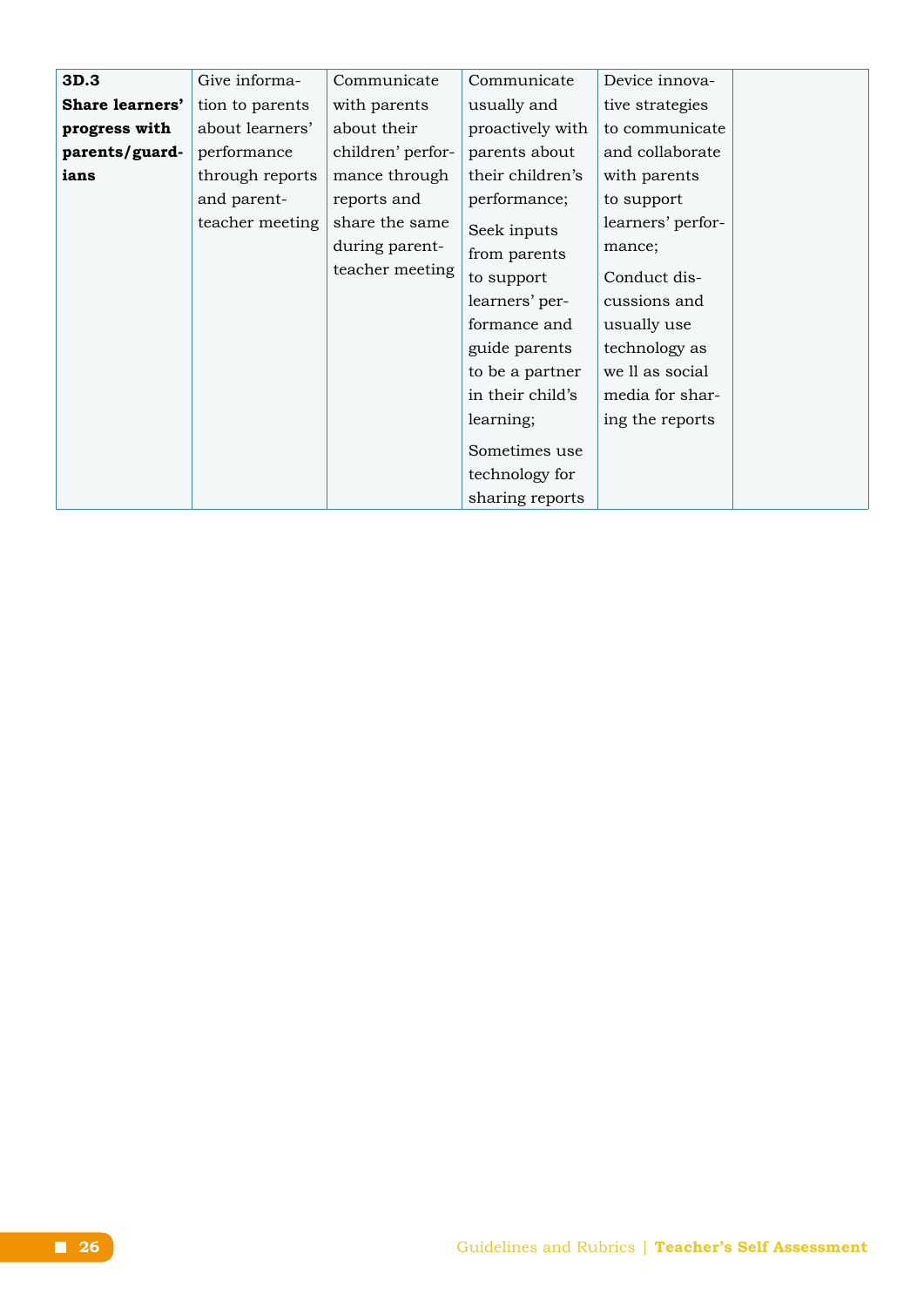| PS 4: Interpersonal Relationship                          |                                                                                                                                  |                                                                                                                                          |                                                                                                                                                                                                     |                                                                                                                                                                                                                                                |                       |
|-----------------------------------------------------------|----------------------------------------------------------------------------------------------------------------------------------|------------------------------------------------------------------------------------------------------------------------------------------|-----------------------------------------------------------------------------------------------------------------------------------------------------------------------------------------------------|------------------------------------------------------------------------------------------------------------------------------------------------------------------------------------------------------------------------------------------------|-----------------------|
| <b>Performance</b>                                        |                                                                                                                                  |                                                                                                                                          | <b>Level of Performance</b>                                                                                                                                                                         |                                                                                                                                                                                                                                                | Evidence/Re-<br>marks |
| <b>Indicators</b>                                         | L1                                                                                                                               | L2                                                                                                                                       | L3                                                                                                                                                                                                  | L4                                                                                                                                                                                                                                             |                       |
| 4.1<br>Relationship<br>with students                      | Occasionally<br>acknowledge<br>students' rights<br>and appreciate<br>their efforts                                               | Often acknowl-<br>edge students'<br>rights and<br>appreciate their<br>efforts;<br>Approachable<br>to some stu-<br>dents                  | Usually ac-<br>knowledge<br>students' rights<br>and appreciate<br>their efforts;<br>Easily ap-<br>proachable to<br>all;<br>Provide support<br>and encour-<br>agement to all<br>students             | Always ac-<br>knowledge<br>all students,<br>appreciate their<br>efforts, and mo-<br>tivate them;<br>Easily ap-<br>proachable to<br>all;<br>Provide support<br>and encour-<br>agement to all<br>students;<br>Make efforts to<br>build self-con- |                       |
|                                                           |                                                                                                                                  |                                                                                                                                          |                                                                                                                                                                                                     | fidence in each<br>student                                                                                                                                                                                                                     |                       |
| 4.2<br>Relationship<br>with col-<br>leagues               | Occasionally<br>interact and<br>share experi-<br>ences with a<br>few colleagues                                                  | Often interact<br>and share ex-<br>periences, and<br>learn from the<br>experiences of<br>colleagues                                      | Mutual in-<br>teraction and<br>sharing of ex-<br>periences with<br>colleagues to<br>improve stu-<br>dents' learning<br>and for one's<br>own profession-<br>al improvement<br>in an ongoing<br>basis | Motivate other<br>teachers and<br>collaborate with<br>them;<br>Take initia-<br>tive in creat-<br>ing teachers'<br>network for<br>professional<br>development of<br>all teachers                                                                |                       |
| 4.3<br>Relationship<br>with parents<br>and commu-<br>nity | Occasional-<br>ly participate<br>in community<br>activities and<br>involve com-<br>munity mem-<br>bers in school's<br>activities | Often par-<br>ticipate in<br>community<br>activities and<br>involve parents<br>and communi-<br>ty members in<br>school's activ-<br>ities | Usually par-<br>ticipate in the<br>community<br>activities and<br>involve parents<br>and communi-<br>ty members in<br>school's activ-<br>ities                                                      | Always take<br>initiative for the<br>development<br>of community<br>resources and<br>involve parents<br>and communi-<br>ty members in<br>school's ac-<br>tivities for the<br>development of<br>school                                          |                       |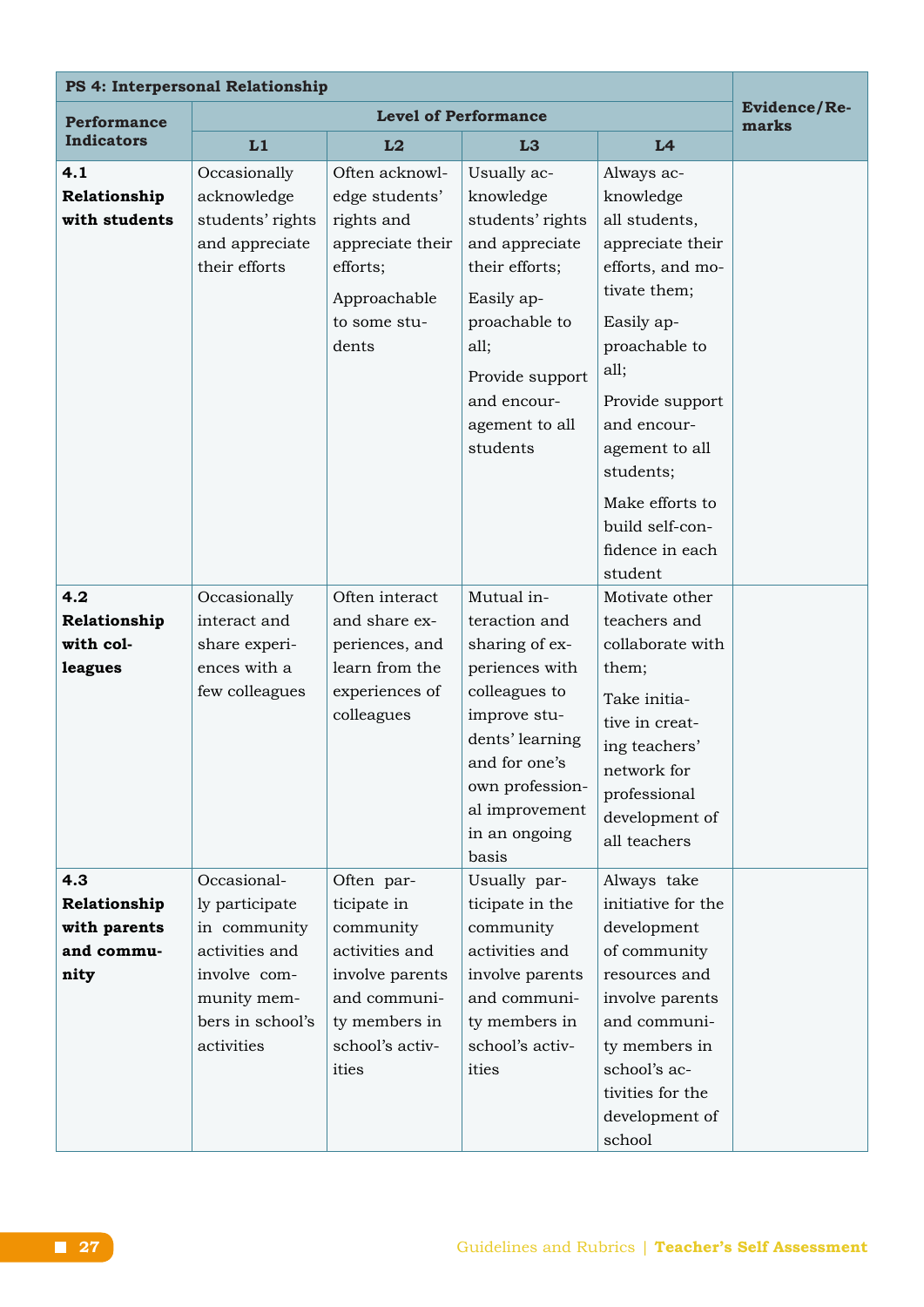| <b>PS 5: Professional Development</b> |                |                              |                  |                   |  |
|---------------------------------------|----------------|------------------------------|------------------|-------------------|--|
| <b>Performance</b>                    |                | <b>Evidence/Re-</b><br>marks |                  |                   |  |
| <b>Indicators</b>                     | L1             | L2                           | L <sub>3</sub>   | L4                |  |
| 5.1                                   | Occasionally   | Often update                 | Usually update   | Always work       |  |
| <b>Update subject</b>                 | update sub-    | subject knowl-               | subject knowl-   | towards ad-       |  |
| knowledge                             | ject knowledge | edge through                 | edge through     | vancement of      |  |
| through self-                         | through self-  | self-learning                | self-learning as | subject knowl-    |  |
| learning                              | learning       |                              | per the require- | edge and allied   |  |
|                                       |                |                              | ments using      | areas through     |  |
|                                       |                |                              | reference books  | self-learning,    |  |
|                                       |                |                              | and online ma-   | for example       |  |
|                                       |                |                              | terials          | through ref-      |  |
|                                       |                |                              |                  | erence books,     |  |
|                                       |                |                              |                  | completing        |  |
|                                       |                |                              |                  | online courses,   |  |
|                                       |                |                              |                  | distance pro-     |  |
|                                       |                |                              |                  | grammes, etc.     |  |
| 5.2                                   | Attend in-     | Participate in               | Actively partic- | Take a lead-in    |  |
| Participate                           | service pro-   | in-service ed-               | ipate in in-ser- | and seek oppor-   |  |
| in in-service                         | grammes        | ucation pro-                 | vice education   | tunities for pro- |  |
| education                             | casually when  | grammes when-                | programmes       | fessional learn-  |  |
| programmes as                         | deputed        | ever deputed                 | whenever de-     | ing programmes    |  |
| per need and                          |                |                              | puted;           | for self and      |  |
| requirement                           |                |                              | Seek opportuni-  | colleagues;       |  |
|                                       |                |                              | ties for profes- | Share experi-     |  |
|                                       |                |                              | sional learning  | ences gained      |  |
|                                       |                |                              | programmes       | with colleagues   |  |
|                                       |                |                              | and participate  |                   |  |
|                                       |                |                              | actively         |                   |  |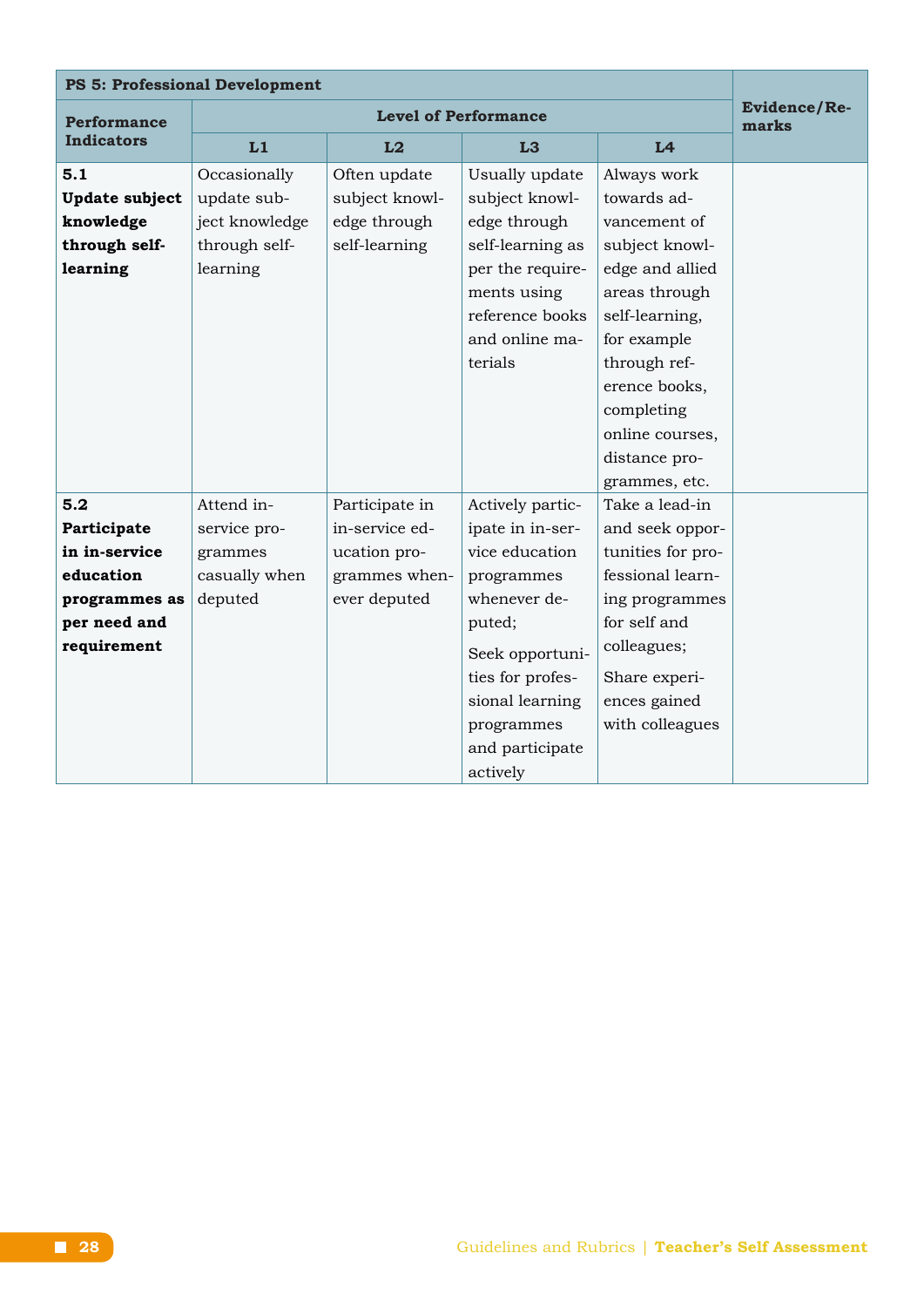| 5.3             | Occasionally     | Often attend     | Usually attend   | Always attend    |  |
|-----------------|------------------|------------------|------------------|------------------|--|
| Participate     | attend pro-      | programmes       | programmes       | programmes       |  |
| in in-service   | grammes to       | to develop ICT   | to develop ICT   | to develop ICT   |  |
| education pro-  | develop ICT      | skills and digi- | skills and digi- | skills and digi- |  |
| grammes for     | skills and digi- | tal literacy/ICT | tal literacy/ICT | tal literacy/ICT |  |
| improving ICT   | tal literacy/ICT | literacy         | literacy;        | literacy;        |  |
| skills          | literacy         |                  | Attend online    | Attend online    |  |
|                 |                  |                  | professional     | professional     |  |
|                 |                  |                  | development      | development      |  |
|                 |                  |                  | courses and      | courses and      |  |
|                 |                  |                  | massive open     | massive open     |  |
|                 |                  |                  | online courses   | online courses   |  |
|                 |                  |                  | (MOOCs)          | (MOOCs);         |  |
|                 |                  |                  |                  | Support peers    |  |
|                 |                  |                  |                  | to undertake     |  |
|                 |                  |                  |                  | online profes-   |  |
|                 |                  |                  |                  | sional develop-  |  |
|                 |                  |                  |                  | ment courses     |  |
| 5.4             | Occasional-      | Often engage in  | Usually un-      | Regularly        |  |
| Engage in in-   | ly engage in     | innovative and   | dertake action   | conduct action   |  |
| novative and    | innovative and   | action research  | research and     | research and     |  |
| action re-      | action research  | activities re-   | make use of re-  | use the re-      |  |
| search activi-  | activities       | lated to differ- | search findings  | sults in teach-  |  |
| ties            |                  | ent aspects of   | for improve-     | ing-learning     |  |
|                 |                  | teaching and     | ment of class-   | process, school  |  |
|                 |                  | learning         | room activities  | and community    |  |
|                 |                  |                  |                  | development      |  |
| 5.5             | Participate in   | Participate and  | Participate and  | Organise, par-   |  |
| Participate and | seminars/con-    | present papers   | present papers   | ticipate, and    |  |
| present papers  | ferences/work-   | in seminars/     | in seminars/     | present papers   |  |
| in seminars/    | shops            | conferences/     | conferences/     | in seminars/     |  |
| conferences/    |                  | workshops        | workshops;       | conferences/     |  |
| workshops and   |                  |                  | Publish arti-    | workshops;       |  |
| publish arti-   |                  |                  | cles/papers in   | Publish arti-    |  |
| cles/papers in  |                  |                  | various jour-    | cles/papers in   |  |
| various jour-   |                  |                  | nals, newspa-    | various jour-    |  |
| nals, newspa-   |                  |                  | pers, maga-      | nals, newspa-    |  |
| pers, maga-     |                  |                  | zines, etc.      | pers, maga-      |  |
| zines, etc.     |                  |                  |                  | zines, etc.      |  |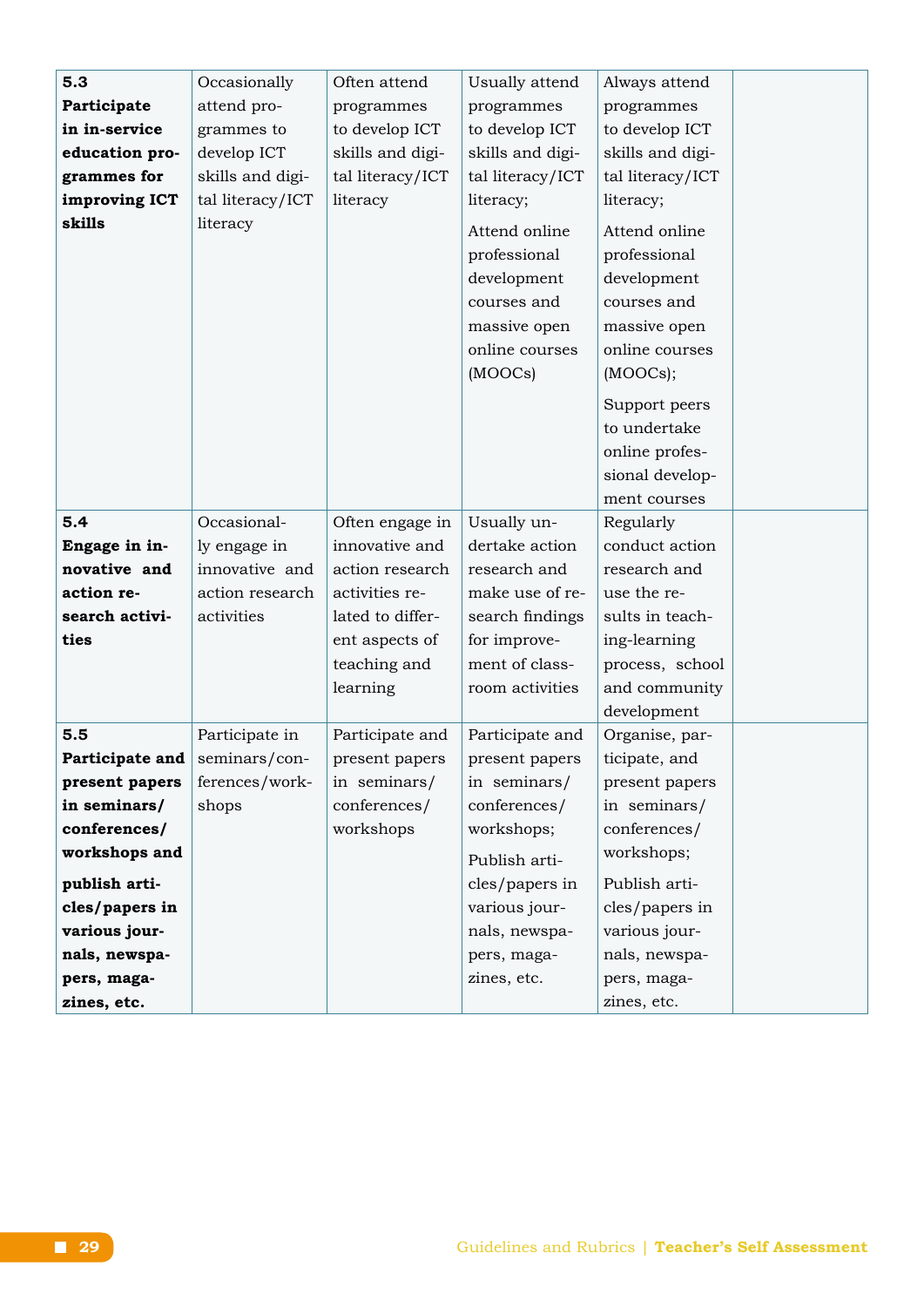| 5.6             | Occasionally    | Often develop   | Usually develop  | Develop creative |  |
|-----------------|-----------------|-----------------|------------------|------------------|--|
| Contribute      | develop teach-  | teaching-learn- | teaching-learn-  | and innova-      |  |
| to the devel-   | ing-learning    | ing materials   | ing materials    | tive TLMs and    |  |
| opment of       | materials       | (TLMs) and      | (TLMs) and       | other resources  |  |
| teaching-learn- | (TLMs) and      | other resources | other resources  | through ICT at   |  |
| ing materials   | other resources | through ICT at  | through ICT at   | school level;    |  |
| (TLMs) and      | through ICT at  | school level    | school level;    | Encourage        |  |
| other resourc-  | school level    |                 | Provide support  | other teachers   |  |
| es through      |                 |                 | and contribute   | to develop such  |  |
| <b>ICT</b>      |                 |                 | in the devel-    | materials;       |  |
|                 |                 |                 | opment of the    | Contribute in    |  |
|                 |                 |                 | same at district | the develop-     |  |
|                 |                 |                 | level            | ment of such     |  |
|                 |                 |                 |                  | materials at     |  |
|                 |                 |                 |                  | state, national  |  |
|                 |                 |                 |                  | and interna-     |  |
|                 |                 |                 |                  | tional levels    |  |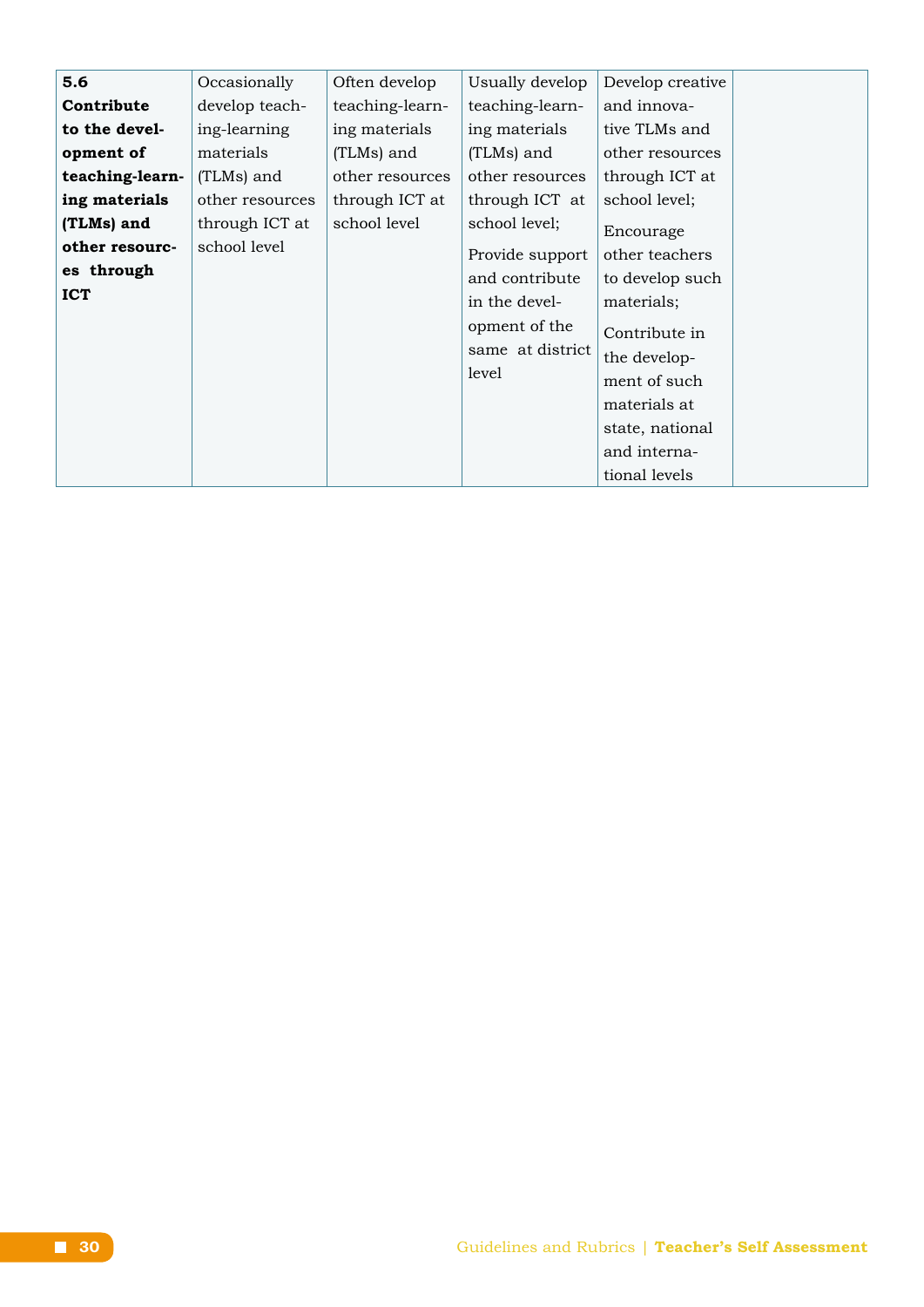| <b>PS 6: School Development</b> |                    |                             |                   |                   |                       |
|---------------------------------|--------------------|-----------------------------|-------------------|-------------------|-----------------------|
| <b>Performance</b>              |                    | <b>Level of Performance</b> |                   |                   | Evidence/Re-<br>marks |
| <b>Indicators</b>               | L1                 | L2                          | L <sub>3</sub>    | L4                |                       |
| 6.1                             | Occasionally       | Participate                 | Participate and   | Contribute        |                       |
| Organise/par-                   | participate in     | and sometimes               | contribute in     | significantly     |                       |
| ticipate and                    | SMC/PTM/PTA        | contribute in               | SMC/PTM/PTA       | in SMC/PTM/       |                       |
| contribute in                   | activities         | SMC/PTM/PTA                 | activities, and   | PTA activities    |                       |
| <b>School Man-</b>              |                    | activities                  | organize meet-    | and motivate      |                       |
| agement Com-                    |                    |                             | ings as and       | colleagues and    |                       |
| mittee (SMC)/                   |                    |                             | when required     | other commu-      |                       |
| <b>Parent Teach-</b>            |                    |                             |                   | nity members      |                       |
| er Meeting                      |                    |                             |                   | to ensure their   |                       |
| (PTM)/Parent                    |                    |                             |                   | participation in  |                       |
| <b>Teacher Asso-</b>            |                    |                             | school develop-   |                   |                       |
| ciation (PTA)                   |                    |                             |                   | ment activities   |                       |
| activities                      |                    |                             |                   |                   |                       |
| 6.2                             | Occasionally       | Often take                  | Usually take      | Always take       |                       |
| Discharge du-                   | take responsi-     | responsibilities            | responsibilities  | responsibilities  |                       |
| ties of various                 | bilities for orga- | for organizing              | for organis-      | for organis-      |                       |
| committees re-                  | nizing different   | different cur-              | ing curricular    | ing curricular    |                       |
| sponsibly and                   | curricular activ-  | ricular activi-             | activities and    | activities and    |                       |
| take initiative                 | ities whenever     | ties whenever               | organize them     | organize them     |                       |
| for organizing                  | assigned           | assigned                    | effectively;      | effectively;      |                       |
| activities for                  |                    |                             | Take initiative   | Take initiative   |                       |
| those com-                      |                    |                             | to organize dif-  | to organize dif-  |                       |
| mittees (such                   |                    |                             | ferent activities | ferent activities |                       |
| as morning                      |                    |                             |                   | and encourage     |                       |
| assembly,                       |                    |                             |                   | students to       |                       |
| time-table,                     |                    |                             |                   | actively partici- |                       |
| examination,                    |                    |                             |                   | pate in them      |                       |
| sports, cultur-                 |                    |                             |                   |                   |                       |
| al day celebra-                 |                    |                             |                   |                   |                       |
| tion, public                    |                    |                             |                   |                   |                       |
| relations, ex-                  |                    |                             |                   |                   |                       |
| cursions, etc.)                 |                    |                             |                   |                   |                       |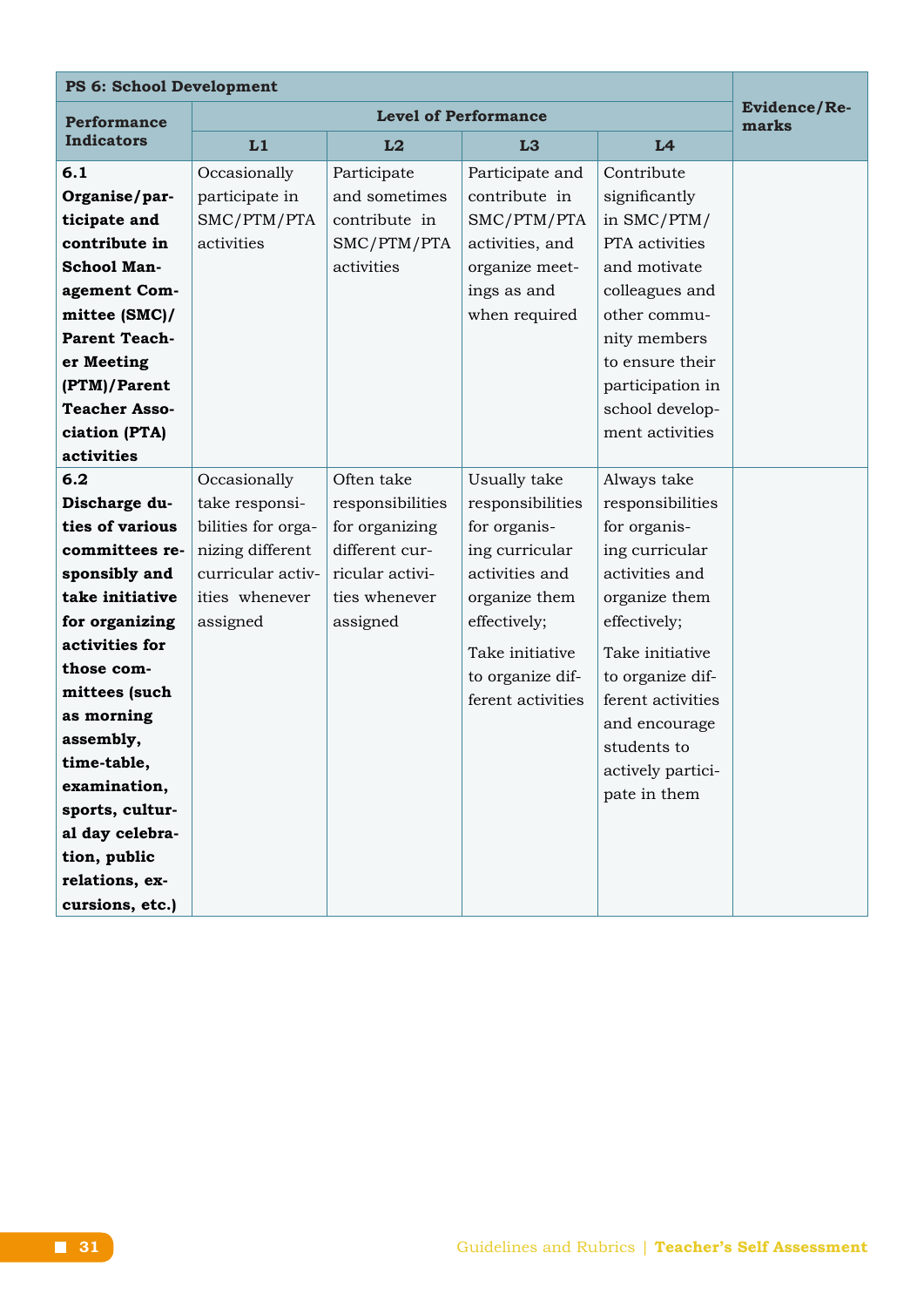| 6.3              | Occasionally       | Often take       | Usually take     | Highly prompt     |  |
|------------------|--------------------|------------------|------------------|-------------------|--|
| Take respon-     | take responsi-     | responsibilities | responsibilities | in taking mul-    |  |
| sibilities for   | bilities for orga- | for organizing   | for organizing   | tiple roles and   |  |
| organizing ac-   | nizing activities  | activities       | activities       | responsibilities, |  |
| tivities-Guid-   |                    |                  |                  | and perform       |  |
| ance & Coun-     |                    |                  |                  |                   |  |
| seling, NCC,     |                    |                  |                  | them with a       |  |
| NSS, Scouts      |                    |                  |                  | very high level   |  |
| & Guides, Red    |                    |                  |                  | of satisfaction   |  |
| Cross, various   |                    |                  |                  |                   |  |
| club activities, |                    |                  |                  |                   |  |
| resource mo-     |                    |                  |                  |                   |  |
| bilization, and  |                    |                  |                  |                   |  |
| school budget-   |                    |                  |                  |                   |  |
| ing              |                    |                  |                  |                   |  |
| 6.4              | Perform du-        | Perform duties   | Perform duties   | Perform duties    |  |
| Discharge all    | ties casually      | responsibly and  | very responsi-   | very responsi-    |  |
| kinds of duties  | and sometimes      | often perform    | bly and usually  | bly and always    |  |
| as assigned by   | perform duties     | duties beyond    | perform duties   | ready to per-     |  |
| the authority    | beyond school      | school hours     | beyond school    | form duties       |  |
|                  | hours              |                  | hours            | beyond school     |  |
|                  |                    |                  |                  | hours             |  |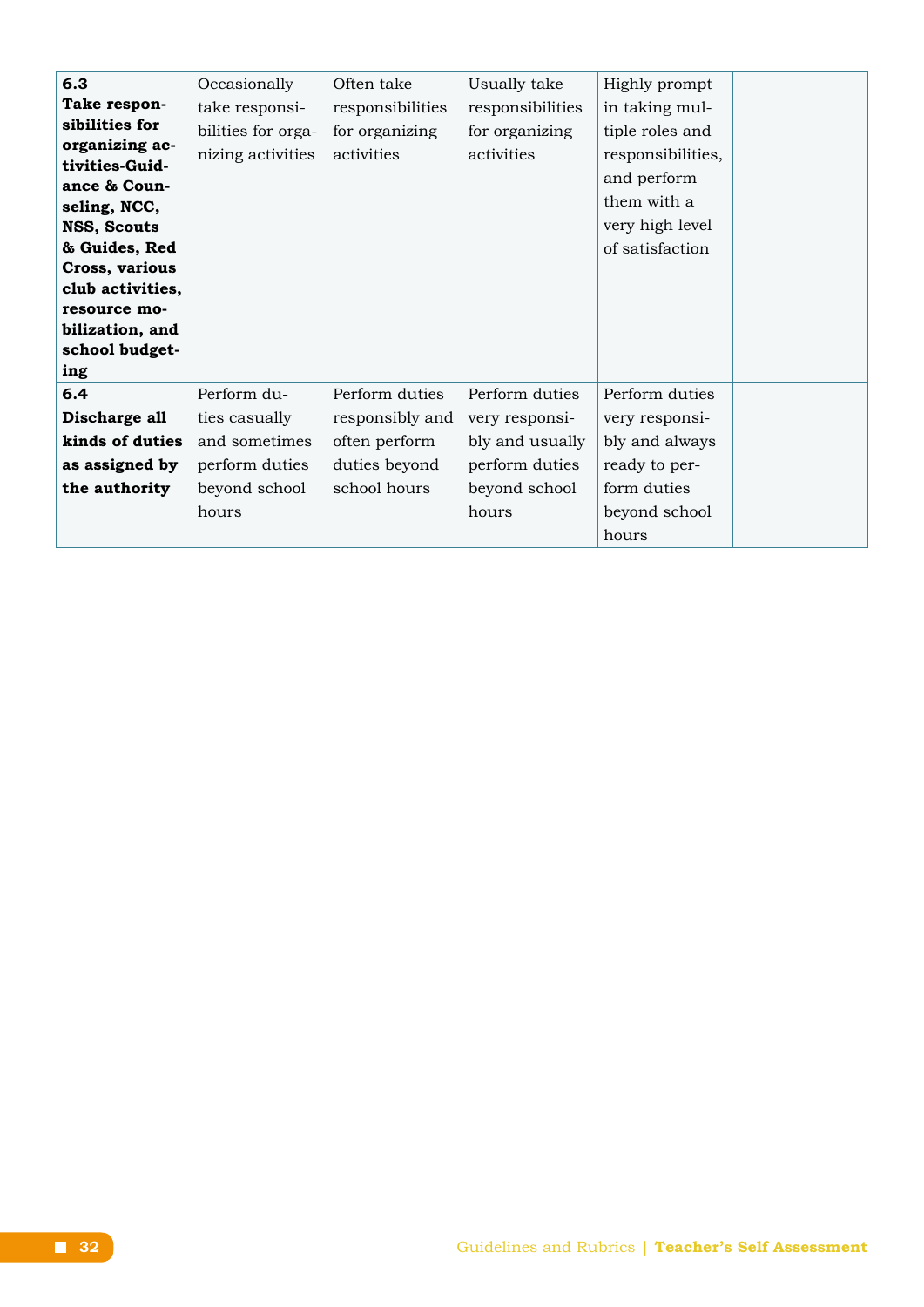## **Table 1: Teacher's Performance Sheet** *(to be completed by the teacher)*

**Name of the teacher:…………….........… School:…………………… Year: 20…. to 20…..**

**Level (Primary/Upper Primary/Secondary/Senior Secondary):** 

**Subject (In case of teachers at Upper Primary Level and onwards):**

| <b>Performance</b>                   | Perfor-                              | <b>Consolidated Rating of Teacher</b> |       |       |       | <b>Average</b>                                   |                                |
|--------------------------------------|--------------------------------------|---------------------------------------|-------|-------|-------|--------------------------------------------------|--------------------------------|
| <b>Standards</b>                     | mance<br><b>Indicators</b><br>(Code) | L1(1)                                 | L2(2) | L3(3) | L4(4) | (PS Wise)<br>Total/No.<br>of Indica-<br>$tors^*$ | Level of<br>Perfor-<br>mance** |
|                                      | 1.1                                  |                                       |       |       |       |                                                  |                                |
| Designing                            | 1.2                                  |                                       |       |       |       |                                                  |                                |
| <b>Learning Expe-</b>                | 1.3                                  |                                       |       |       |       |                                                  |                                |
| riences                              | 1.4                                  |                                       |       |       |       |                                                  |                                |
|                                      | 1.5                                  |                                       |       |       |       |                                                  |                                |
| Knowledge<br>and Under-              | 2.1                                  |                                       |       |       |       |                                                  |                                |
| standing of<br><b>Subject Matter</b> | 2.2                                  |                                       |       |       |       |                                                  |                                |
| <b>Strategies for</b>                | 3A.1                                 |                                       |       |       |       |                                                  |                                |
| <b>Facilitating</b>                  | 3A.2                                 |                                       |       |       |       |                                                  |                                |
| Learning                             | 3A.3                                 |                                       |       |       |       |                                                  |                                |
| A: Creating                          | 3A.4                                 |                                       |       |       |       |                                                  |                                |
| Conducive                            | 3A.5                                 |                                       |       |       |       |                                                  |                                |
| <b>Learning Envi-</b>                | 3A.6                                 |                                       |       |       |       |                                                  |                                |
| ronment                              | 3A.7                                 |                                       |       |       |       |                                                  |                                |
| <b>Strategies for</b>                | 3B.1                                 |                                       |       |       |       |                                                  |                                |
| Facilitating                         | 3B.2                                 |                                       |       |       |       |                                                  |                                |
| Learning                             | 3B.3                                 |                                       |       |       |       |                                                  |                                |
|                                      | 3B.4                                 |                                       |       |       |       |                                                  |                                |
| <b>B:</b> Learning                   | 3B.5                                 |                                       |       |       |       |                                                  |                                |
| <b>Strategies and</b>                | 3B.6                                 |                                       |       |       |       |                                                  |                                |
| <b>Activities</b>                    | 3B.7                                 |                                       |       |       |       |                                                  |                                |
| <b>Strategies for</b>                | 3C.1                                 |                                       |       |       |       |                                                  |                                |
| Facilitating                         | 3C.2                                 |                                       |       |       |       |                                                  |                                |
| Learning<br>C: Communi-              | 3C.3                                 |                                       |       |       |       |                                                  |                                |
| cation Skills                        |                                      |                                       |       |       |       |                                                  |                                |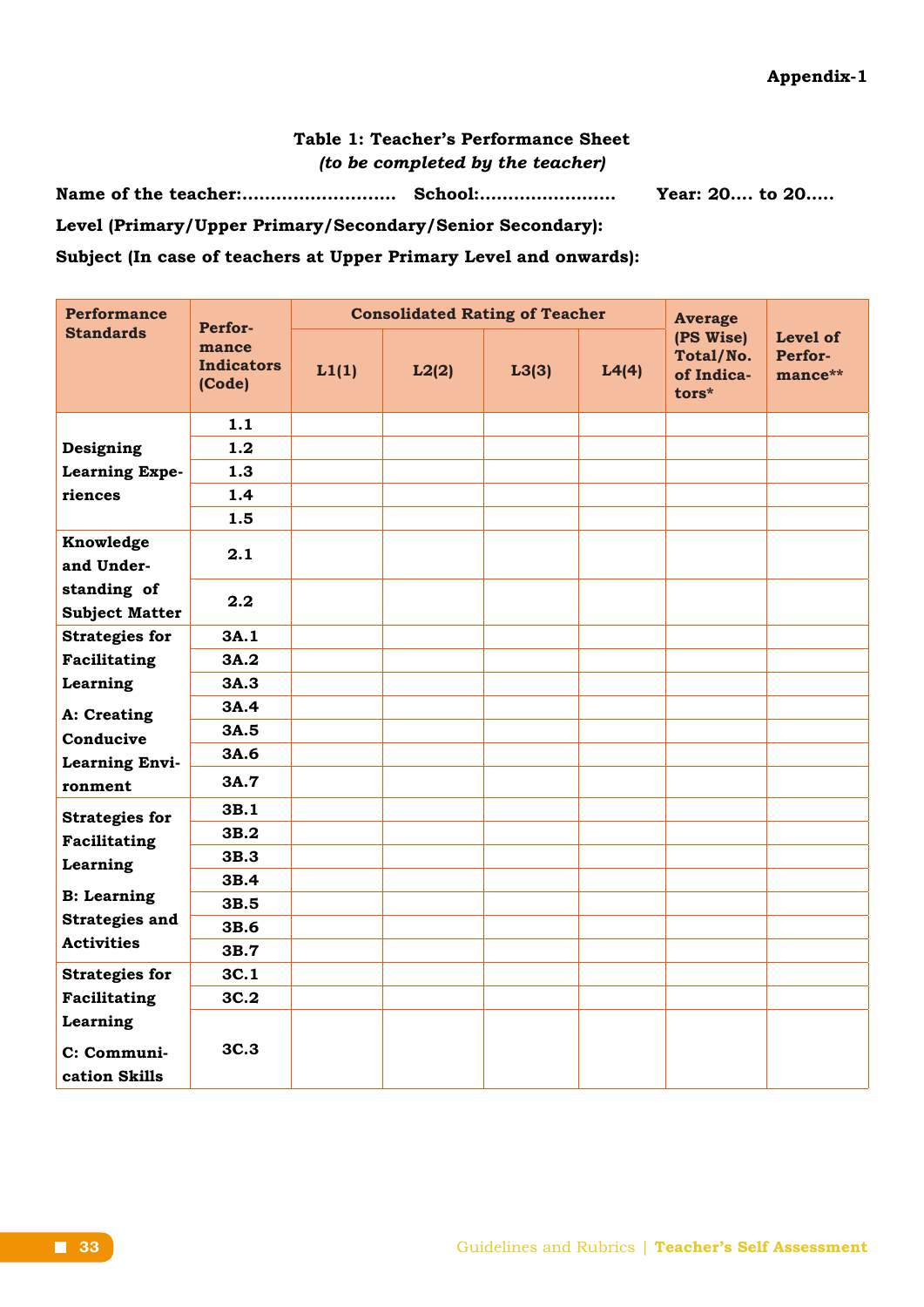| <b>Strategies for</b><br>Facilitating | 3D.1 |  |  |  |
|---------------------------------------|------|--|--|--|
| Learning<br>D: Assessment             | 3D.2 |  |  |  |
| and Feedback                          | 3D.3 |  |  |  |
| Interpersonal                         | 4.1  |  |  |  |
| Relationship                          | 4.2  |  |  |  |
|                                       | 4.3  |  |  |  |
|                                       | 5.1  |  |  |  |
|                                       | 5.2  |  |  |  |
| Professional                          | 5.3  |  |  |  |
| Development                           | 5.4  |  |  |  |
|                                       | 5.5  |  |  |  |
|                                       | 5.6  |  |  |  |
|                                       | 6.1  |  |  |  |
| <b>School Devel-</b>                  | 6.2  |  |  |  |
| opment                                | 6.3  |  |  |  |
|                                       | 6.4  |  |  |  |

\* Average means total rating point for all the indicators under a PS divided by the number of indicators approximated to one decimal. For example, if under PS1 the ratings given for 5 indicators are 2, 3, 1, 3, 2, then, the total would be 11 and average equals 11/5, which is approximated to 2.2.

\*\* Level of performance will be based on the average rating point, the details of which are as follows:

| Rating point 1 to 1.4 | Rating point 1.5 to 2.4 Rating point 2.5 to 3.4 | Rating point 3.5 to 4 |
|-----------------------|-------------------------------------------------|-----------------------|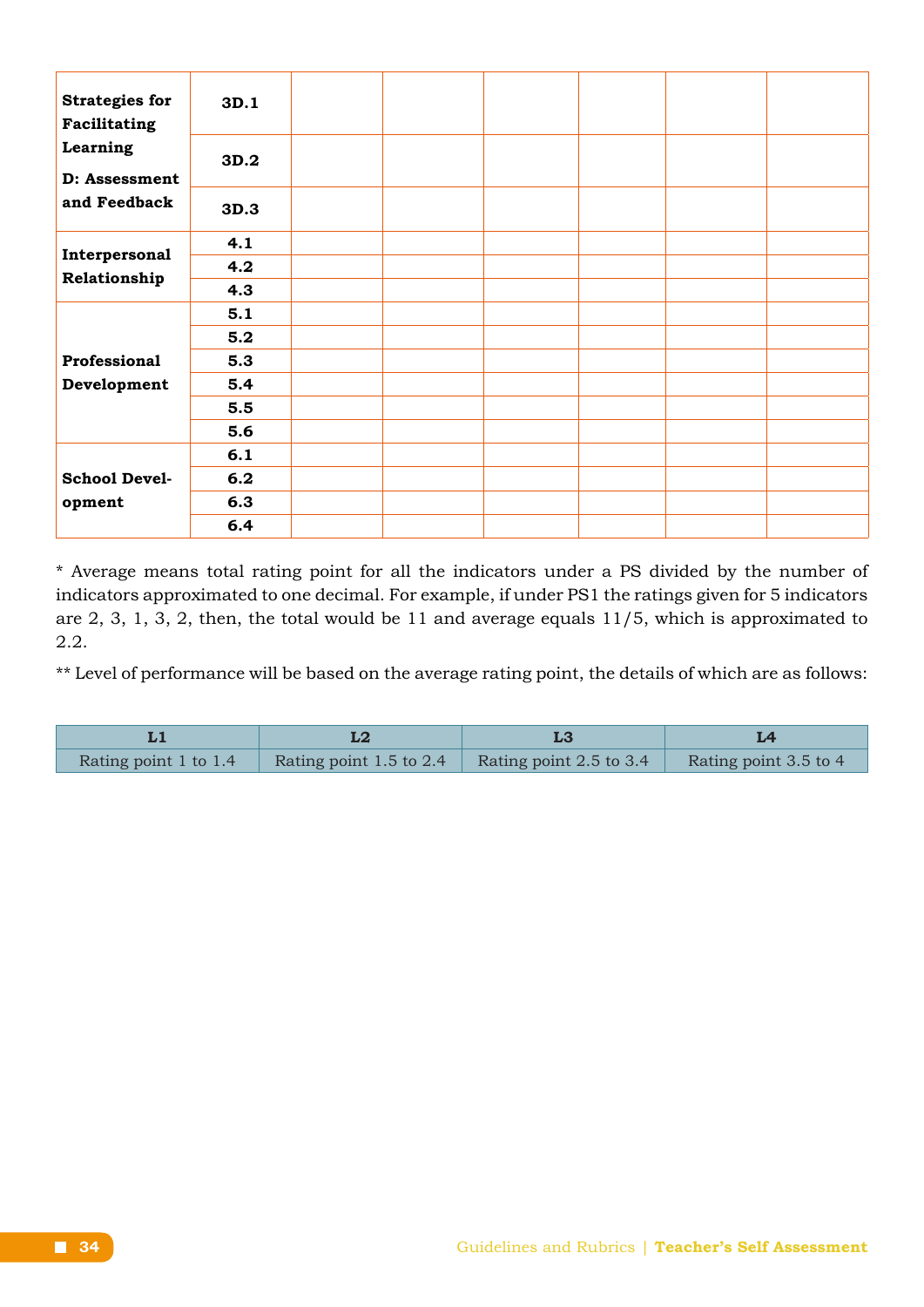**Exemplar**

#### **Teacher's Performance Sheet**

**Name of the teacher:** AAAAAA **School:**XXXXX **Year:** 2018 to 2019

**Level (Primary/Upper Primary/Secondary/Senior Secondary):** Secondary

**Subject (In the case of Teachers at Upper Primary Level and onwards):** Science

|                                        | Perfor-                              |              | <b>Consolidated Rating of Teacher</b> |       |                | <b>Average</b>                                |                                |
|----------------------------------------|--------------------------------------|--------------|---------------------------------------|-------|----------------|-----------------------------------------------|--------------------------------|
| <b>Performance</b><br><b>Standards</b> | mance<br><b>Indicators</b><br>(Code) | L1(1)        | L2(2)                                 | L3(3) | L4(4)          | (PS Wise)<br>Total/No.<br>of Indica-<br>tors* | Level of<br>Perfor-<br>mance** |
|                                        | 1.1                                  |              | $\overline{2}$                        |       |                | $12/5=2.4$                                    | L2                             |
| Designing                              | 1.2                                  |              |                                       | 3     |                |                                               |                                |
| Learning Ex-                           | 1.3                                  |              | $\overline{2}$                        |       |                |                                               |                                |
| periences                              | 1.4                                  | $\mathbf{1}$ |                                       |       |                |                                               |                                |
|                                        | 1.5                                  |              |                                       |       | $\overline{4}$ |                                               |                                |
| Knowledge                              | 2.1                                  |              | $\overline{2}$                        |       |                | $5/2=2.5$                                     | L <sub>3</sub>                 |
| and Under-                             |                                      |              |                                       |       |                |                                               |                                |
| standing of                            | 2.2                                  |              |                                       | 3     |                |                                               |                                |
| <b>Subject Matter</b>                  |                                      |              |                                       |       |                |                                               |                                |
| <b>Strategies for</b>                  | 3A.1                                 |              | $\overline{a}$                        |       |                | $19/7=2.7$                                    | L <sub>3</sub>                 |
| Facilitating                           | 3A.2                                 |              |                                       | 3     |                |                                               |                                |
| Learning                               | 3A.3                                 |              |                                       | 3     |                |                                               |                                |
| A: Creating                            | 3A.4                                 |              | $\overline{2}$                        |       |                |                                               |                                |
| Conducive                              | 3A.5                                 | $\mathbf{1}$ |                                       |       |                |                                               |                                |
| <b>Learning Envi-</b>                  | 3A.6                                 |              |                                       |       | $\overline{4}$ |                                               |                                |
| ronment                                | 3A.7                                 |              |                                       |       | 4              |                                               |                                |
| <b>Strategies for</b>                  | 3B.1                                 |              | $\overline{a}$                        |       |                | $18/7=2.6$                                    | L <sub>3</sub>                 |
| Facilitating                           | 3B.2                                 |              |                                       | 3     |                |                                               |                                |
| Learning                               | 3B.3                                 |              |                                       | 3     |                |                                               |                                |
|                                        | 3B.4                                 |              | $\overline{2}$                        |       |                |                                               |                                |
| <b>B:</b> Learning                     | 3B.5                                 |              |                                       |       | $\overline{4}$ |                                               |                                |
| <b>Strategies and</b>                  | 3B.6                                 |              |                                       | 3     |                |                                               |                                |
| <b>Activities</b>                      | 3B.7                                 | $\mathbf{1}$ |                                       |       |                |                                               |                                |
| <b>Strategies for</b>                  | 3C.1                                 |              | $\overline{a}$                        |       |                | $8/3=2.6$                                     | L <sub>3</sub>                 |
| Facilitating                           | 3C.2                                 |              |                                       | 3     |                |                                               |                                |
| Learning                               |                                      |              |                                       |       |                |                                               |                                |
| C: Communi-                            | 3C.3                                 |              |                                       | 3     |                |                                               |                                |
| cation Skills                          |                                      |              |                                       |       |                |                                               |                                |
| <b>Strategies for</b>                  | 3D.1                                 |              | $\overline{a}$                        |       |                | $7/3=2.3$                                     | L2                             |
| Facilitating                           | 3D.2                                 |              | $\overline{2}$                        |       |                |                                               |                                |
| Learning                               |                                      |              |                                       |       |                |                                               |                                |
| D: Assessment<br>and Feedback          | 3D.3                                 |              |                                       | 3     |                |                                               |                                |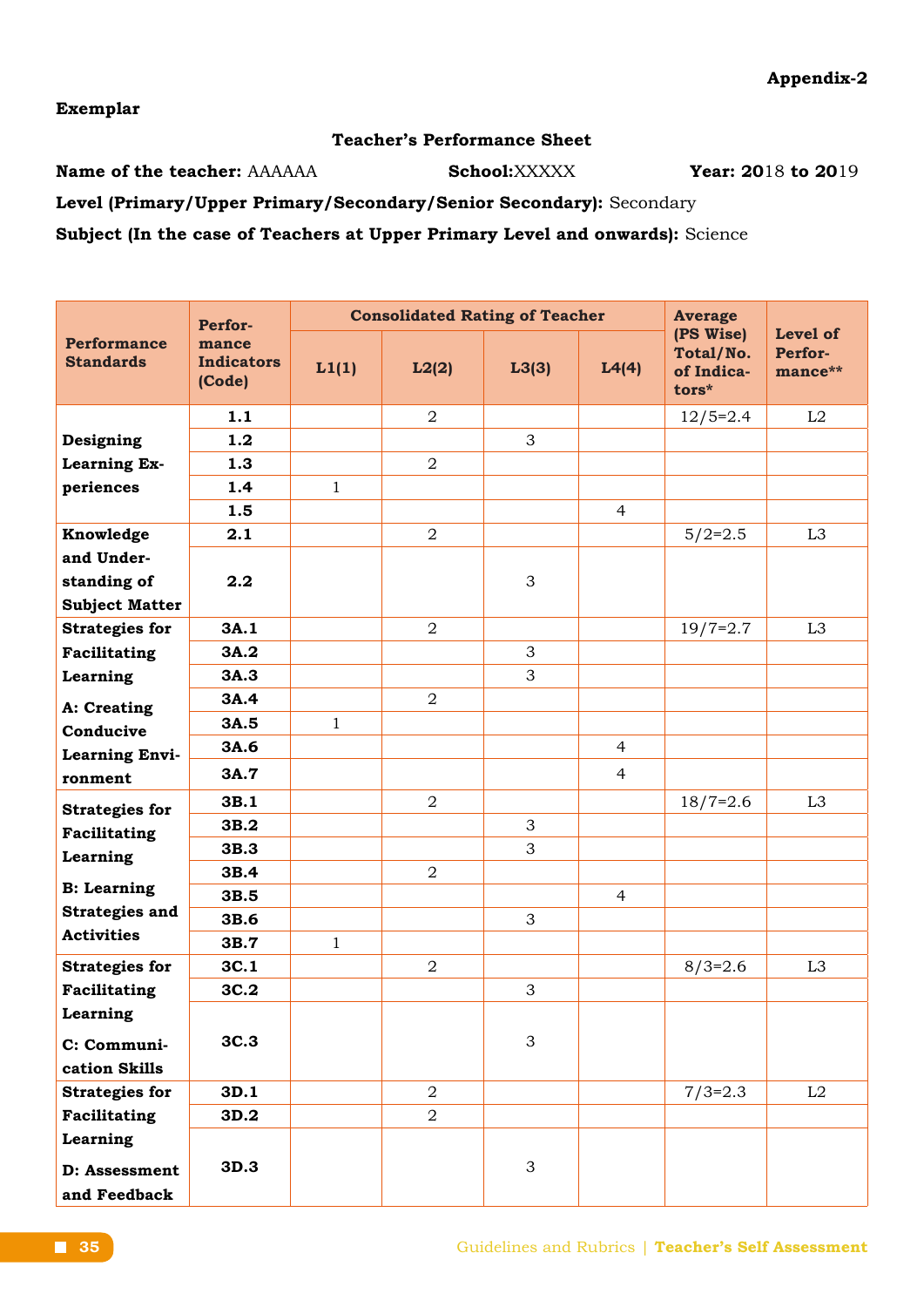|                      | 4.1 |              |                |   |                | $4/3=1.3$  | L1             |
|----------------------|-----|--------------|----------------|---|----------------|------------|----------------|
| Interpersonal        | 4.2 |              | $\overline{2}$ |   |                |            |                |
| Relationship         | 4.3 | $\mathbf{1}$ |                |   |                |            |                |
|                      | 5.1 |              |                | 3 |                | $14/6=2.3$ | L2             |
|                      | 5.2 |              |                |   | $\overline{4}$ |            |                |
| Professional         | 5.3 |              |                | 3 |                |            |                |
| Development          | 5.4 |              | $\overline{2}$ |   |                |            |                |
|                      | 5.5 |              |                |   |                |            |                |
|                      | 5.6 | $\mathbf 1$  |                |   |                |            |                |
|                      | 6.1 |              |                |   | $\overline{4}$ | $14/4=3.5$ | L <sub>4</sub> |
| <b>School Devel-</b> | 6.2 |              |                |   | $\overline{4}$ |            |                |
| opment               | 6.3 |              |                | 3 |                |            |                |
|                      | 6.4 |              |                | 3 |                |            |                |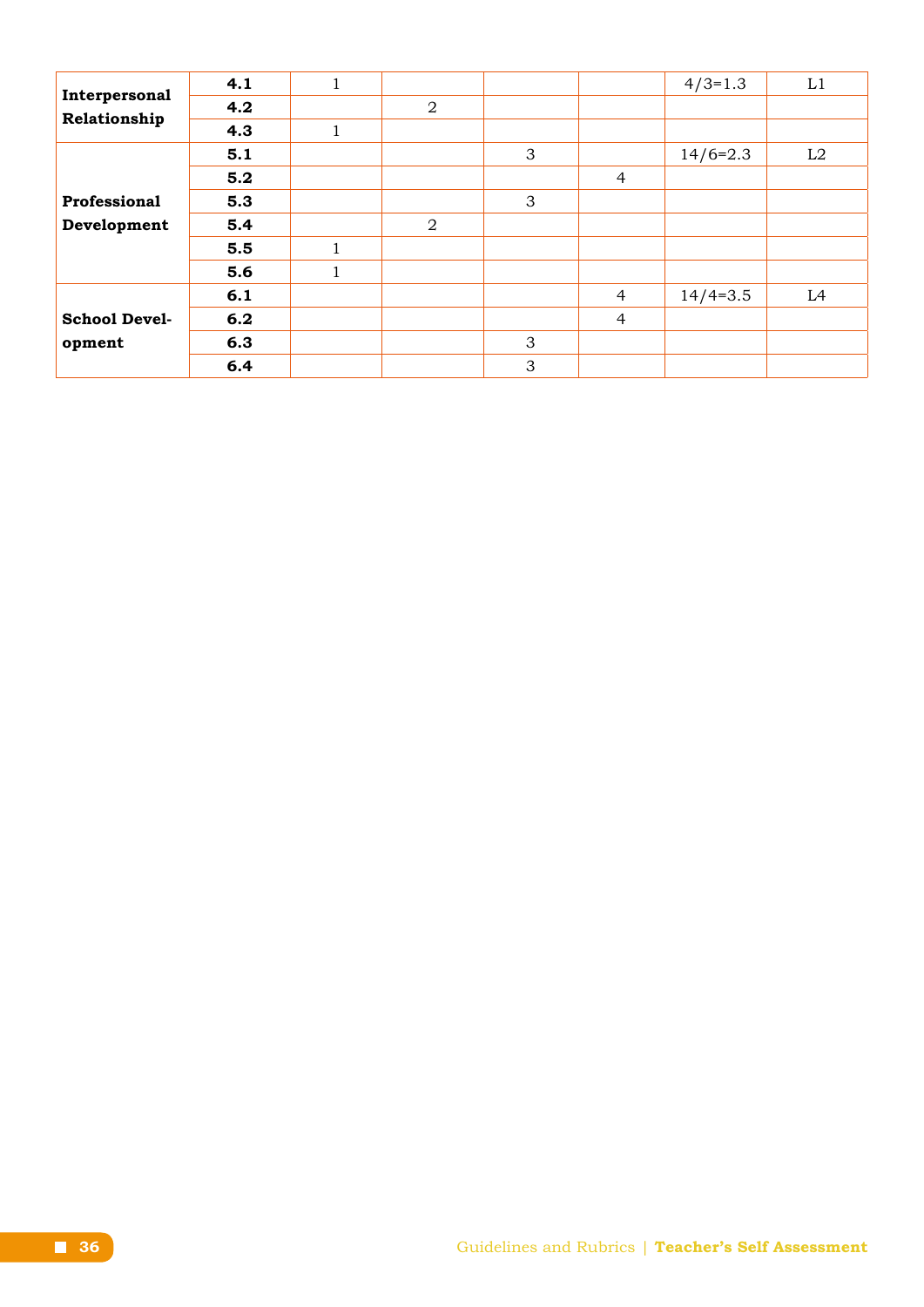# **Appendix-3**

| <b>Performance Stan-</b><br>dards                          | <b>Strengths</b> | <b>Challenges</b> | <b>Improvement Plan</b> |
|------------------------------------------------------------|------------------|-------------------|-------------------------|
| <b>Designing Learning</b><br><b>Experiences</b>            |                  |                   |                         |
| Knowledge and<br>Understanding of<br><b>Subject Matter</b> |                  |                   |                         |
| <b>Strategies for Facili-</b><br>tating Learning           |                  |                   |                         |
| <b>Interpersonal Rela-</b><br>tionship                     |                  |                   |                         |
| <b>Professional Develop-</b><br>ment                       |                  |                   |                         |
| <b>School</b><br>Development                               |                  |                   |                         |

# **Table 2: Descriptive Feedback**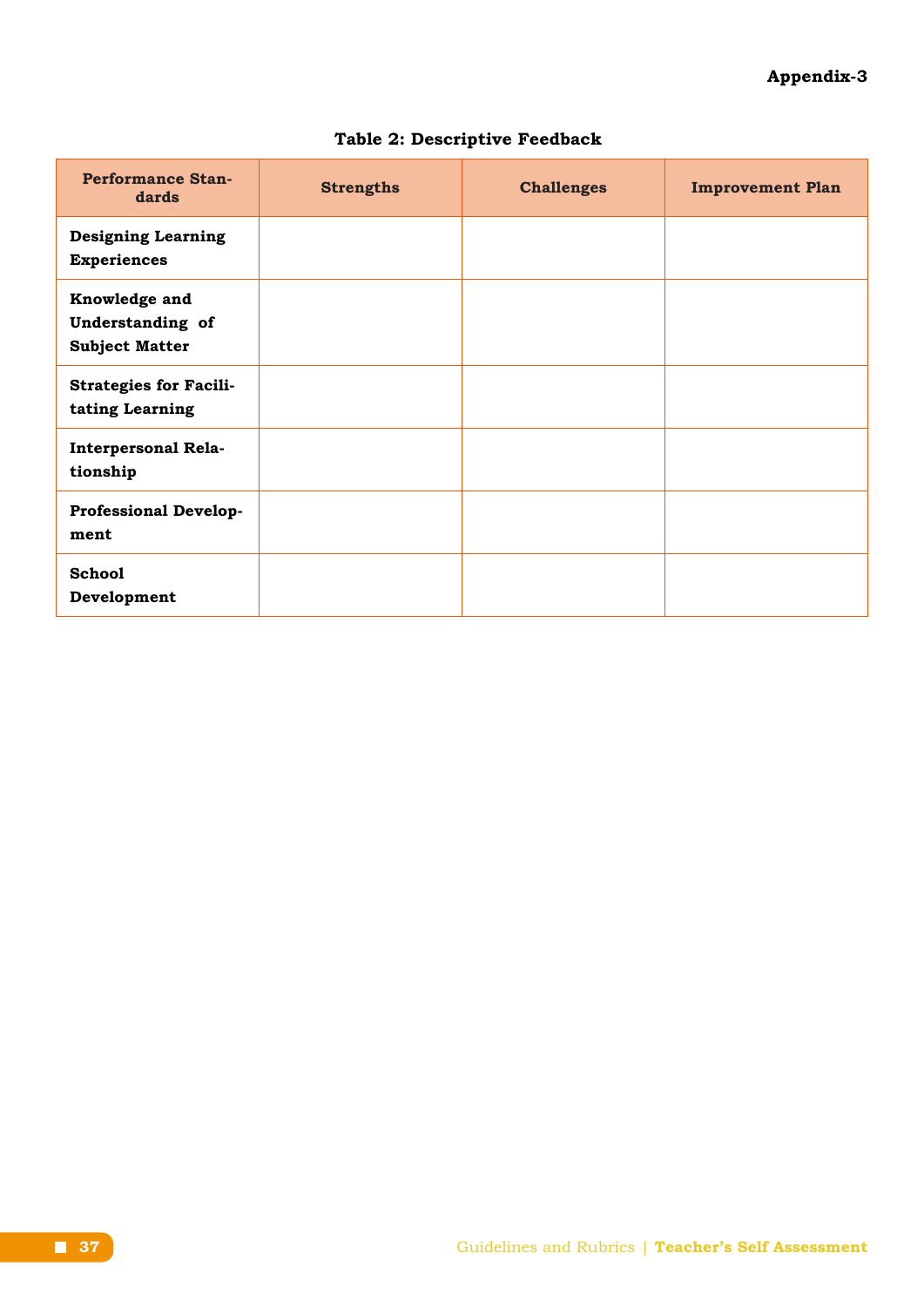# **Table 3: Consolidation Sheet – Performance Standard**  *(to be completed by CRC/BRC/DIET)*

**Year: ................................ Name of CRC/BRC/District: ................................**

**Total no. of schools in the CRC/BRC/District: Total no. of teachers in the CRC/BRC/District:** 

**Level (Primary/Upper Primary/Secondary/Senior Secondary): Subject (In case of teachers at Upper Primary Level and onwards):**

| <b>Performance Standards</b>                                                               | Number of teachers at each level |       |       |       |  |  |
|--------------------------------------------------------------------------------------------|----------------------------------|-------|-------|-------|--|--|
|                                                                                            | L1(1)                            | L2(2) | L3(3) | L4(4) |  |  |
| <b>PS 1: Designing Learning Experiences</b>                                                |                                  |       |       |       |  |  |
| PS 2: Knowledge and Understanding of Subject<br><b>Matter</b>                              |                                  |       |       |       |  |  |
| PS 3: Strategies for Facilitating Learning<br>A: Creating Conducive Learning Environment   |                                  |       |       |       |  |  |
| PS 3: Strategies for Facilitating Learning<br><b>B: Learning Strategies and Activities</b> |                                  |       |       |       |  |  |
| PS 3: Strategies for Facilitating Learning<br><b>C: Communication Skills</b>               |                                  |       |       |       |  |  |
| PS 3: Strategies for Facilitating Learning<br>D: Assessment and Feedback                   |                                  |       |       |       |  |  |
| PS 4: Interpersonal Relationship                                                           |                                  |       |       |       |  |  |
| <b>PS 5: Professional Development</b>                                                      |                                  |       |       |       |  |  |
| PS 6: School Development                                                                   |                                  |       |       |       |  |  |